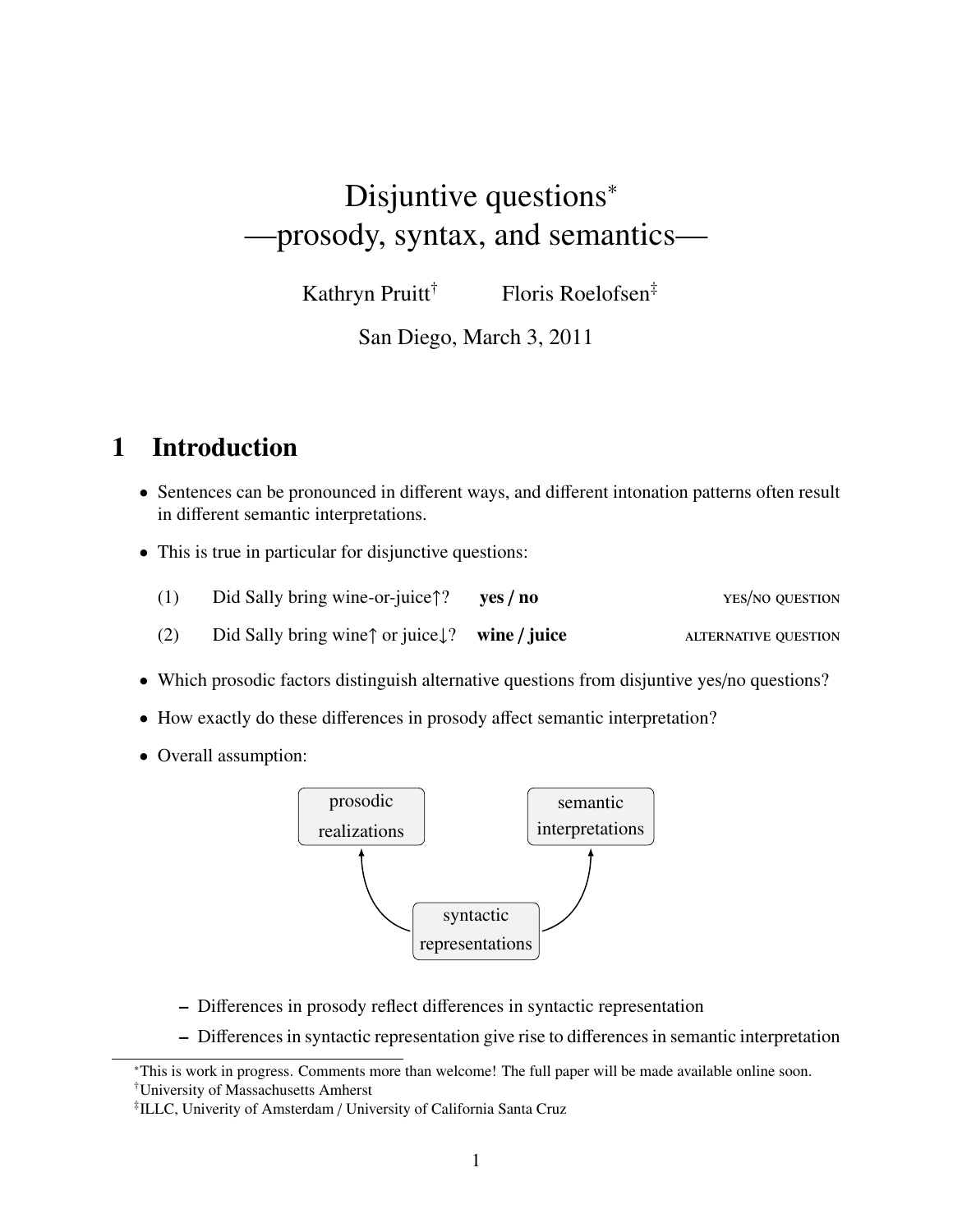- Theoretical challenges:
	- 1. Specify a grammar that generates a suitable range of syntactic representations
	- 2. Specify how syntactic representation are mapped to semantic interpretations
	- 3. Specify how syntactic representation are mapped to prosodic realizations
- In order to determine what a 'suitable range of syntactic representations' is, it is useful to identify the prosodic factors that are crucial in disambiguation
- So our first step will be to investigate this experimentally
- Approach:
	- Compare minimal pairs of utterance types that differ prosodically in only one respect.
	- If there is a robust semantic difference between two such utterance types, then the prosodic factor in question may be taken to reflect a difference in syntactic representation, which in turn gives rise to the observed difference in semantic interpretation
- Roadmap:
	- §2: prosody
	- §3: syntax
	- §4: semantics
	- §5: syntax-semantics interface
	- §7: conclusion

# 2 Prosody

• Canonical prosodies: (examples adapted from Bartels, 1999)

(3) Canonical alternative question prosody

Would you like mineral water or lemonade? a. (  $H^*$  H- ) ( $H^*$  L-L%) b. (  $L^*$  H- ) ( $H^*$  L-L%)

#### (4) Canonical disjunctive yes-no question prosody

|      | Would you like mineral water or lemonade? |             |
|------|-------------------------------------------|-------------|
| a. ( | $H^*$                                     | $H^*$ H-H%) |
| b. ( | ⊺ *                                       | $L^*$ H-H%) |

- Alternative questions: (Bartels, 1999; Quirk *et al.*, 1985; Rando, 1980; Schubiger, 1958)
	- All disjuncts are accented and usually pronounced in separate prosodic phrases
	- If pronounced in separate prosodic phrases, non-final disjuncts end with a pitch rise
	- The final disjunct ends with falling intonation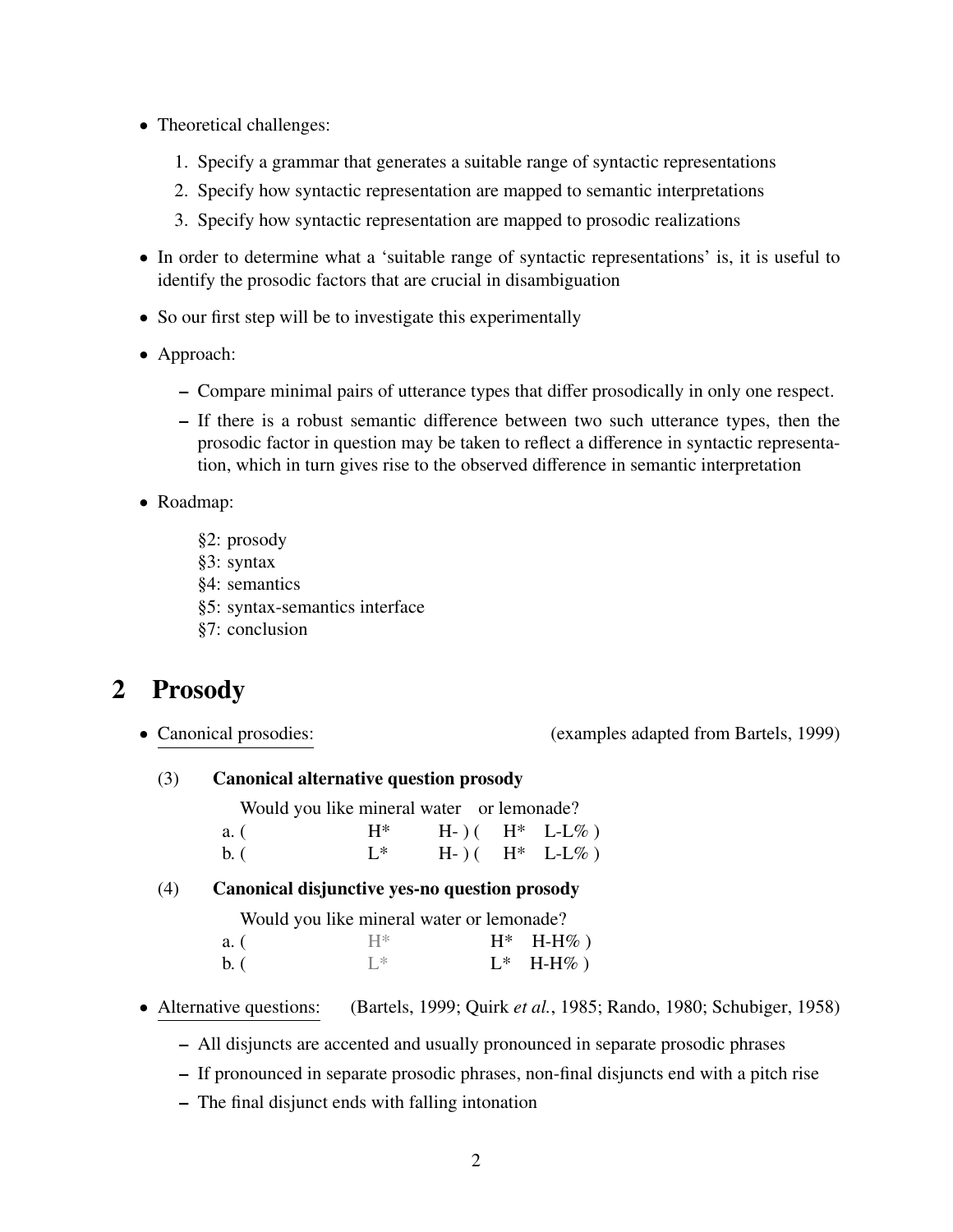• Disjunctive yes/no questions: (Bartels, 1999)

- Pitch accents on non-final disjuncts are optional (displayed in gray)
- A prosodic phrase boundary between the disjuncts is rare
- A final rise is typical in yes/no questions, although final falls do occur in specific contexts (e.g. Hedberg *et al.*, 2004)
- Two prosodic factors:
	- accentual characteristics presence versus absence of separate pitch accents and prosodic phrase boundaries
	- final contour
		- fall versus rise
- Which of these factors is crucial in determining the interpretation of disjunctive questions?
- Hypothesis A: (Aloni and van Rooij, 2002; Han and Romero, 2004b; Beck and Kim, 2006)
	- Accentual characteristics are crucial
	- A disjunctive question is interpreted as an alternative question if and only if all disjuncts are accented (and pronounced in separate prosodic phrases).
- Hypothesis B: (Bartels, 1999)
	- The final contour is crucial
	- An alternative question interpretation only arises in the presence of a final fall.

# 2.1 Experiment

- Participants were presented with disjunctive questions with varying prosodic contours, and were asked to choose between two possible paraphrases.
- Prosodic contours

|       |             | ACCENT          |                |
|-------|-------------|-----------------|----------------|
|       |             | <b>Multiple</b> | Single         |
| FINAL | Fall        | $M\downarrow$   | $S \downarrow$ |
|       | <b>Rise</b> | M <sub>1</sub>  | S <sub>1</sub> |

S↑ is the canonical contour of yes/no questions M↓ is the canonical contour of ALTERNATIVE QUESTIONS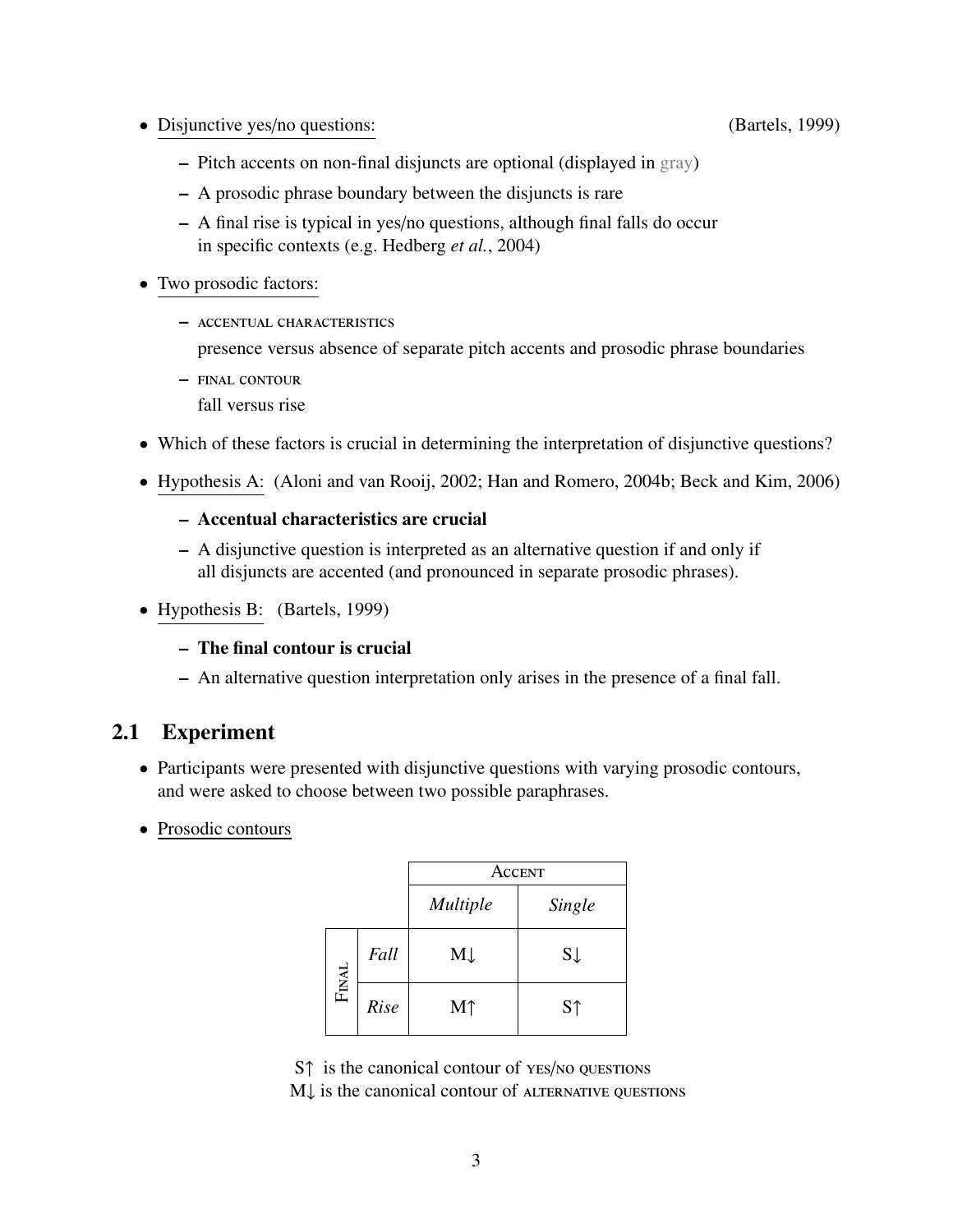

- Example of an experimental item:
	- (5) Did Sally bring wine or bake a desert?  $M\downarrow / M\uparrow / S\downarrow / S\uparrow$

*Paraphrase options:*

- a. Which of these things did Sally do: bring wine or bake a dessert?
- b. Did Sally do any of these things: bring wine or bake a dessert?
- c. Other
- Generation of the experimental items:
	- Canonical contours were directly recorded
	- Non-canonical contours were obtained from the canonical ones by *splicing*
- Results: (see table 1 and figure 1)
	- S↑ received mostly yes/no question paraphrases, as expected
	- M↓ received mostly alternative question paraphrases, as expected
	- M↑ received mostly yes/no question paraphrases, as expected on Hypothesis B, but not on Hypothesis A
	- S↓ received mostly alternative question paraphrases, as expected on Hypothesis B, but not on Hypothesis A
	- Multiple accents/phrases did not force an alternative question interpretation on their own. However, they did raise the likelihood of such an interpretation.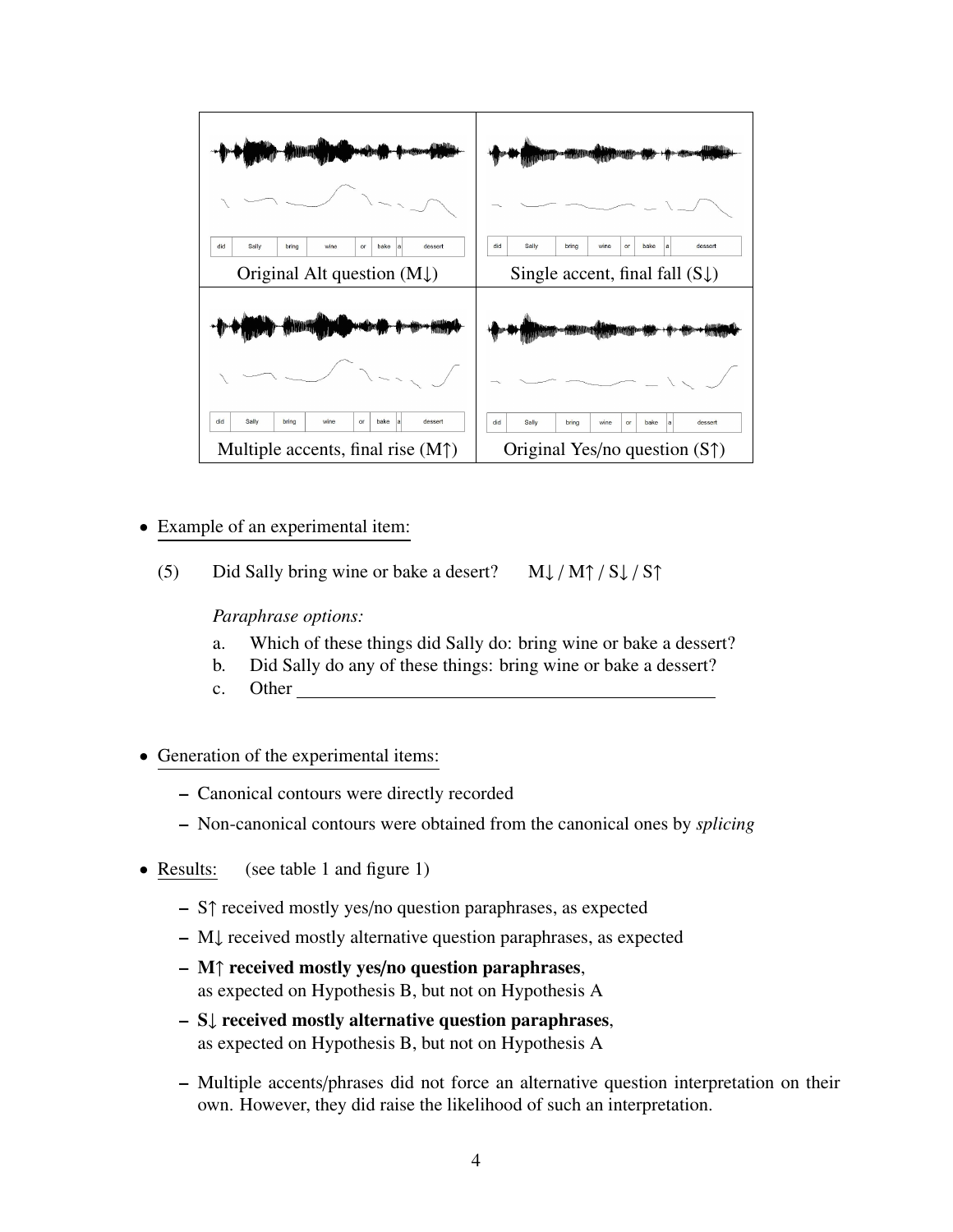### • Conclusion:<sup>1</sup>

- The final contour is the most important disambiguating prosodic factor;
- Accentual characteristics also play a role, but they are not decisive.

|                                         | Paraphrase choice       |                    |                             |       |
|-----------------------------------------|-------------------------|--------------------|-----------------------------|-------|
| Heard                                   | Alternative<br>question | Yes/no<br>question | "Other"                     | Total |
| MJ Alternative question                 | 204                     | 16                 | 2                           | 222   |
| $M†$ Multiple accents, final rise       | 35                      | 185                | 2                           | 222   |
| $S \uparrow Yes/no$ question            | 24                      | 197                |                             | 222   |
| $S\downarrow$ Single accent, final fall | 181                     | 39                 | $\mathcal{D}_{\mathcal{A}}$ | 222   |
| <b>Total</b>                            | 444                     | 437                |                             | 888   |

Table 1: Number of responses for each stimulus type



Figure 1: Proportion of ALT QUESTION responses for each contour  $(\pm 95\%$  confidence interval)

<sup>&</sup>lt;sup>1</sup>See the full paper for statistical analysis and more in-depth discussion of the experimental results.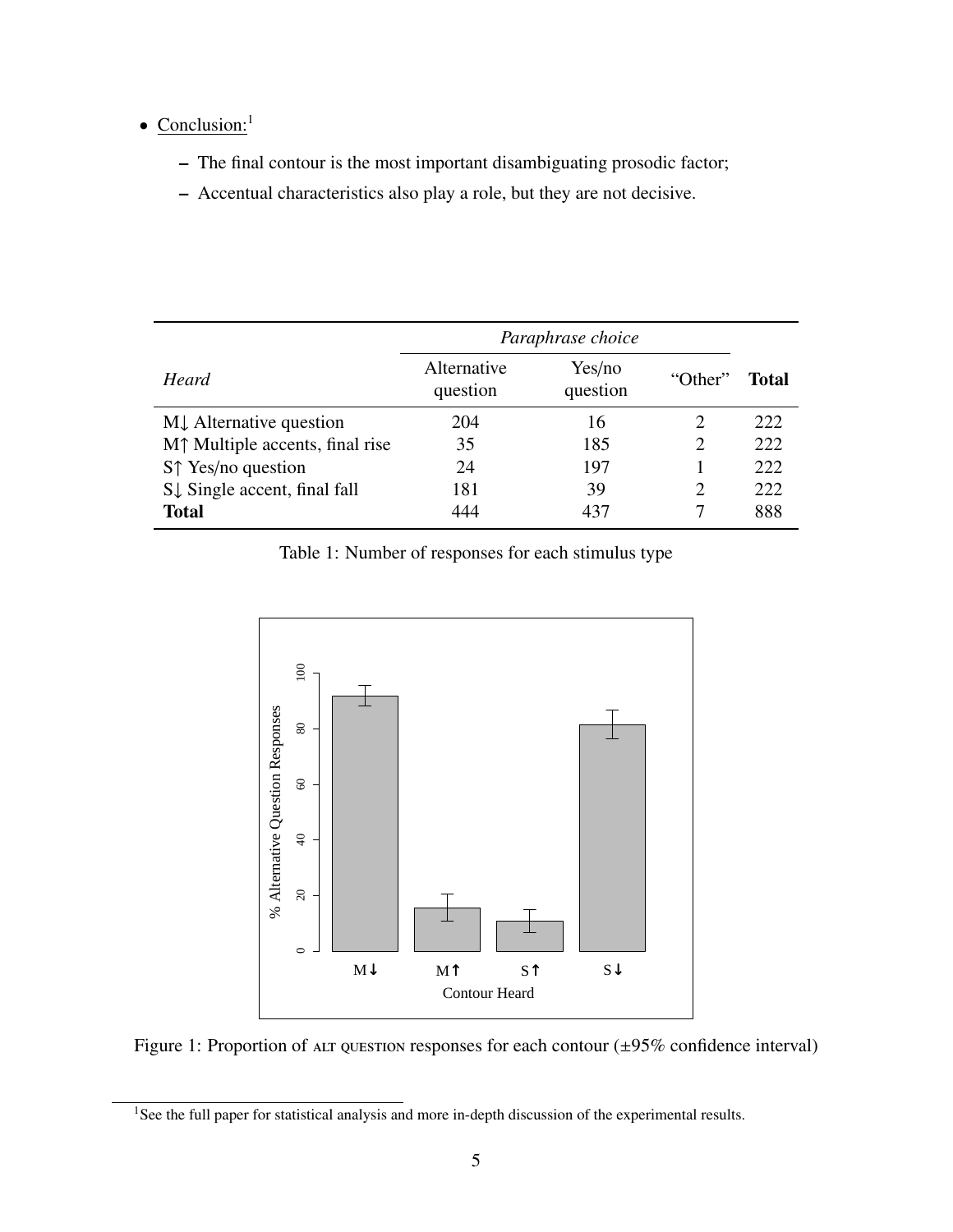# 3 Syntax

- Differences in accentual characteristics and final pitch movement presumably reflect differences in underlying syntactic representation.
- What exactly should we take these syntactic differences to be?
- We will argue that:
	- 1. Syntactically, alt questions consist of two interrogative clauses, joined by disjunction;
	- 2. The syntactic structure of alt questions determines their accentual characteristics;
	- 3. Disjunctive phrases may or may not come with an intonational morpheme E;
	- 4. Prosodically, E induces a falling pitch movement on the final disjunct;
	- 5. Semantically, E signals, roughly, that exactly one of the disjuncts holds;
	- 6. We will therefore refer to E as an *exclusive strengthening operator*.
- So there are two ways in which alt questions differ syntactically from yes/no questions:
	- Structural difference: interrogative disjunctions vs. disjunctive interrogatives;
	- Morphological difference: exclusive strengthening vs. no exclusvie strengthening.
- There is also a third type of disjunctive question: (Roelofsen and van Gool, 2010)
	- (6) Did Sally bring wine↑ or did she bring juice↑? \*ves  $\ell \vee$  no open question
- Prosodically, open questions exhibit the M↑ intonation pattern, i.e., they have:
	- essentially the same accentual characteristics as alt questions: multiple accents/phrases
	- essentially the same final contour as canonical yes/no questions: a final rise
- Syntactically, we will assume that open questions:
	- consist of two interrogative clauses joined by disjunction, just like alternative questions;
	- do not involve an exclusive strengthening operator, just like yes/no questions.
- Summary:

| (7) | Syntactic representation                                                                          | Prosody | Interpretation       |
|-----|---------------------------------------------------------------------------------------------------|---------|----------------------|
|     | a. $[C_{+0}$ did Sally bring wine or juice]                                                       | -S↑     | yes/no question      |
|     | b. $[C_{+O}$ did S bring wine] or $[C_{+O}$ did S bring juice]                                    | Мî      | open question        |
|     | $[[C_{+0} \text{ did } S \text{ bring wine}]$ or $[C_{+0} \text{ did } S \text{ bring juice}]]_E$ | M       | alternative question |

- Our grammar also generates a fourth syntactic representation:
	- d.  $[C_{+O}$  did Sally bring [wine or juice]<sub>E</sub>]
- However, in section 5 we will see that this representation is semantically illicit.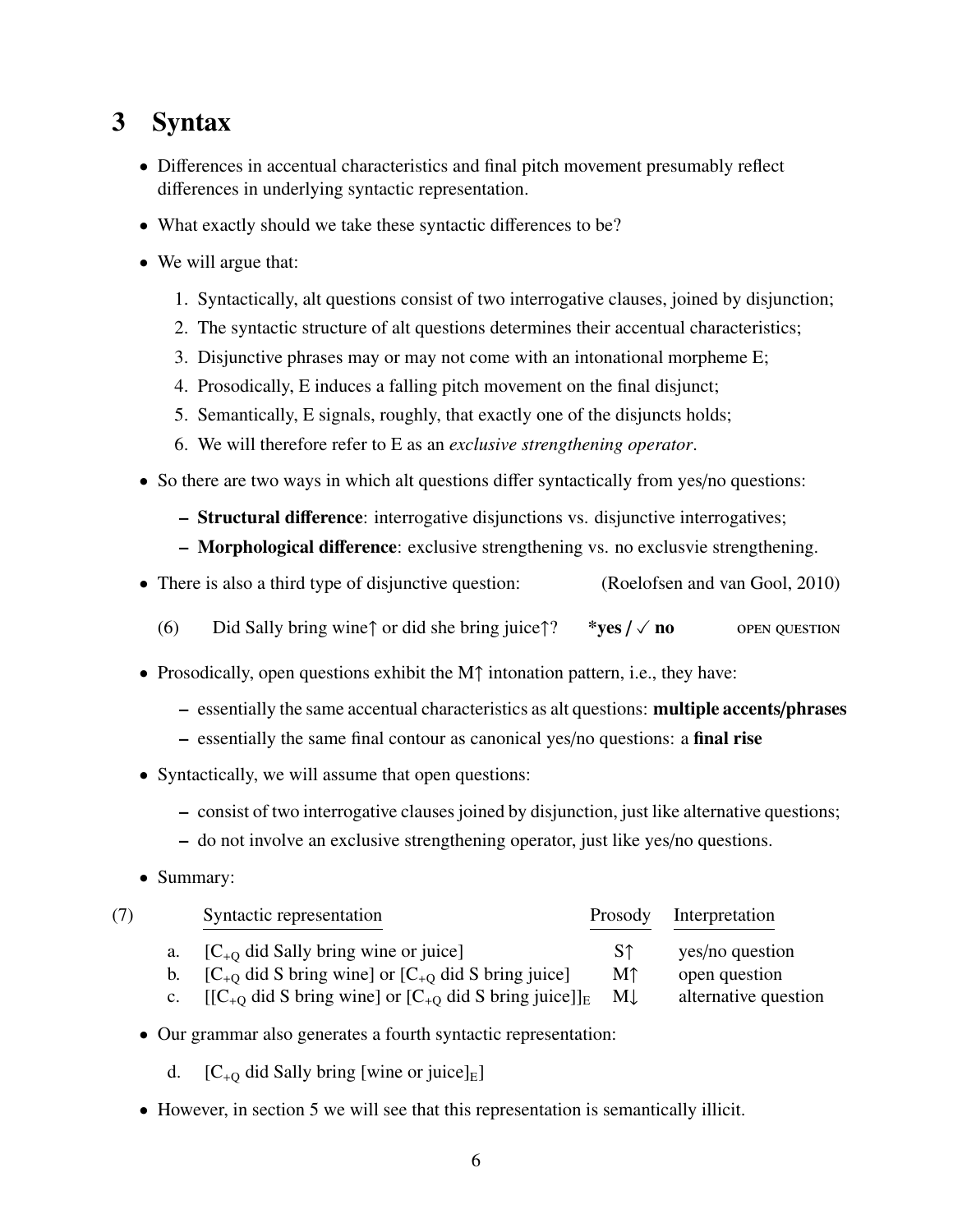# 3.1 Arguments for the existence of interrogative disjunctions

- Most previous work treats alternative questions as disjunctive interrogatives,  $[C_{+Q} \quad \text{or} \quad \text{and} \quad]$ , rather than interrogative disjunctions,  $[[C_{+Q} \quad \text{and} \quad C_{+Q} \quad \text{and} \quad]$ . (e.g. Han and Romero, 2004b; Beck and Kim, 2006)
- Many authors even seem to assume implicitly that the grammar does not generate interrogative disjunctions at all.
- However, there are good reasons to assume that it does.
- Argument 1: auxiliary inversion in unembedded disjunctive questions
	- (8) Did Sally bring wine or did she bring juice?
- Notice: (8) cannot be interpreted as a yes/no question
- It must be interpreted as an open question or an alt question, depending on the final contour
- Argument 2: whether in embedded disjunctive questions
	- (9) I want to know whether Sally brought wine or whether she brought juice.
- Argument 3: overt interrogative disjunctions in Hausa and Tangale (Haida, 2009), Persian (Mameni, 2010), and Japanese (Nobu Akagi, Masashi Hashimoto, and Misato Hiraga, p.c.):

| (10) | ta:shì ko: kò: za:   kà<br>Ko: za: kà<br>zaunà: gida:?<br>$Q$ FUT 2sg.m.subj go-up or $Q$ FUT 2sg.m.subj remain home<br>Are you going to get up or are you going to stay at home? | (Hausa)    |
|------|-----------------------------------------------------------------------------------------------------------------------------------------------------------------------------------|------------|
| (11) | Mairo ed-ug dom (ya) ya: lakikoro (ya)?<br>Mairo eat-PERF beans $Q$ or rice<br>$\mathbf 0$<br>Did Mairo eat beans or rice?                                                        | (Tangale)  |
| (12) | āyā sārā raft balé yā āyā sārā raft operā?<br><b>Q</b> Sara went ballet or <b>Q</b> Sara went opera?<br>'Did Sara go to the ballet or did Sara go to the opera?'                  | (Persian)  |
| (13) | Kaoru ga kita ka soretomo Mari ga kita ka?<br>Kaoru NOM came Q or-ALT Mari NOM came Q<br>'Did Kaoru come or did Mari come?'                                                       | (Japanese) |

## 3.2 Why alternative and open questions are interrogative disjunctions

- We assume that alternative and open question interpretations can only be derived from syntactic representations that consist of two separate interrogative clauses joined by disjunction;
- As a consequence, every sentence that is interpreted as an alternative or open question, but does not consist of two full interrogative clauses at the surface, must involve ellipsis.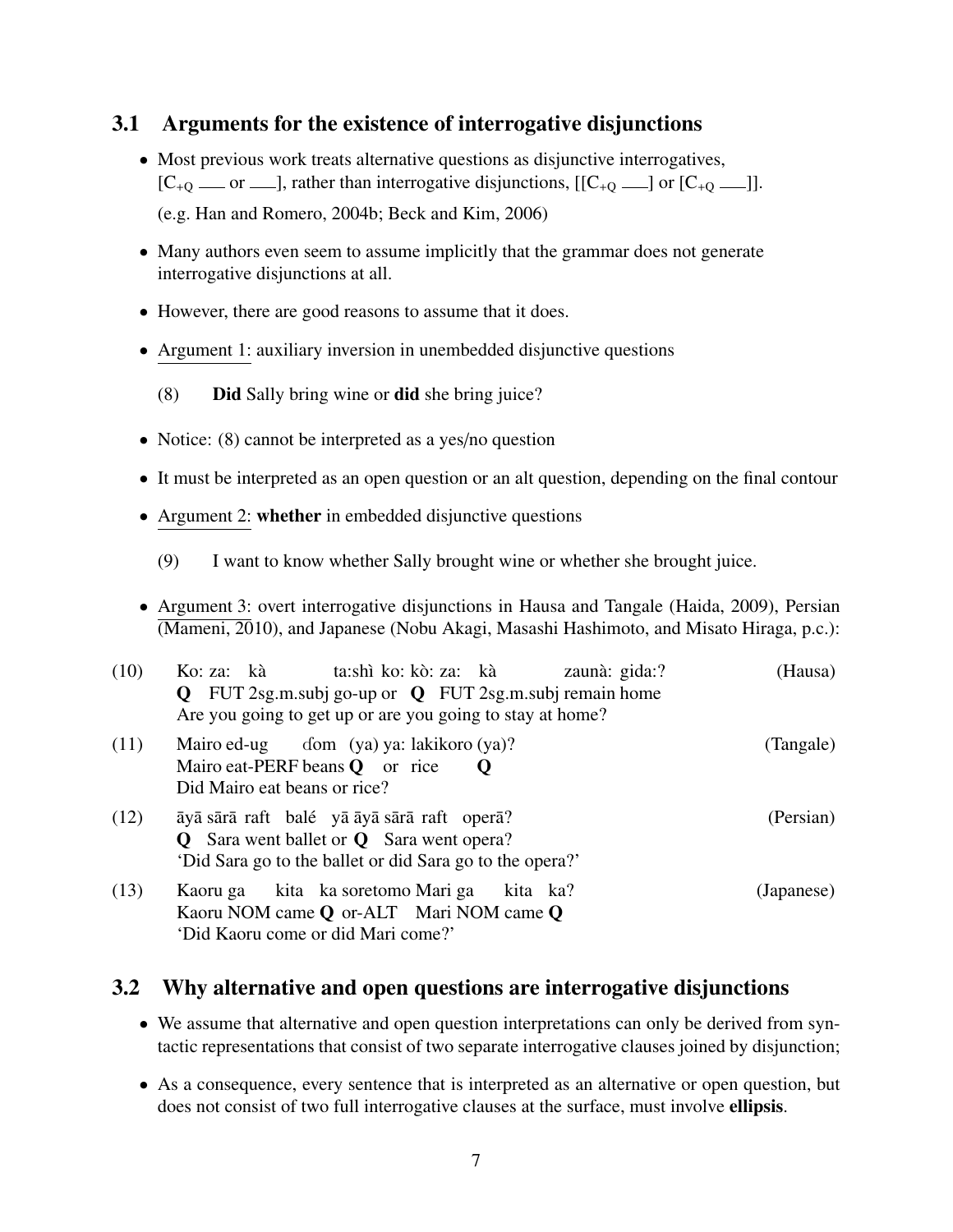- Prediction: alternative / open question interpretations only arise if:
	- the presumed unelided form is grammatical, and
	- the presumed ellipsis process is licensed.

Otherwise, alternative / open question interpretations do *not* arise.

#### • Argument 1: either

- (14) Did Sally bring either wine or juice? \*alt \*open
- On our assumptions, it would only be possible to interpret (14) as an alternative or open question if it could be construed as an elided version of (15):
	- (15) Did Sally bring either wine or did she bring juice?
- (15) is ungrammatical, for reasons presumably having to do with the distribution of *either*; (Larson, 1985; Schwarz, 1999; Den Dikken, 2006; Kaplan, 2007; Hofmeister, 2010, a.o.)
- Thus, it is correctly predicted that (14) does not have an alt or open question interpretation.

### • Argument 2: Focus

- (16) Did only Sally<sub>F</sub> bring wine or juice? \*\*\* ALT \*\* OPEN
- To account for this case, we need an additional assumption about the licensing of ellipsis:
- Focus deletion constraint (Heim, 1997; Merchant, 2001; Han and Romero, 2004a) A focused constituent can only be elided if the entire associated focus domain is elided with it.
- 

• Illustration: (from Han and Romero, 2004a)

- (17) Mary only [told John to eat fruit<sub>F</sub> in the morning], and Sue only [told him to eat fruit $_F$  in the morning] as well.
- (18) Mary only [told John to eat fruit<sub>F</sub> in the morning], and \*Sue only [told him to] as well.
- The focus deletion constraint correctly predicts that (18) is ungrammatical, because it involves deletion of a focused constituent without deletion of the entire associated domain.
- The focus deletion constraint also implies that (16) cannot be an elided version of (19):
	- (19) Did only  $[Sally_F]$  bring wine] or did only  $[Sally_F]$  bring juice]?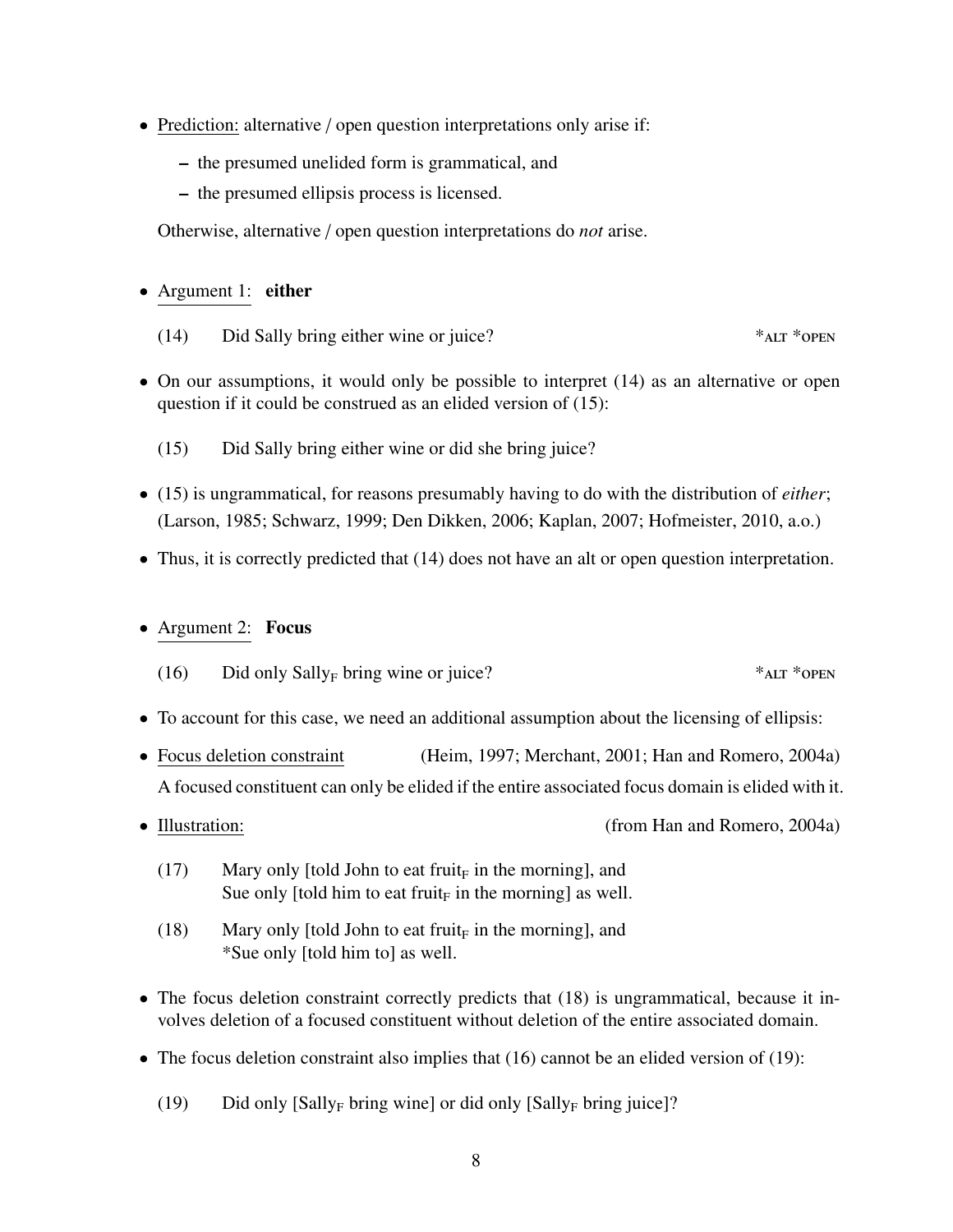- Thus, we correctly predict that (16) cannot be interpreted as an alternative or open question.
- These data have also been accounted for by Han and Romero (2004a), Beck and Kim (2006). The full paper provides a detailed comparison, arguing that our account improves on both previous accounts.

# 3.3 How syntactic structure affects accentual characteristics

- Syntactic structure affects:
	- prosodic phrasing: prosodic phrases align with syntactic phrases
	- the placement of contrastive focus, and associated pitch accents
- Contrastive focus interface constraint (to be refined) (Kratzer and Selkirk, 2010) Constituents from the surrounding discourse must be *focus-represented* whenever possible.
- 

• Focus representation (Kratzer and Selkirk, 2010)

One constituent  $\beta$  focus-represents another constituent  $\alpha$  if and only if:

$$
-\llbracket \alpha \rrbracket^0 \neq \llbracket \beta \rrbracket^0, \text{ and }
$$

- $\blacksquare$   $\llbracket \alpha \rrbracket^O \in \llbracket \beta \rrbracket^F$
- Illustration:
	- (20) Sally will bring a French wine or an Italian wine to the party. ⇒ obligatory contrastive focus on *French* and *Italian*
- Counterexample:
	- (21) Sally will bring wine or juice to the party.

### ⇒ no obligatory contrastive focus on *wine* and *juice*

- Trivial focus representation (Kratzer and Selkirk, 2010) If α and β are of semantic type  $\tau$ , then β is a trivial focus-representation of  $\alpha$  iff  $[\beta]$ <sup>F</sup> =  $D_{\tau}$ .
- Contrastive focus interface constraint (final version) (Kratzer and Selkirk, 2010) Constituents from the surrounding discourse must be *focus-represented* whenever possible, unless the result is a trivial focus-representation.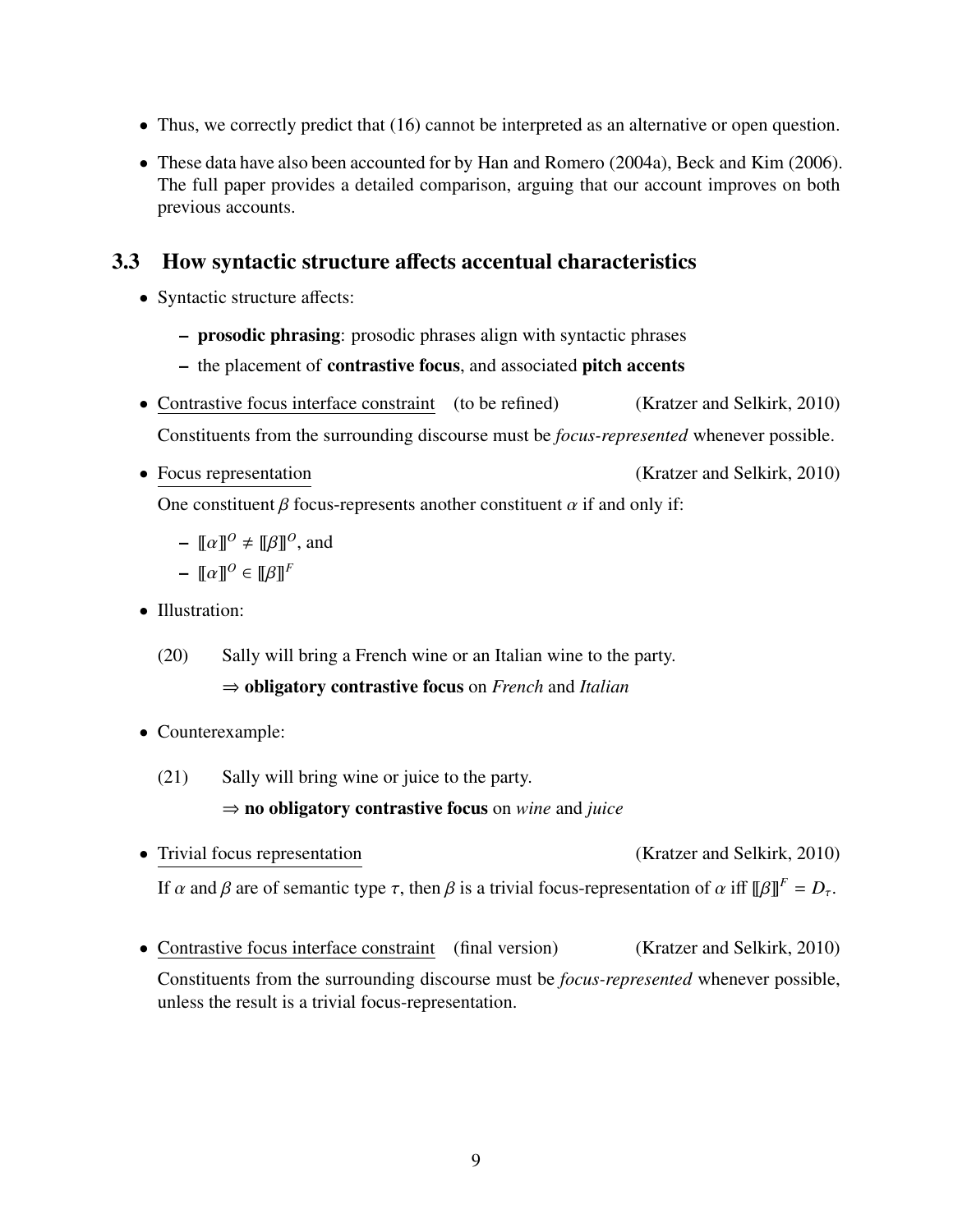• Implications for disjunctive questions:

| (22) | $[C_{+0}$ did Sally bring wine or juice]                                             | YES/NO |
|------|--------------------------------------------------------------------------------------|--------|
|      | $\Rightarrow$ <b>no obligatory contrastive focus</b> on <i>wine</i> and <i>juice</i> |        |

- (23)  $[C_{+0}$  did Sally bring wine] or  $[C_{+0}$  did she bring juice]<sub>(E)</sub> open, ALT ⇒ obligatory contrastive focus on *wine* and *juice*
- Summing up:
	- 1. Alternative / open questions consist of two interrogative clauses joined by disjunction;
	- 2. The structure of alt and open questions gives rise to a prosodic phrase break and multiple contrastive foci.

## 3.4 Motivation for tying exclusive strengthening to disjunction

- We assume the existence of an intonational morpheme, E, which:
	- Syntactically, attaches to disjunctive phrases
	- Semantically, signals (roughly speaking) that exactly one of the disjuncts holds
	- Prosodically, triggers a final fall (and possibly also a rise on non-final disjuncts)
- Another approach would be to assume a dedicated 'alternative question operator' that has the desired exclusive strengthening effect built into it (see, e.g., Rawlins, 2008).
- Tying exclusive strengthening to disjunction:
	- opens the way for an analysis of alternative questions as interrogative disjunctions
	- opens the way for a unified account of exclusive strengthening effects in interrogative and non-interrogative disjunctions:
		- (24) Will Sally bring wine↑ or juice $\downarrow$ ?  $\Rightarrow$  she will bring exactly one of the two
		- (25) Sally will bring wine↑ or juice↓.  $\Rightarrow$  she will bring exactly one of the two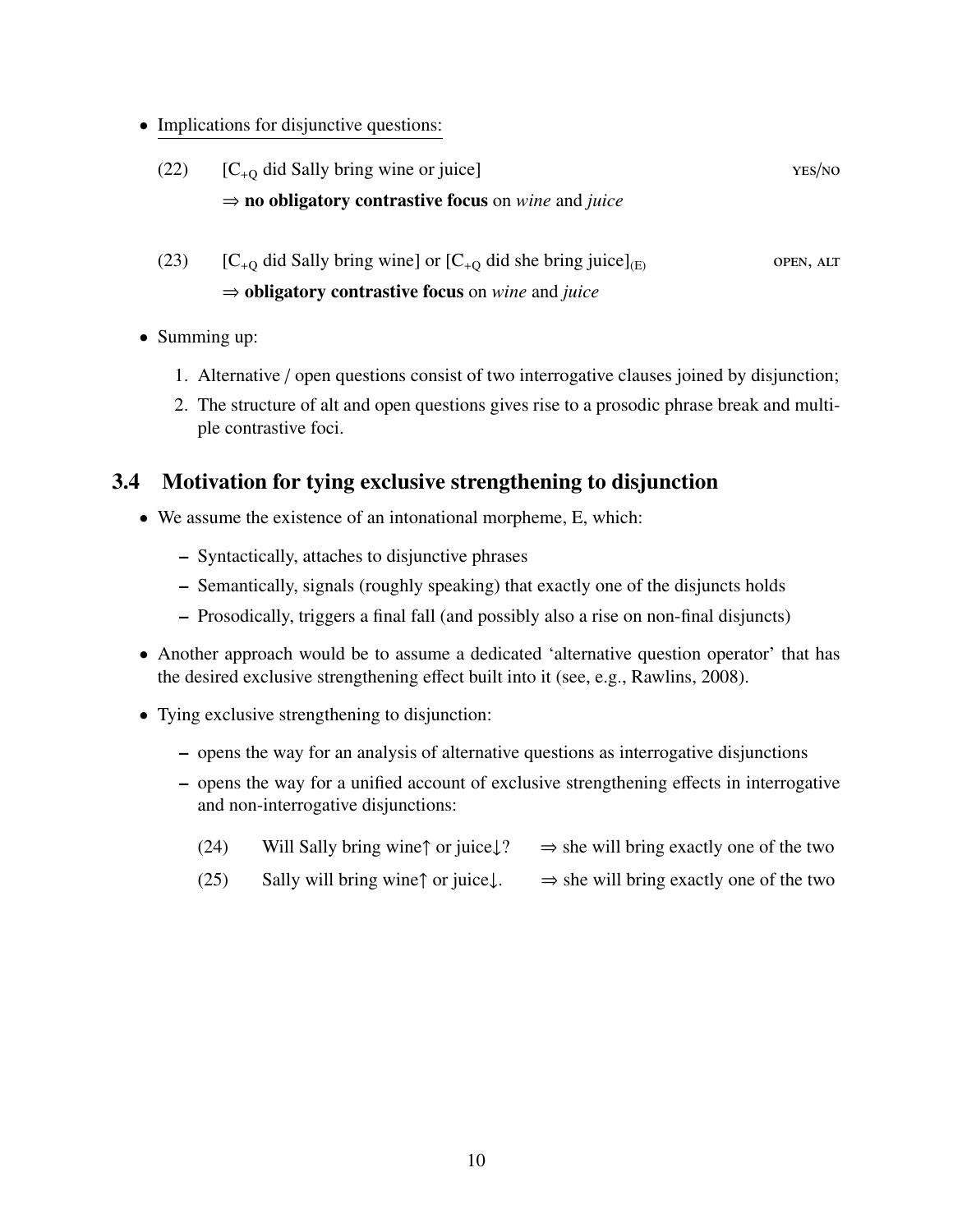# 4 Semantics

- So far we determined:
	- which prosodic features are crucial in disambiguating disjunctive questions
	- how these prosodic differences can be linked to differences in syntactic representation
- Next task:
	- associate the presumed syntactic representations with suitable semantic values
- Plan:
	- 1. Identify the range of semantic contrasts that should be captured
	- 2. Identify/develop a semantic framework whose notion of meaning is fine-grained enough to capture all the relevant contrasts, but not more fine-grained/complex than necessary
	- 3. Specify the semantic values of some prototypical disjunctive questions, and show that the relevant contrasts are indeed captured
	- 4. Specify a general, compositional interpretation procedure, and show that this leads to desirable predictions also for 'less prototypical' disjunctive questions (section 5)

#### 4.1 Basic data to be accounted for

Three types of data:

- licensing and interpretation of *yes*/*no answers* (§4.1.1)
- the *exclusive component* of alternative questions (§4.1.2)
- *safe*, *issue-resolving*, and *issue-dispelling responses* (§4.1.3, §4.1.4 and §4.1.5)

#### 4.1.1 Yes/no answers

| (26) | Did Sally bring wine-or-juice??                                                                                                             | YES/NO QUESTION             |
|------|---------------------------------------------------------------------------------------------------------------------------------------------|-----------------------------|
|      | No. $\Rightarrow$ neither<br>a.                                                                                                             |                             |
|      | Yes. $\Rightarrow$ at least one<br>$b_{1}$                                                                                                  |                             |
| (27) | Did Sally bring wine $\uparrow$ or did she bring juice $\downarrow$ ?<br>a. #No.<br>$b.$ #Yes.                                              | <b>ALTERNATIVE OUESTION</b> |
| (28) | Did Sally bring wine $\uparrow$ or did she bring juice $\uparrow$ ?<br>No. $\Rightarrow$ neither<br>a.<br>b. #Yes. $\Rightarrow$ yes what?! | <b>OPEN QUESTION</b>        |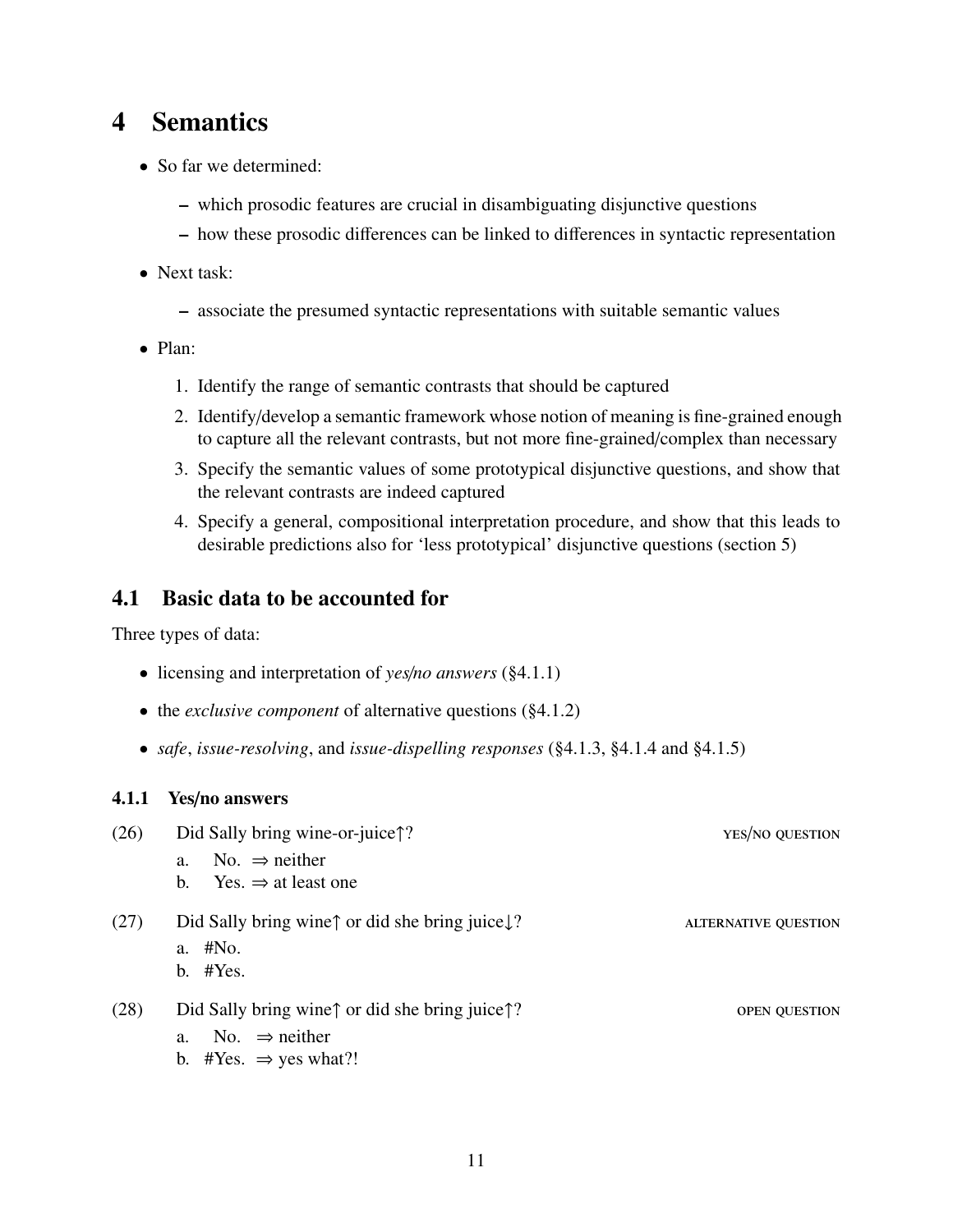#### 4.1.2 The exclusive component of alternative questions

- Alternative questions, roughly, imply that exactly one of the disjuncts holds
- Importantly, this implication is not directly challengable:
- (29) Did Sally bring wine↑ or juice↓?
	- a. ?? No, she didn't bring either.
	- b. ?? No, she brought both.
	- c.  $\checkmark$  Actually, she didn't bring either.
	- d.  $\checkmark$  Actually, she brought both.
- (30) Sally brought exactly one of the two beverages.
	- a.  $\checkmark$  No, she didn't bring either.
	- b.  $\checkmark$  No, she brought both.
	- Implications that are not directly challengable are generally referred to as **non-at-issue** implications (see Potts, 2005; Roberts *et al.*, 2009, among others). Some examples:

| (31) | John stopped smoking.                       | (33) | John almost passed the test.                  |
|------|---------------------------------------------|------|-----------------------------------------------|
|      | <i>Implications:</i>                        |      | <i>Implications:</i>                          |
|      | John used to smoke.<br>$(-)$                |      | John did not pass the test.<br>$(-)$          |
|      | (+) He currently does not smoke.            |      | (+) He came close to passing the test.        |
|      | Responses:                                  |      | Responses:                                    |
|      | a. ?? No, he never smoked.                  |      | a. ?? No, he passed the test.                 |
|      | b. $\checkmark$ Actually, he never smoked.  |      | b. $\checkmark$ Actually, he passed the test. |
| (32) | Only John passed the test.                  | (34) | The damn lawyer finally settled.              |
|      | <i>Implications:</i>                        |      | <i>Implications:</i>                          |
|      | $(-)$ John passed the test.                 |      | $(-)$ The lawyer is a nasty guy.              |
|      | (+) Nobody else passed the test.            |      | (+) The lawyer settled.                       |
|      | Responses:                                  |      | Responses:                                    |
|      | a. ?? No, John didn't pass the test.        |      | a. ?? No, he's a nice guy.                    |
|      | b. $\checkmark$ Actually, John didn't pass. |      | b. $\checkmark$ Actually, he's a nice guy.    |
|      |                                             |      |                                               |

- So the exlusive component of an alternative question is a non-at-issue implication
- Next, let us determine more precisely what the implication actually amounts to
- Consider:

(35) Did Sally bring wine↑ or juice↑ or both↓?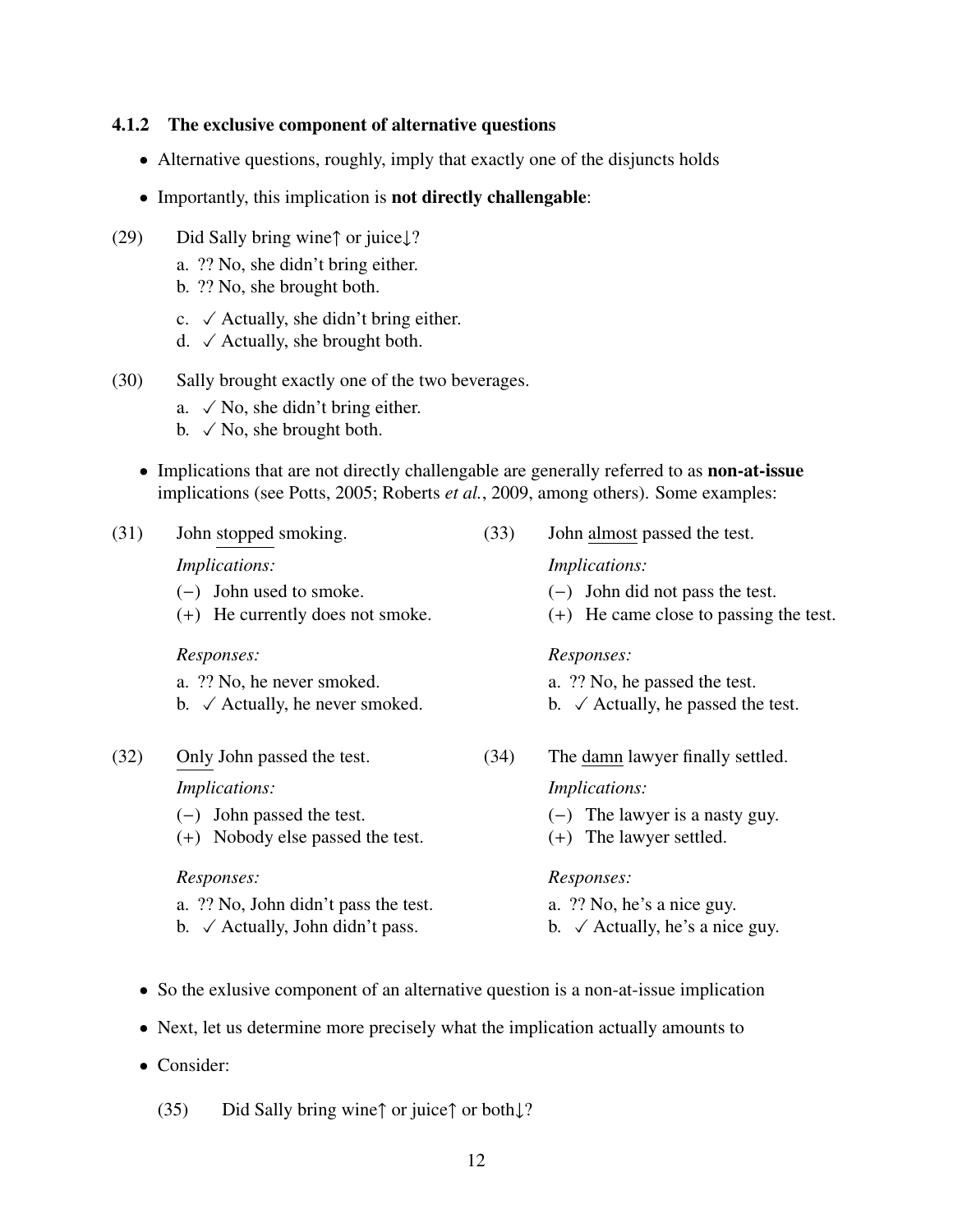- Notice that the last disjunct entails the first and the second
- (35) implies that Sally brought at least one of the two beverages, perhaps both
- But if she brought both, then all three disjuncts would be true
- So (35) does not imply that exactly one of the disjuncts holds
- Another telling case:
	- (36) # Did Sally bring wine↑ or juice↑ or exactly one of the two $\downarrow$ ?
- In this case, neither of the disjuncts entails any of the other disjuncts
- Still, there are no situations in which exactly one of the disjuncts is true
- Presumably as a consequence of this, the sentence is perceived as odd
- Our semantics should explain this anomaly

#### 4.1.3 Safe responses

- Semantic theories of questions are usually expected to predict the range of 'appropriate answers' to a given question.
- However, this is only a meaningful requirement if the notion of an 'appropriate answer' is made sufficiently precise.
- Consider:
	- (37) Is John coming to the party?
		- a. Yes, he's coming.
		- b. No, he's not coming.
		- c. Yes, he's coming and he's bringing his wife.
		- d. Well, if Mary is coming, then John is coming as well.
		- e. Yes, John is coming and his cat likes broccoli.
		- f. It's raining.
- Anyone will probably agree that (37a) and (37b) are appropriate answers.
- Perhaps, many people will also find (37c) an appropriate answer, and maybe also (37d).
- But is (37e) an appropriate answer? Or (37f)?
- If a theory predicts that (37e) is an appropriate answer, is that good or bad?
- The pre-theoretical notion of an 'appropriate answer' is too vague to form the basis for a general requirement for semantic theories of questions.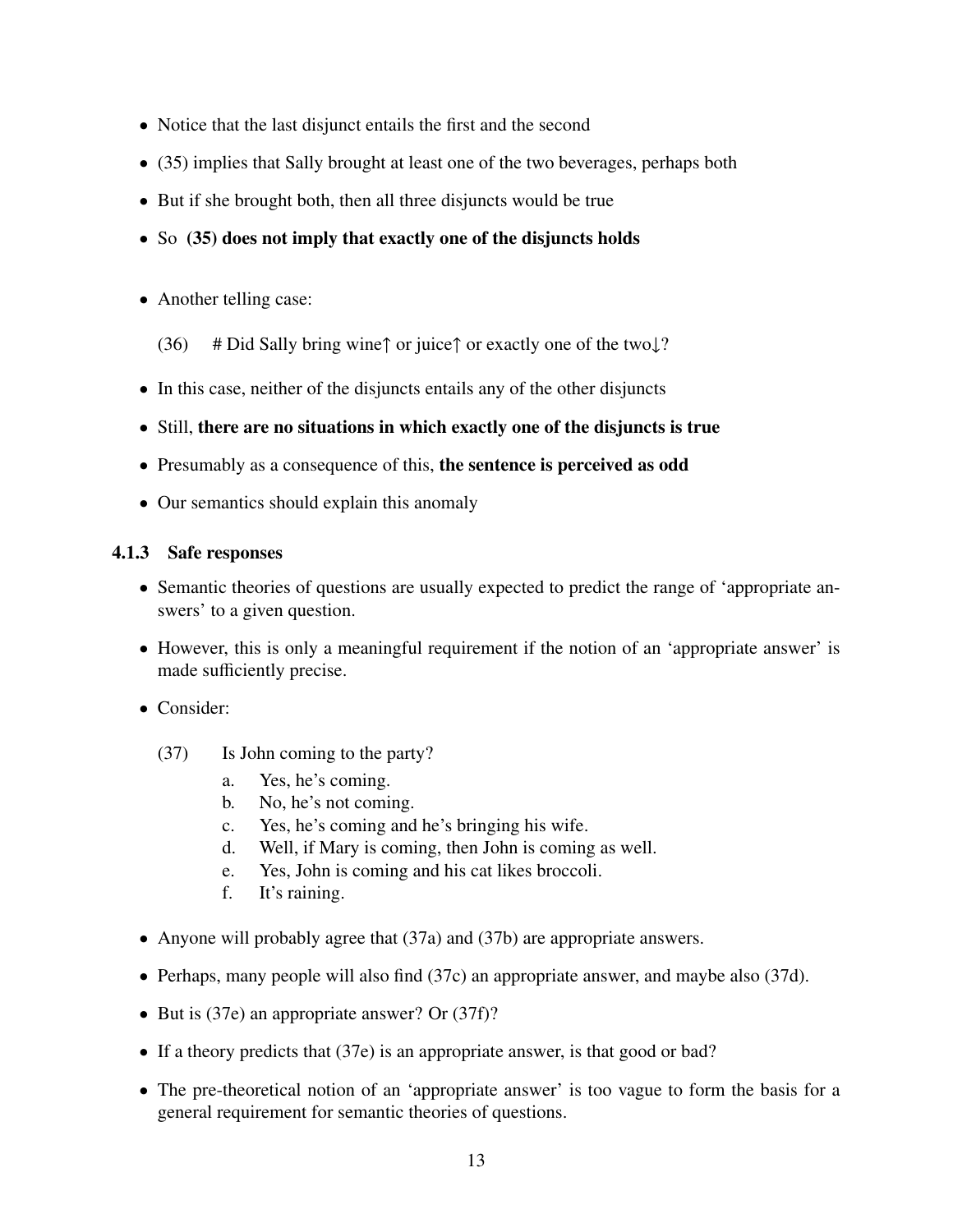- A more precise notion that we could consider is that of a safe response.
- Definition:  $\varphi$  is a safe response to ? $\psi$  if and only if any cooperative speaker who asks ? $\psi$ in order to gather new information (and not, e.g., to 'test' the knowledge of his interlocutor) would not be able to coherently reject  $\varphi$  as a response to ? $\psi$

(this is the basic idea behind the notion of compliance in Groenendijk and Roelofsen, 2009)

- This is a very strict notion of answerhood:  $(37a-b)$  are safe responses to  $(37)$ , but  $(37c-f)$ are not, as illustrated by the following dialogues:
	- (38) a. Frank: Is John coming to the party?
		- b. Susan: No, he's not coming. safe
		- c. Frank: # That can't be true, he *is* coming.
	- (39) a. Frank: Is John coming to the party?
		- b. Susan: Yes, he's coming and he's bringing his wife. **not safe**
		- c. Frank:  $\sqrt{\ }$  That can't be true, his wife is on a trip to Morocco.
	- (40) a. Frank: Is John coming to the party?
		- b. Susan: Well, if Mary is coming, then John is coming as well. **not safe**
		- c. Frank:  $\sqrt{\ }$  That can't be true, if Mary is coming, then John certainly isn't.
- A semantic theory of questions, together with pragmatic principles of cooperative inquisitive behavior, should be able to predict whether a response to a given question is safe or not.
- This holds in particular for a semantic theory of disjunctive questions.
- Here are some of the desired predictions for our prototypical yes/no question:
	- (41) Yes/no question: Did Sally bring wine-or-juice↑?
	- (42) Some safe responses:
		- a. Yes, she brought wine or juice.
		- b. Yes, she brought wine.
		- c. Yes, she brought juice.
		- d. No, she didn't bring either.
	- (43) Some non-safe responses:
		- a. Yes, in fact she brought both wine and juice.
		- b. Yes, she brought wine, and she also brought an apple pie.
		- c. No, she brought an apple pie.
		- d. No, she didn't bring anything.
- Notice that the safe responses do not only include the ones that either confirm or deny that Sally brought wine or juice, but also the more specific ones that actually specify which of the two beverages Sally brought.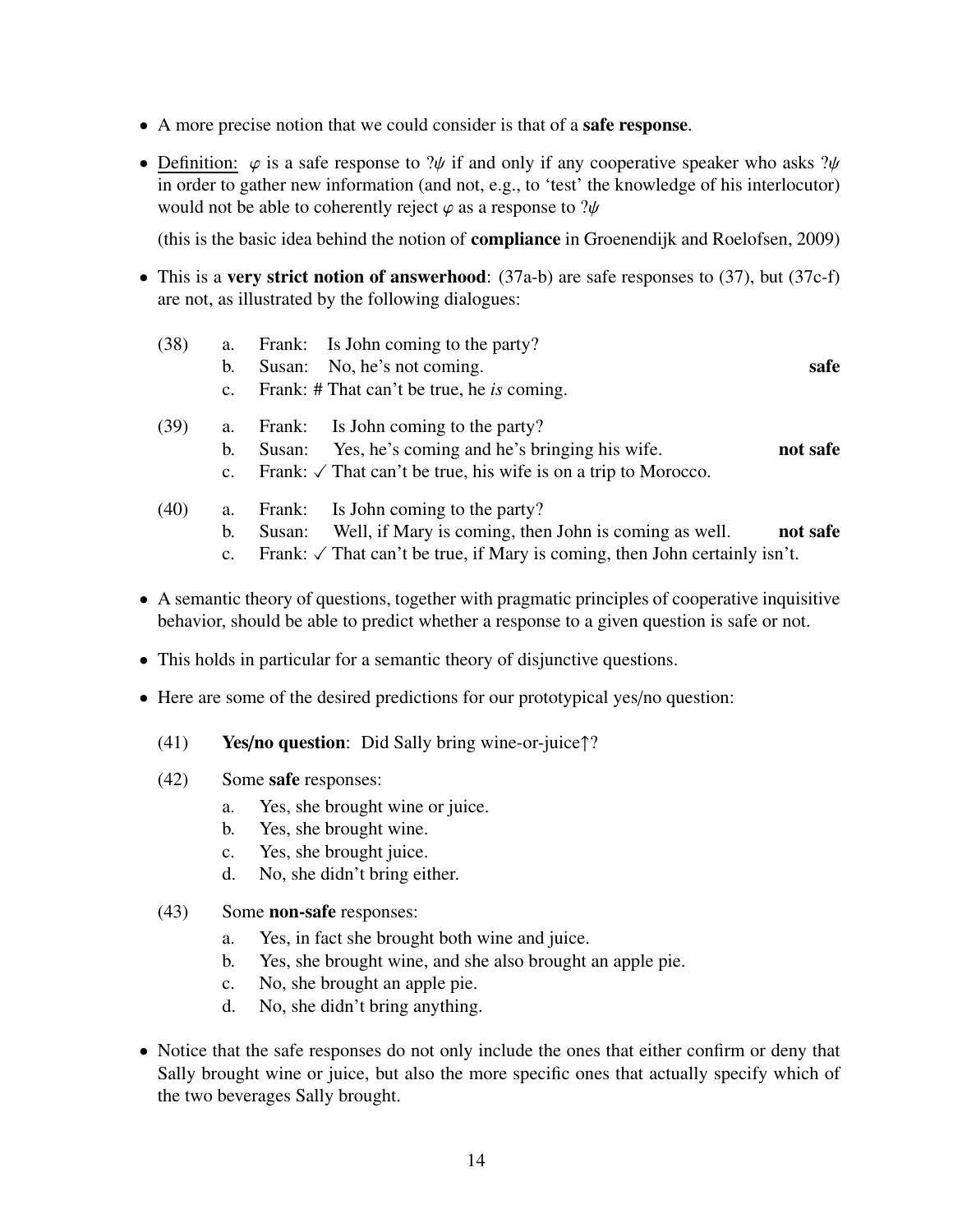- Open questions exhibit exactly the same pattern:
	- (44) Open question: Did Sally bring wine↑ or did she bring juice↑?
	- (45) Some safe responses:
		- a. She brought wine or juice.
		- b. She brought wine.
		- c. She brought juice.
		- d. No, she didn't bring either.
	- (46) Some non-safe responses:
		- a. Yes, in fact she brought both wine and juice.
		- b. Yes, she brought wine, and she also brought an apple pie.
		- c. No, she brought an apple pie.
		- d. No, she didn't bring anything.
- (45a) is not a very *satisfactory* response in this case, but that does not take away the fact that it is *safe*—it cannot be coherently rejected by a speaker who cooperatively asked (44).
- Alternative questions exhibit a slightly different pattern:
	- (47) Alternative question: Did Sally bring wine↑ or did she bring juice↓?
	- (48) Some safe responses:
		- a. She brought wine or juice.
		- b. She brought wine.
		- c. She brought juice.
	- (49) Some non-safe responses:
		- a. She brought both wine and juice.
		- b. She brought wine, and she also brought an apple pie.
		- c. She brought an apple pie.
		- d. She didn't bring anything.
		- e. She didn't bring either.
- The response in (49e), which was safe in the case of yes/no questions and open questions, is now one of the non-safe responses.
- Otherwise, the pattern is identical to that for yes/no questions and open questions.
- In particular, (48a), just like (45a), is not very helpful, but it *is* safe.

#### 4.1.4 Issue-resolving responses

• Besides safe responses, our theory should also recognize *issue-resolving* responses.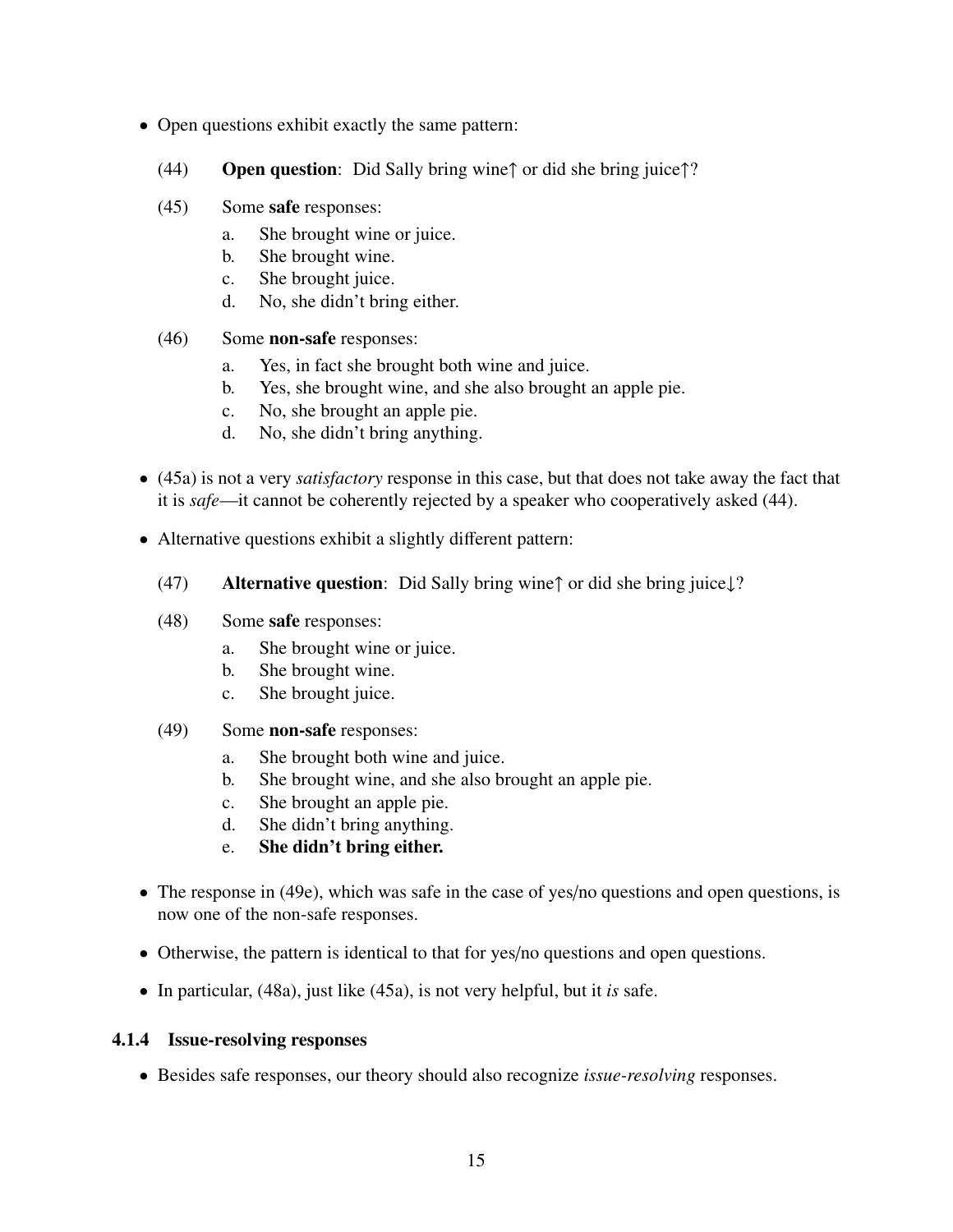- We will focus on *minimal* issue-resolving responses—responses that provide sufficient information to resolve the given issue, but not more than necessary.
	- (50) Yes/no question: Did Sally bring wine-or-juice↑?

Minimal issue-resolving responses:

- a. Yes, she brought wine or juice.
- b. No, she didn't bring wine or juice.
- (51) Open question: Did Sally bring wine↑ or did she bring juice↑?

Minimal issue-resolving responses:

- a. She brought wine.
- b. She brought juice.
- c. No, she didn't bring wine or juice.
- (52) Alternative question: Did Sally bring wine↑ or did she bring juice↓?

Minimal issue-resolving responses:

- a. She brought wine.
- b. She brought juice.
- Notice that not every safe response is issue-resolving. Also, vice versa, not every issue-resolving response is safe
- In order to be issue-resolving, a response should provide *su*ffi*cient* information
- In order to be safe, a response should *not* provide *too much* information

#### 4.1.5 Issue-dispelling responses

- Besides safe and issue-resolving responses, our theory should also recognize responses that *dispel* a given issue without resolving it in the intended way
- One way to dispel a given issue is to reject one of the non-at-issue implications:
	- (53) Did your brother stop smoking?

Some issue-dispelling responses:

- a. Actually, he never smoked.
- b. Actually, I don't have a brother.
- Responses that reject the exclusive component of an alt question have the same status:
	- (54) Did Sally bring wine↑ or did she bring juice↓?

Some issue-dispelling responses:

- a. Actually, she brought both.
- b. Actually, she didn't bring either.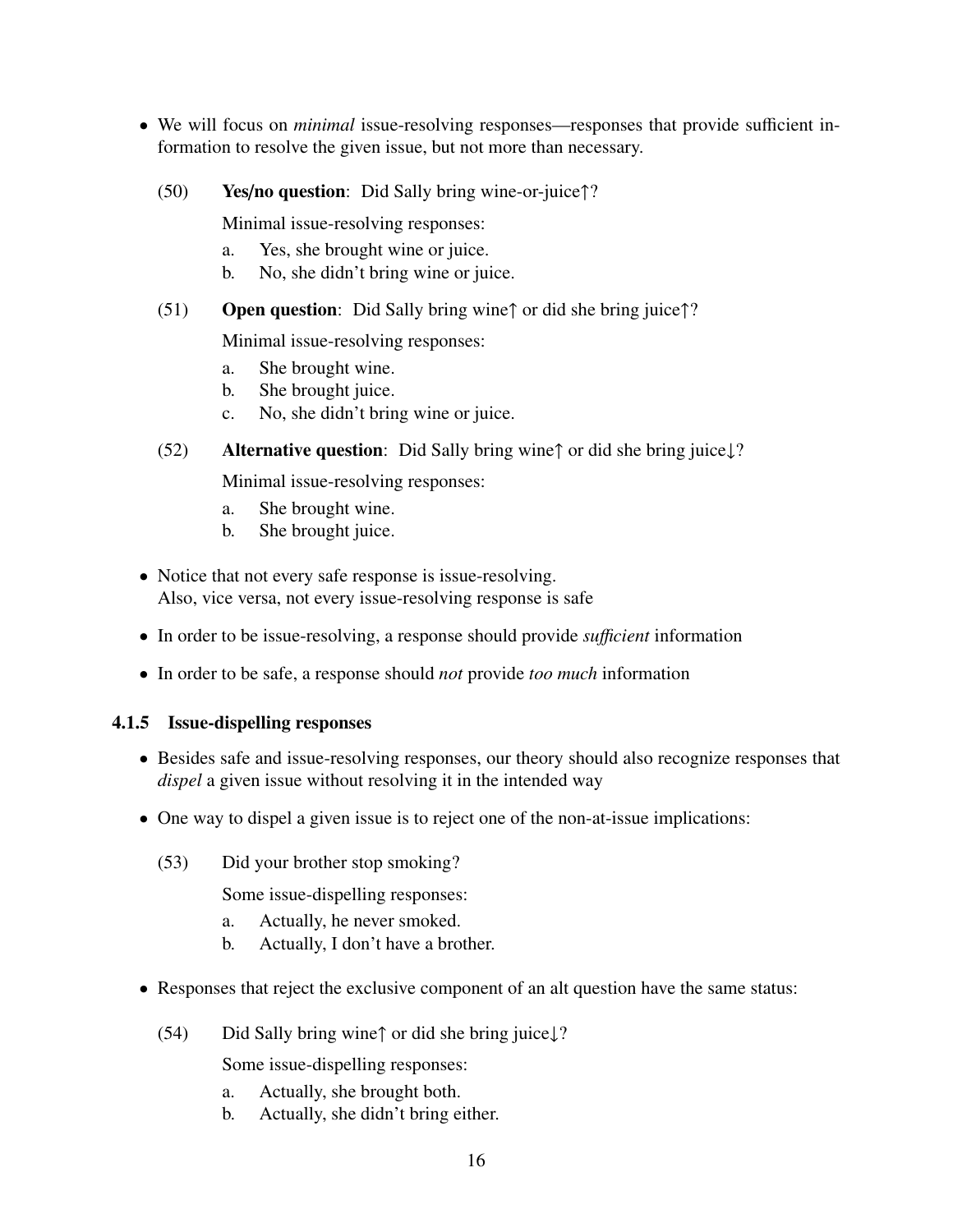- Summary of core semantic data:
	- licensing and interpretation of yes/no answers
	- exclusive component of alternative questions
	- safe, issue-resolving, and issue-dispelling responses
- Next step:
	- explore how much of the data can be accounted for by a straightforward analysis of disjunctive questions in *inquisitive semantics and pragmatics*.

(Groenendijk and Roelofsen, 2009; AnderBois, 2010; Ciardelli and Roelofsen, 2011, a.o.)

# 4.2 Inquisitive semantics and pragmatics

#### 4.2.1 Propositions as proposals

- Traditionally, semantic meaning is identified with *informative* content.
- In inquisitive semantics, the meaning of a sentence embodies both its *informative* and its *inquisitive* content.
- Sentences are taken to express **proposals** to update the common ground in one or more ways.
- If a sentence proposes two or more alternative updates, it is **inquisitive**: it requests a response that provides enough information to establish at least one of the proposed updates.
- Formally, a proposition is taken to be a set of **possibilities**.
- Each possibility is a set of **possible worlds**, representing a potential update of the common ground.
- Example:

The propositions expressed by (55a) and (55b) are depicted in figure 2.

- (55) a. Sally brought wine.
	- b. Did Sally bring wine?

In this figure, 11 is a world in which Sally brought both wine and juice, 10 a world in which she brought wine but no juice, etc.

• The proposition expressed by a sentence  $\varphi$  is denoted by  $\llbracket \varphi \rrbracket$ , and the elements of  $\llbracket \varphi \rrbracket$  are called the *possibilities for* ϕ.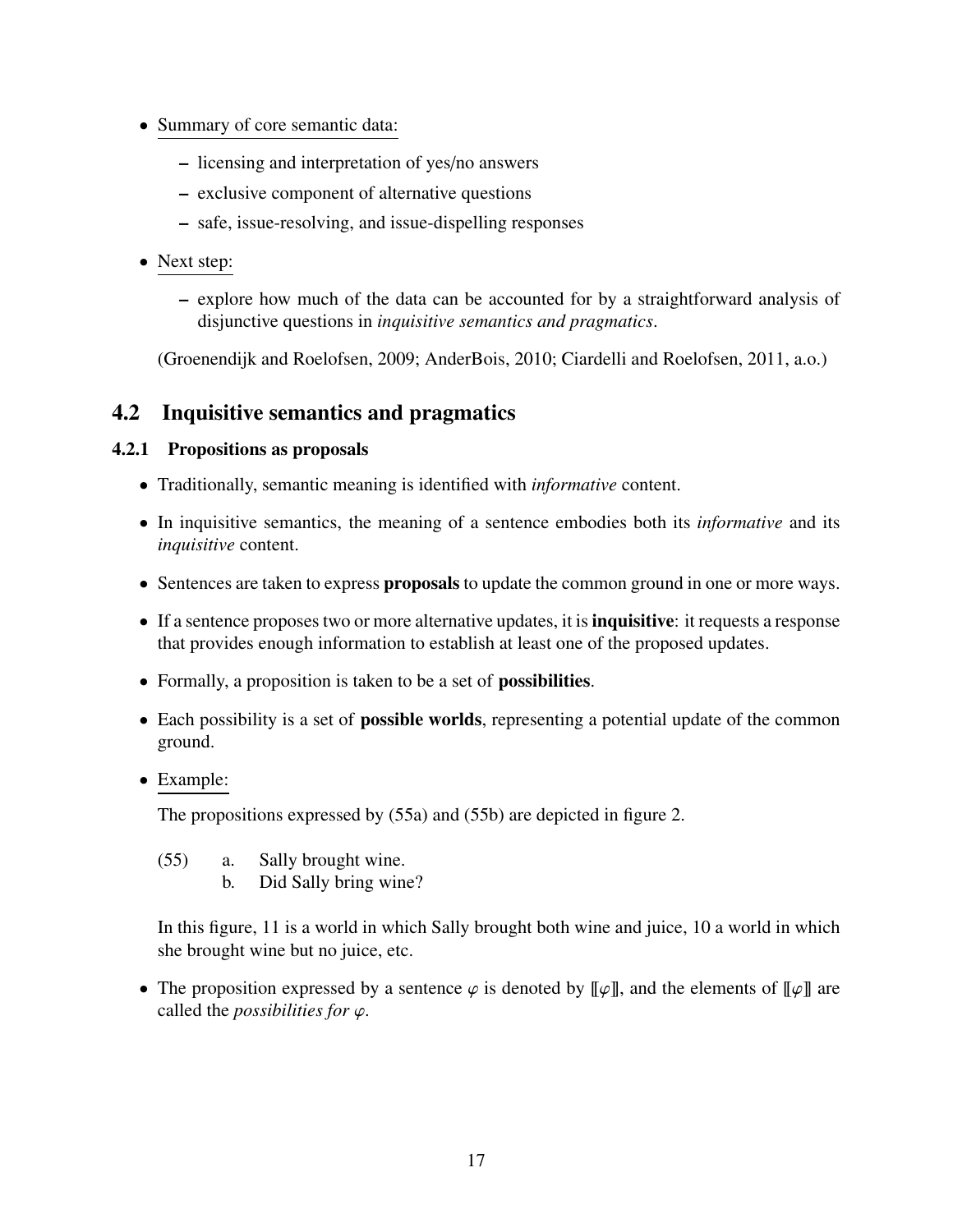

Figure 2: Some simple propositions visualized.

- A sentence  $\varphi$ , expressing the proposition  $\llbracket \varphi \rrbracket$ , is taken to:
	- 1. provide the information that the actual world is contained in at least one of the possibilities in  $\llbracket \varphi \rrbracket$ , and to
	- 2. request a response from other participants that provides enough information to establish at least one of the proposed updates.
- In some cases, it is sufficient to *accept* the information that  $\varphi$  itself already provides;
- But if  $\llbracket \varphi \rrbracket$  contains two or more alternative possibilities, additional information will be required to establish at least one of these possibilities. In this case,  $\varphi$  is inquisitive.
- Illustration:
	- $[(55a)]$  consists of a single possibility, namely the possibility that Sally brought wine
		- ∗ It provides the information that the actual world lies within this possibility, and
		- ∗ it does not request any additional information, since the information that it provides is already sufficient to establish the unique update that it proposes.
		- ∗ So (55a) is informative but not inquisitive.
	- $\lbrack \! \lbrack (55b) \rbrack \! \rbrack$  consists of two possibilities, the possibility that Sally brought wine, and the possibility that she did not bring wine.
		- ∗ It provides the information that the actual world lies in one of these possibilities, but that is trivially the case. So the sentence is not informative.
		- ∗ However, it *is* inquisitive: it requests a response that provides enough information to establish either that Sally brought wine, or that she didn't.
- Formal definitions:
	- 1. The **informative content** of  $\varphi$ , info( $\varphi$ ), is defined as  $\bigcup [\![\varphi]\!]$
	- 2.  $\varphi$  is **informative** iff info( $\varphi$ ) does not cover the entire logical space
	- 3.  $\varphi$  is **inquisitive** iff there is no  $\alpha \in [\![\varphi]\!]$  such that  $\text{info}(\varphi) \subseteq \alpha$
- Another way to characterize inquisitive sentences:
	- $\varphi$  is **inquisitive** iff  $\mathsf{info}(\varphi) \notin [\![\varphi]\!]$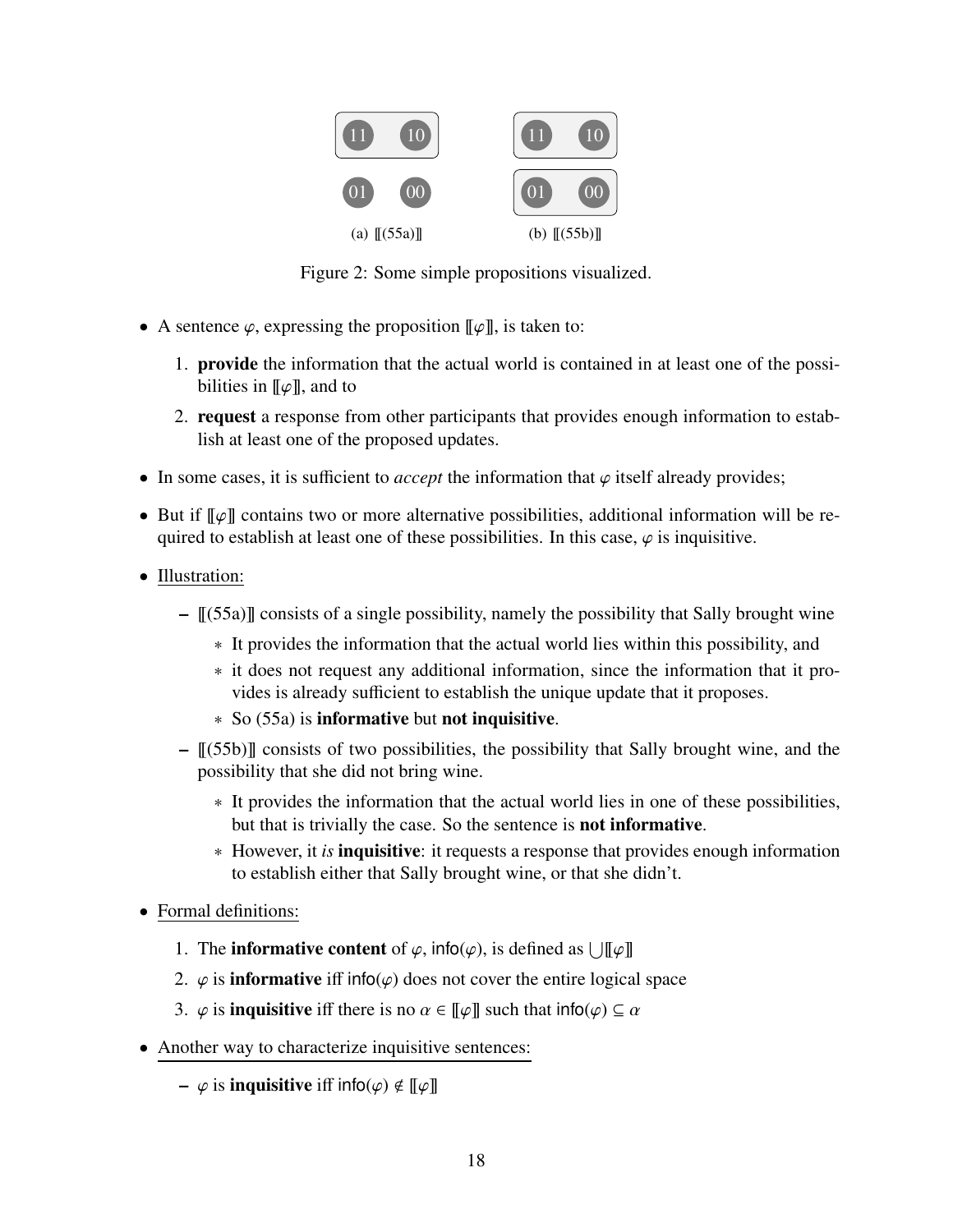### 4.2.2 Alternative and residual possibilities

- A proposition  $\llbracket \varphi \rrbracket$  may contain possibilities that do not play any role in determining the informative and inquisitive content of  $\varphi$ .
- Illustration:



- $\varphi$  provides the information that the actual world lies in at least one of  $\{\alpha, \beta, \gamma\}$
- But that is the just as informative as saying that the actual world lies in at least one of  $\{\alpha, \beta\}$
- So  $\gamma$  does not really play a role in determining the informative content of  $\varphi$ .
- $\varphi$  requests a response that provides enough information to establish at least one of { $\alpha$ ,  $\beta$ ,  $\gamma$ }.
- But that is the same as requesting a response that provides enough information to establish at least one of  $\{\alpha, \beta\}$ .
- Any response that satisfies the former request also satisfies the latter, and vice versa.
- So  $\gamma$  does not really play a role in determining the inquisitive content of  $\varphi$  either.
- More generally:
	- The informative and inquisitive content of a sentence  $\varphi$  are completely determined by the possibilities in  $\llbracket \varphi \rrbracket$  that are not properly contained in a maximal possibility in  $\llbracket \varphi \rrbracket$ .
- Alternative and residual possibilities

For any sentence  $\varphi$  and any possibility  $\alpha \in [\![\varphi]\!]$ :

- $\alpha$  is called an **alternative possibility** for  $\varphi$  if it is not properly contained in a maximal possibility in  $\llbracket \varphi \rrbracket$ ;
- $\alpha$  is called a **residual possibility** for  $\varphi$  if it is properly contained in a maximal possibility in  $\llbracket \varphi \rrbracket$ .
- The distinction between alternative and residual possibilities will play an important role in our account of *yes* and *no* answers below
- It also allows for another way of characterizing inquisitive sentences
- Another way of characterizing inquisitive sentences

 $\varphi$  is **inquisitive** iff  $\llbracket \varphi \rrbracket$  contains at least two alternative possibilities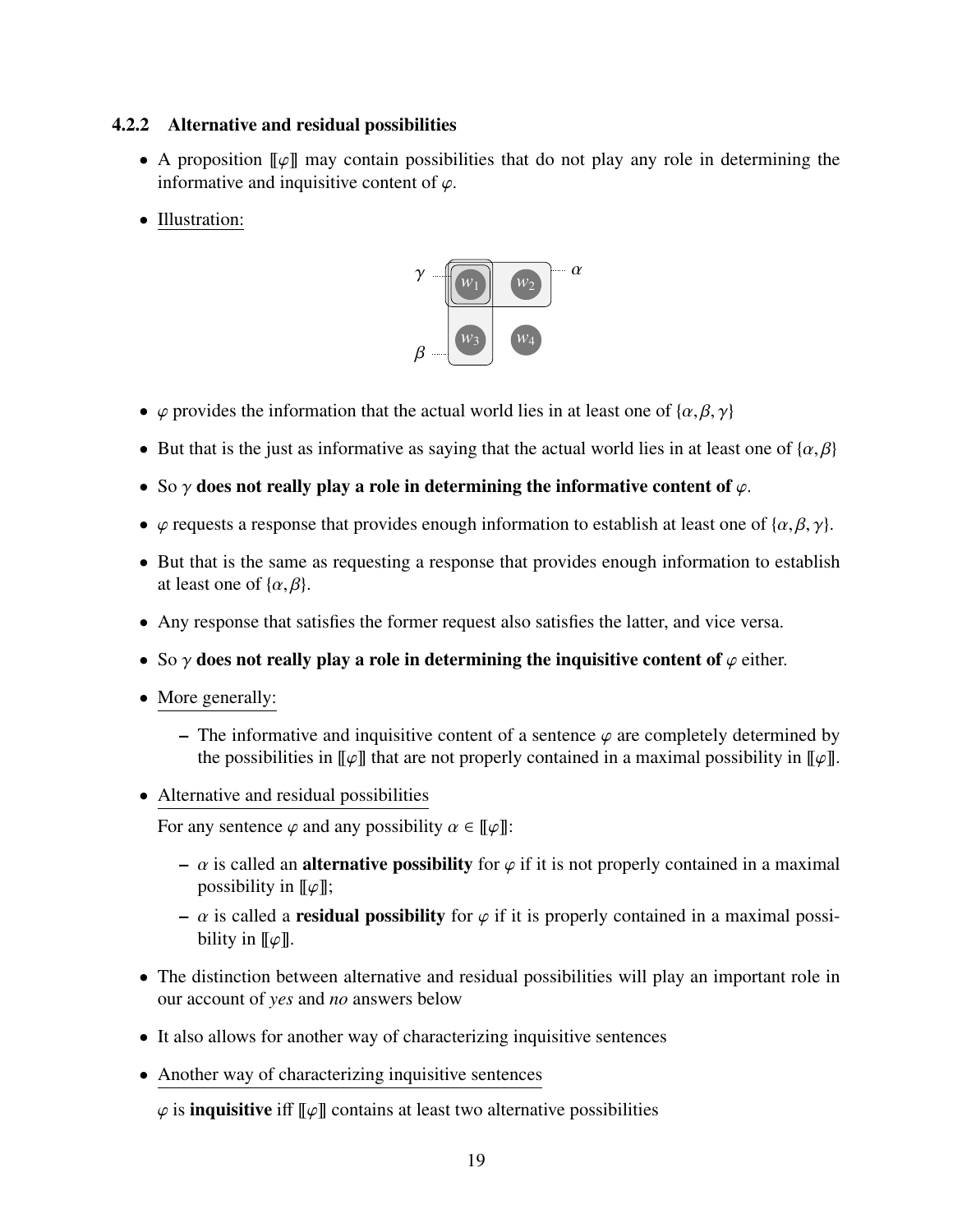#### 4.2.3 Attentive content

- So far we focused on **informative** and **inquisitive** content.
- But propositions can be taken to embody more than just informative and inquisitive content.
- In particular, propositions can also be taken to embody **attentive** content.

(Ciardelli, Groenendijk, and Roelofsen, 2010)

- A proposal to update the common ground in one or more ways inherently draws attention to all the potential updates that it proposes.
- Thus, it is natural to think of a sentence  $\varphi$  as drawing attention to all the possibilities in  $\llbracket \varphi \rrbracket$ .
- Attentive content will play an important role in our account of safe responses.
- It will become clear in a moment how exactly, but the intuition is very simple:
	- By drawing attention to a possibility, a speaker indicates that this is a 'live' possibility;
	- Therefore, any response that provides just enough information to establish such a possibility will be safe.

#### 4.2.4 Inquisitive pragmatics

- Gricean pragmatics generally assume a classical, truth-conditional semantics.
- Inquisitive semantics enriches the notion of semantic meaning.
- This naturally gives rise to a richer pragmatics as well.
- Gricean maxims specify what it means for a speaker to **provide information** in a rational/cooperative way.
- Inquisitive pragmatics specifies more generally what it means for conversational participants to exchange information in a rational/cooperative way.
- Sincerity Maxims: (Groenendijk and Roelofsen, 2009; Ciardelli *et al.*, 2010)
	- Informative sincerity: a speaker who utters a sentence  $\varphi$  must believe that the actual world indeed lies in at least one of the possibilities for  $\varphi$ ;
	- Inquisitive sincerity: if  $\varphi$  is inquisitive, then the speaker must be unable to supply the information that  $\varphi$  requests herself;
	- **Attentive sincerity**: every possibility that  $\varphi$  draws attention to must be a 'live' possibility for the speaker, i.e., every possibility for  $\varphi$  must be consistent with the speaker's information state.
- Inquisitive pragmatics comprises more than these qualitative, speaker-oriented sincerity maxims, but this is all we will need for our present purposes.
- We will see that attentive sincerity is of particular importance to account for safe responses.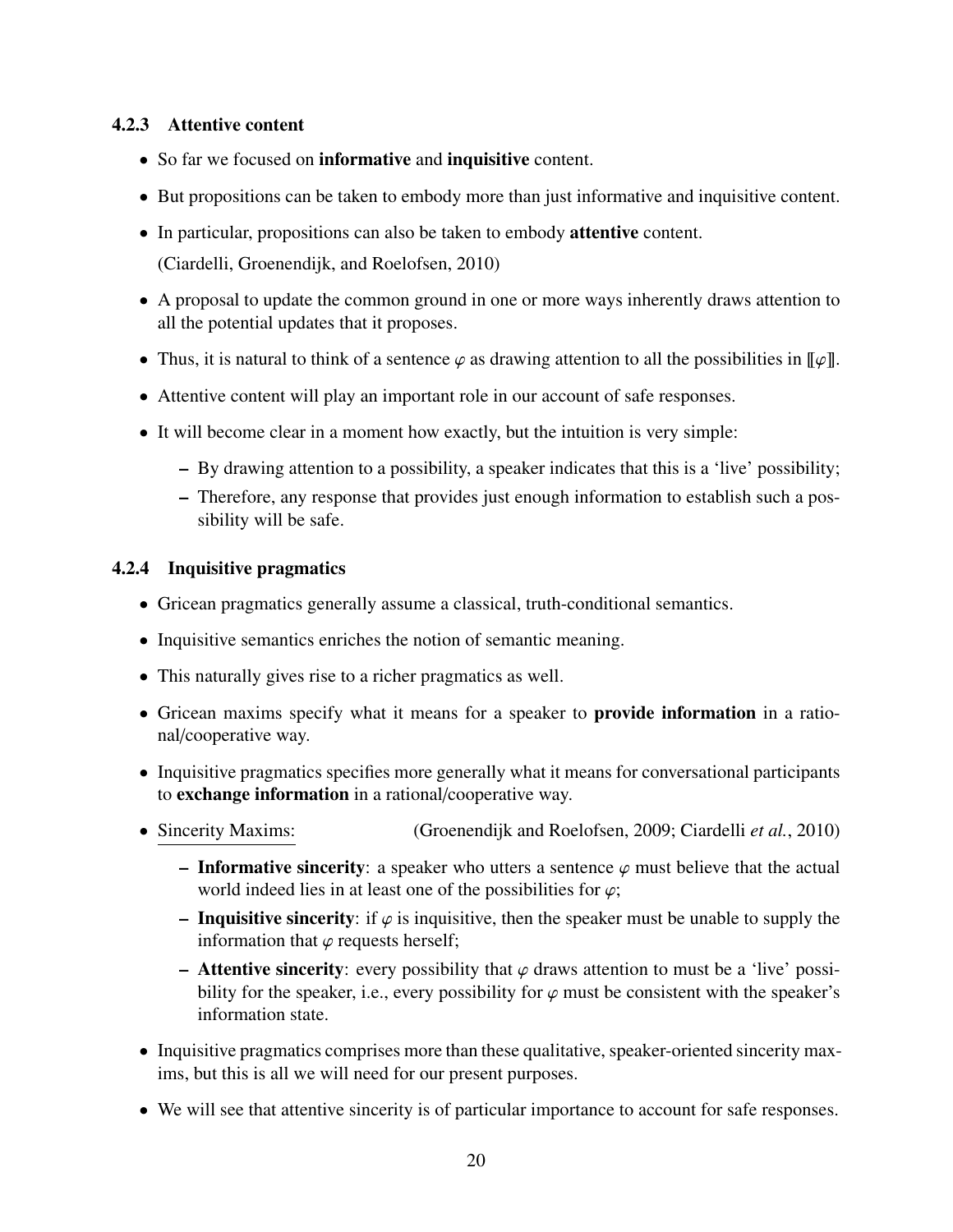

Figure 3: The propositions expressed by different types of disjunctive questions.

### 4.2.5 Inquisitive semantic values for disjunctive questions

• We will assume that  $(56)$ – $(58)$  express the propositions depicted in figure 3 (as mentioned above, we will show how to derive these propositions compositionally in section 5).

| yes/no      | Did Sally bring wine-or-juice <sup><math>\uparrow</math></sup> ?      | (56) |
|-------------|-----------------------------------------------------------------------|------|
| open        | Did Sally bring wine $\uparrow$ or did she bring juice $\uparrow$ ?   | (57) |
| alternative | Did Sally bring wine $\uparrow$ or did she bring juice $\downarrow$ ? | (58) |

- To what extent does this semantic analysis account for the data discussed in section 4.1?
	- We did not make any assumptions yet about the meaning and use of *yes* and *no*.
	- The basic framework of inquisitive semantics only deals with at-issue content.
	- So we cannot account for yes/no answers and exclusive strengthening effects yet.
- However, the analysis *does* account for safe and issue-resolving responses to yes/no and open questions.
- Safe and issue-dispelling responses to yes/no questions:
	- (56) Did Sally bring wine-or-juice↑?
	- (59) Some safe responses:
		- a. Yes, she brought wine or juice.
		- b. Yes, she brought wine.
		- c. Yes, she brought juice.
		- d. No, she didn't bring wine or juice.
	- (60) Some non-safe responses:
		- a. Yes, in fact she brought both wine and juice.
		- b. Yes, she brought wine, and she also brought an apple pie.
		- c. No, she brought an apple pie.
		- d. No, she didn't bring anything.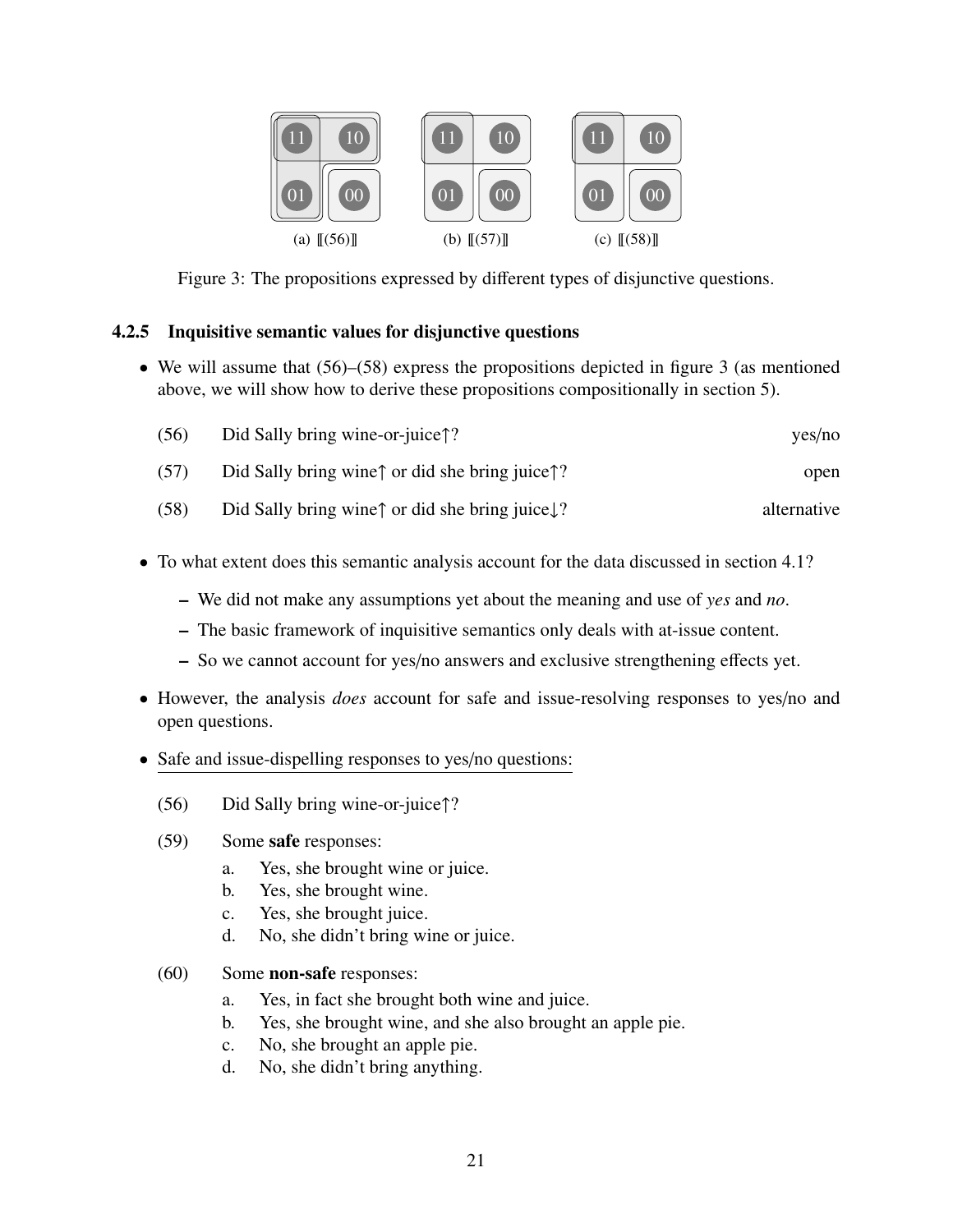- (61) Minimal issue-resolving responses:
	- a. Yes, she brought wine or juice.
	- b. No, she didn't bring wine or juice.
- Account of safe and non-safe responses:
	- The responses in (59) each correspond exactly with one of the possibilities in  $\mathcal{L}(56)$ .
	- All these possibilities must be compatible with the information state of anyone who utters (56) and is attentively sincere in doing so.
	- This explains why the responses in (59) are safe.
	- On the other hand, nothing implies that the information state of a speaker who sincerely utters (56) has to be consistent with the responses in (60).
	- This explains why these responses are not safe.
	- Notice that attentive sincerity plays a crucial role here.
- Note on traditional semantic analyses of yes/no questions:
	- Yes/no questions like (56) are generally assumed to express a proposition consisting of just two possibilities, the possibility that Sally brought wine or juice, and the possibility that she did not bring wine or juice.
	- For us, these are the **alternative possibilities** in  $[[(56)]$ .
	- Besides these alternative possibilities,  $\lfloor (56) \rfloor$  also contains two **residual possibilities.**
	- This allows us to account for the fact that (59b) and (59c) are safe responses to (56).
	- Traditional accounts would not directly recognize (59b) and (59c) as safe responses.
- Account of minimal issue-dispelling responses:
	- The minimal amount of information that is needed to resolve the issue raised by a sentence is determined by the maximal possibilities for that sentence.
	- This also holds in the case of (56): the responses in (61) each correspond exactly with a **maximal possibility** in  $\langle \lceil (56) \rceil \rceil$ .
	- This correspondence between maximal possibilities and minimal issue-resolving responses is exactly what is expected.
- Safe and issue-dispelling responses to open questions:
	- (57) Did Sally bring wine↑ or did she bring juice↑?
	- (62) Some safe responses:
		- a. She brought wine or juice.
		- b. She brought wine.
		- c. She brought juice.
		- d. She didn't bring wine or juice.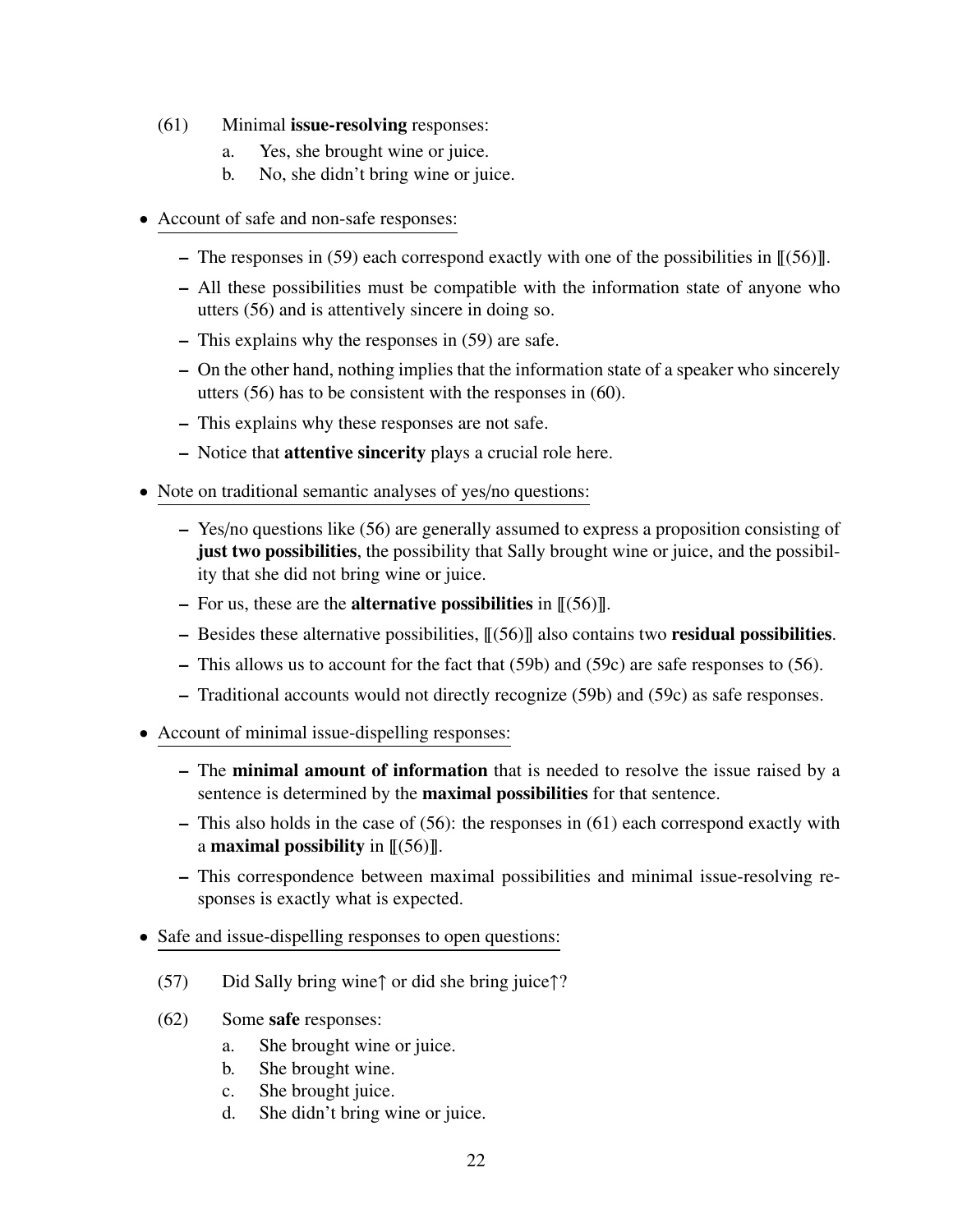- (63) Some non-safe responses:
	- a. She brought both wine and juice.
	- b. She brought wine, and she also brought an apple pie.
	- c. She brought an apple pie.
	- d. She didn't bring anything.
- (64) Minimal issue-resolving responses:
	- a. She brought wine.
	- b. She brought juice.
	- c. No, she didn't bring wine or juice.
- Safe and non-safe responses are accounted for as before, relying on attentive sincerity.
- Issue-resolving responses are also accounted for as before: minimal issue-resolving responses correspond to maximal possibilities.
- General prediction concerning safe responses (to be further generalized)
	- If  $\mathcal{W}$  does not have any non-at-issue content, then  $\varphi$  will be a safe response to  $\mathcal{W}$  iff  $info(\varphi)$  contains a possibility for  $?\psi$ .
- General prediction concerning issue-resolving responses (to be further generalized)
	- If  $\mathcal{W}$  does not have any non-at-issue content, then  $\varphi$  will be an issue-resolving response to  $\psi$  iff info( $\varphi$ ) is contained in a possibility for  $\psi$ .
	- If  $\partial \psi$  does not have any non-at-issue content, then  $\varphi$  will be a *minimal* issue-resolving response to  $\psi$  iff info( $\varphi$ ) coincides with a maximal possibility for  $\psi$ .
- Next step:
	- Account for the licensing and interpretation of yes/no answers.

# 4.3 Highlighting

- Basic idea:<sup>2</sup>
	- Sentences *highlight* some of the possibilities that they propose;
	- Highlighted possibilities serve as antecedents for subsequent anaphoric elements;
	- Among such anaphoric elements are the answer particles *yes* and *no*.

<sup>&</sup>lt;sup>2</sup>The notion of highlighting was introduced in (Roelofsen and van Gool, 2010). Closely related ideas have been developed independently by Farkas and Bruce (2009); Farkas (2010, 2011). Roughly, what we call the *proposition* expressed by a sentence correponds to the *projected set* in Farkas and Bruce's terminology, while highlighted possibilities correspond to *what's on the table* in their framework.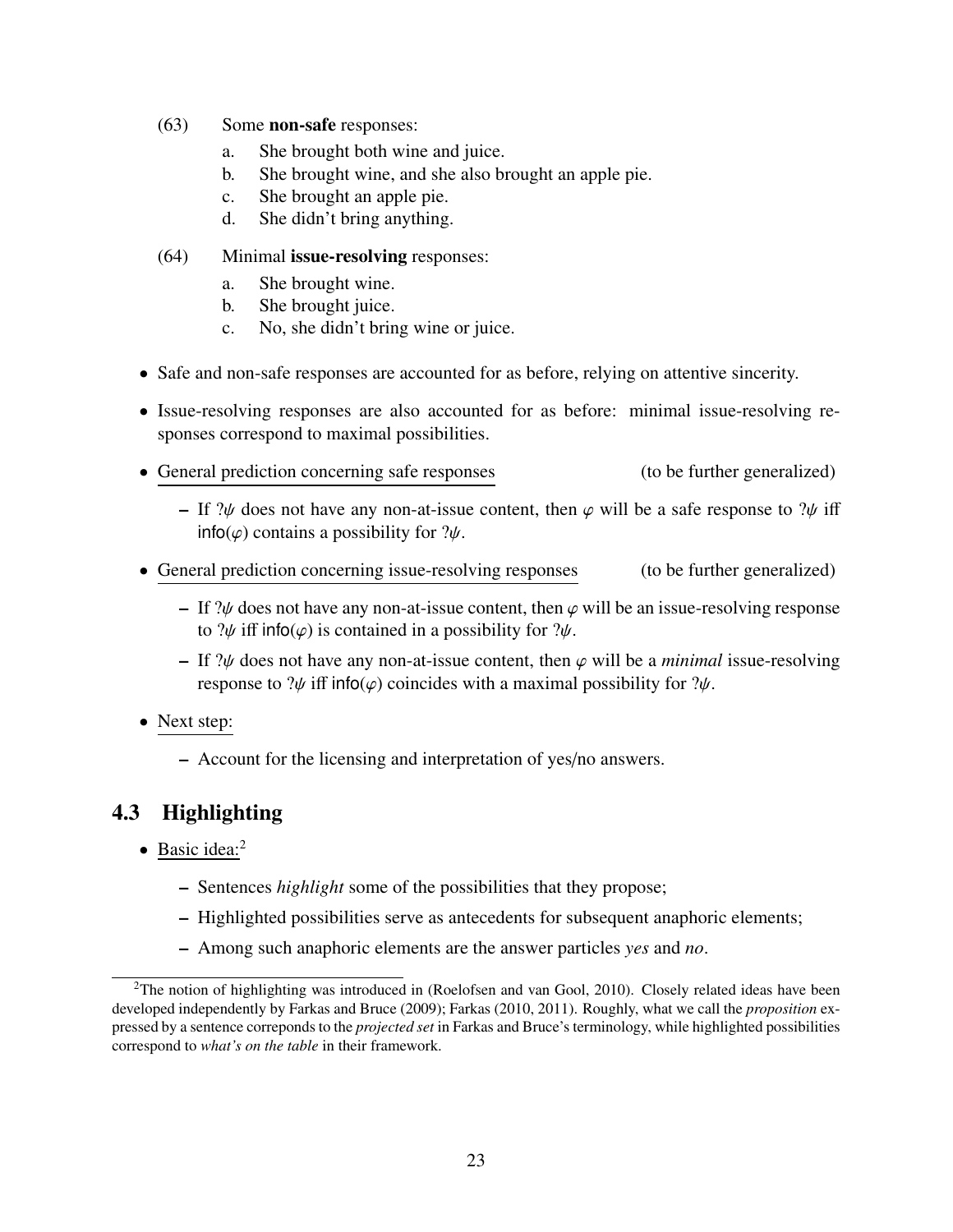- Interpretation of *yes* and *no* (to be refined)
	- $-$  A *yes* answer to a question  $\mathcal{W}$  presupposes that there is exactly one highlighted alternative for  $?$  $\psi$ .
	- If this presupposition is met, *yes* confirms the highlighted alternative.
	- <sup>A</sup> *no* answer simply rejects all the highlighted possibilities for ?ψ.
- Confirming and reversing responses: (cf. Farkas and Bruce, 2009)
	- Highlighted possibilities correspond to *confirming* responses
	- Non-highlighted possibilities, if there are any, correspond to *reversing* responses

| (65) |              | Sam is home.       |                                   |  |  |
|------|--------------|--------------------|-----------------------------------|--|--|
|      | a.           | Yes, he's home.    | $\Rightarrow$ confirming response |  |  |
|      | b.           | No, he isn't home. | $\Rightarrow$ reversing response  |  |  |
| (66) | Is Sam home? |                    |                                   |  |  |
|      | a.           | Yes, he's home.    | $\Rightarrow$ confirming response |  |  |
|      | h.           | No, he isn't home. | $\Rightarrow$ reversing response  |  |  |

#### 4.3.1 Initial motivation: opposing polar questions

• Initial motivation for highlighting comes from an old puzzle concerning polar questions:

| $(67)$ Is the door open?               |  | $(68)$ Is the door closed?              |
|----------------------------------------|--|-----------------------------------------|
| a. Yes $\Rightarrow$ the door is open  |  | a. Yes $\Rightarrow$ the door is closed |
| b. No $\Rightarrow$ the door is closed |  | b. No $\Rightarrow$ the door is open    |

- In the inquisitive semantics developed so far,  $(67)$  and  $(68)$  are entirely equivalent
- Yet, there is a clear empirical difference between these two questions:
	- in response to (67), *yes* means that the door is open and *no* that the door is closed
	- in response to (68), *yes* means that the door is closed and *no* that the door is open
- The puzzle becomes even more challenging if we compare (67) and (68) with (69):
	- (69) Is the door open↑ or closed↓?
		- a. # Yes
		- b.  $# No$
- In the semantics developed so far,  $(69)$  is equivalent to  $(67)$  and  $(68)$ .
- However, unlike (67) and (68), (69) does not license *yes* or *no* at all.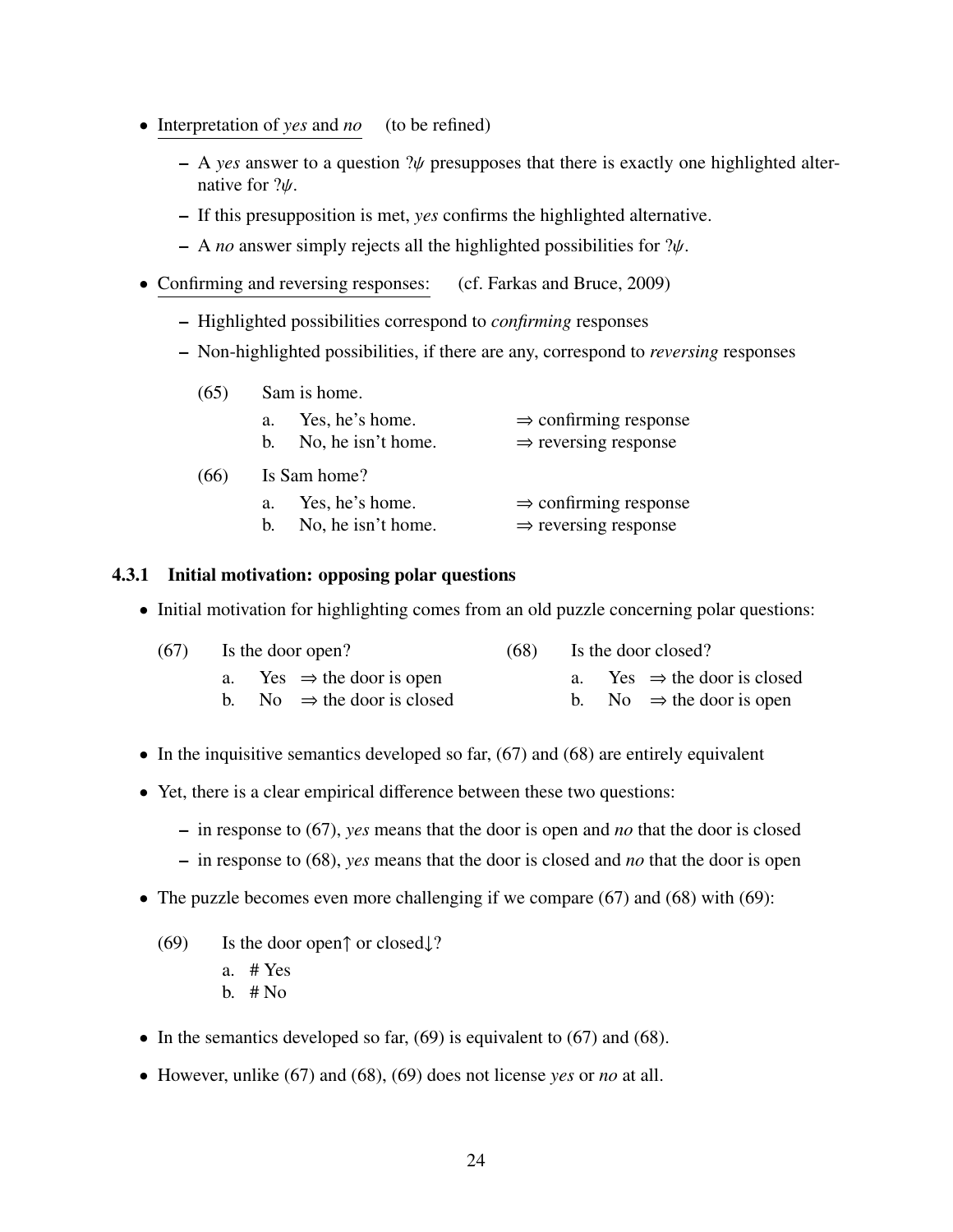

Figure 4: The possibilities proposed and highlighted by opposing polar questions.

- The contrast between (67) and (68) is sometimes presented as a general argument against 'proposition set' approaches to questions, which include the classical theories of Hamblin (1973), Karttunen (1977), and Groenendijk and Stokhof (1984).
- It has inpired several alternative approaches to the semantics of questions such as:
	- the structured meaning approach (von Stechow, 1991; Krifka, 2001)
	- the dynamic approach (Aloni and van Rooij, 2002)
	- the orthoalgebraic approach (Blutner, 2009)
- We choose not to pursue a full-fledged alternative to the proposition set approach, but rather to extend it in a suitable way, by assuming that sentences highlight some of the possibilities that they propose.<sup>3</sup>
- In particular, we assume that:
	- (67) highlights the possibility that the door is open,
	- (68) highlights the possibility that the door is closed,
	- (69) highlights both of these possibilities

(again, in section 5 these results will be derived compositionally)

- This is depicted in figure 4, where:
	- $w_1$  and  $w_2$  are worlds where the door is open,
	- $w_3$  and  $w_4$  are worlds where the door is closed,
	- possibilities with a thick border are highlighted.

 $3$ It should be noted that Groenendijk and Stokhof (1984, pp.321–323) actually provide an explicit account of the interpretation of *yes* and *no* that captures the difference between (67) and (68). The account does not directly predict the infelicity of *yes* and *no* as answers to (69), but nevertheless it shows that 'proposition set' approaches to questions are not inherently incapable of dealing with these facts. They just need to be extended in an appropriate way.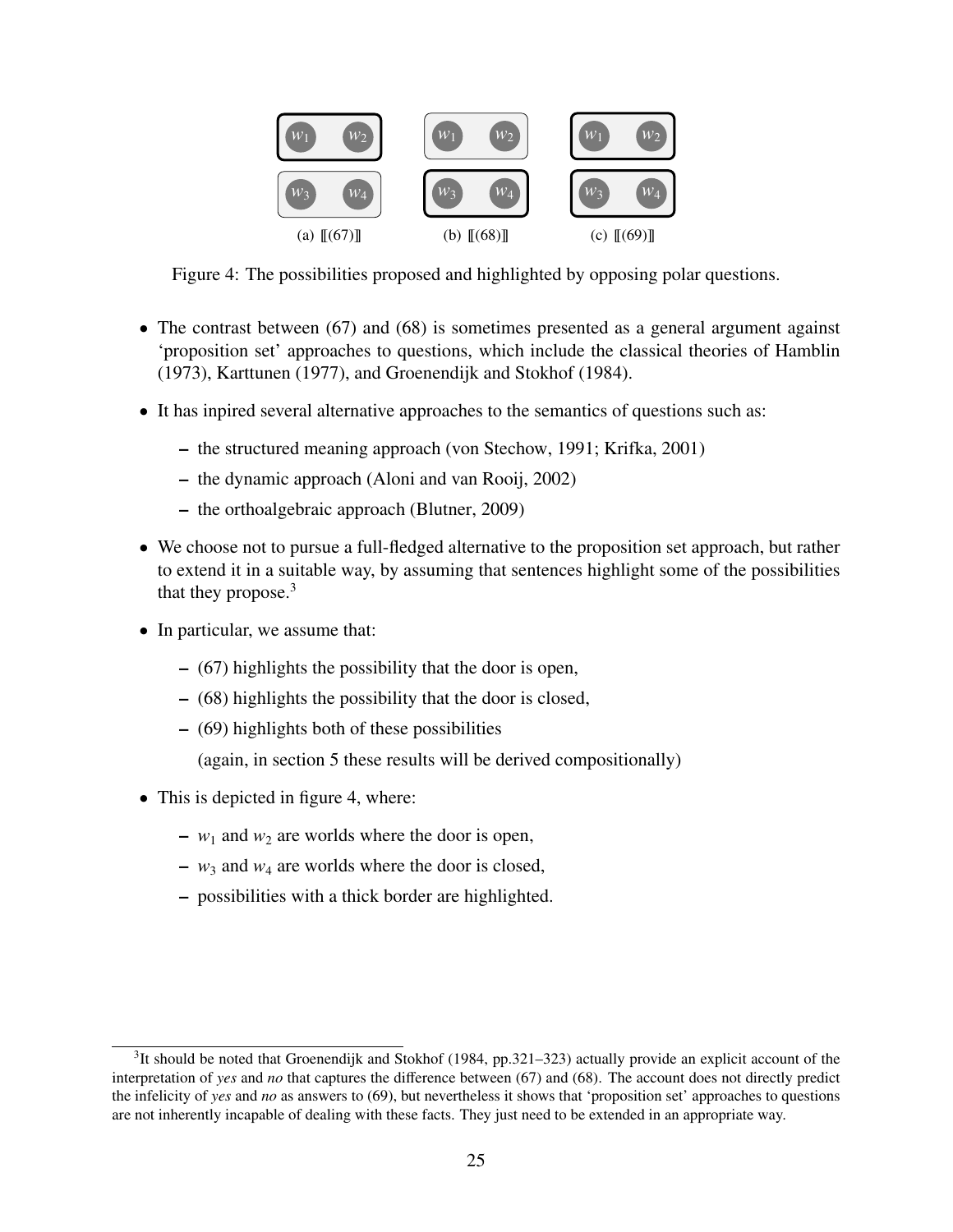- These assumptions account for the differences between  $(67)$ ,  $(68)$ , and  $(69)$
- In the case of (67), there is **exactly one highlighted alternative**. So:
	- *yes* is licensed; it confirms the highlighted alternative, conveying that the door is open;
	- *no* denies the highlighted alternative, conveying that the door is closed.
- In the case of (68), there is again **exactly one highlighted alternative**. So:
	- *yes* is licensed; it confirms the highlighted alternative, conveying that the door is closed;
	- *no* denies the highlighted alternative, conveying that the door is open.
- In the case of (69), there are two highlighted alternatives. So:
	- *yes* is not licensed—its presupposition is not met;
	- *no* signals that the door is neither open nor closed, which is contradictory.

#### 4.3.2 Further motivation: other constructions sensitive to highlighting

- Constructions other than *yes* and *no* seem sensitive to highlighting as well.
- Anaphoric elements:<sup>4</sup>
	- (70) a. Is the door open? Then the doctor is in.
		- b. Is the door closed? Then the doctor is in.
		- c. Is the door open↑ or closed↓? # Then the doctor is in.
	- (71) a. Is the door open? Otherwise, please wait.
		- b. Is the door closed? Otherwise, please wait.
		- c. Is the door open↑ or closed↓? # Otherwise, please wait.
- There are clear empirical differences between (70a), (70b), and (70c):
	- (70a) implies that the doctor is in if the door is *open*;
	- (70b) implies that the doctor is in if the door is *closed*;
	- (70c) is infelicitous.
- Explanation in terms of highlighting:
	- The question in (70a) highlights the possibility that the door is open;
	- The question in (70b) highlights the possibility that the door is closed;
	- These highlighted possibilities serve as the antecedent for anaphoric *then*.
	- (70c) highlights both possibilities.

<sup>4</sup>Similar examples are discussed by Starr (2009) and by Mameni (2010) (for different reasons).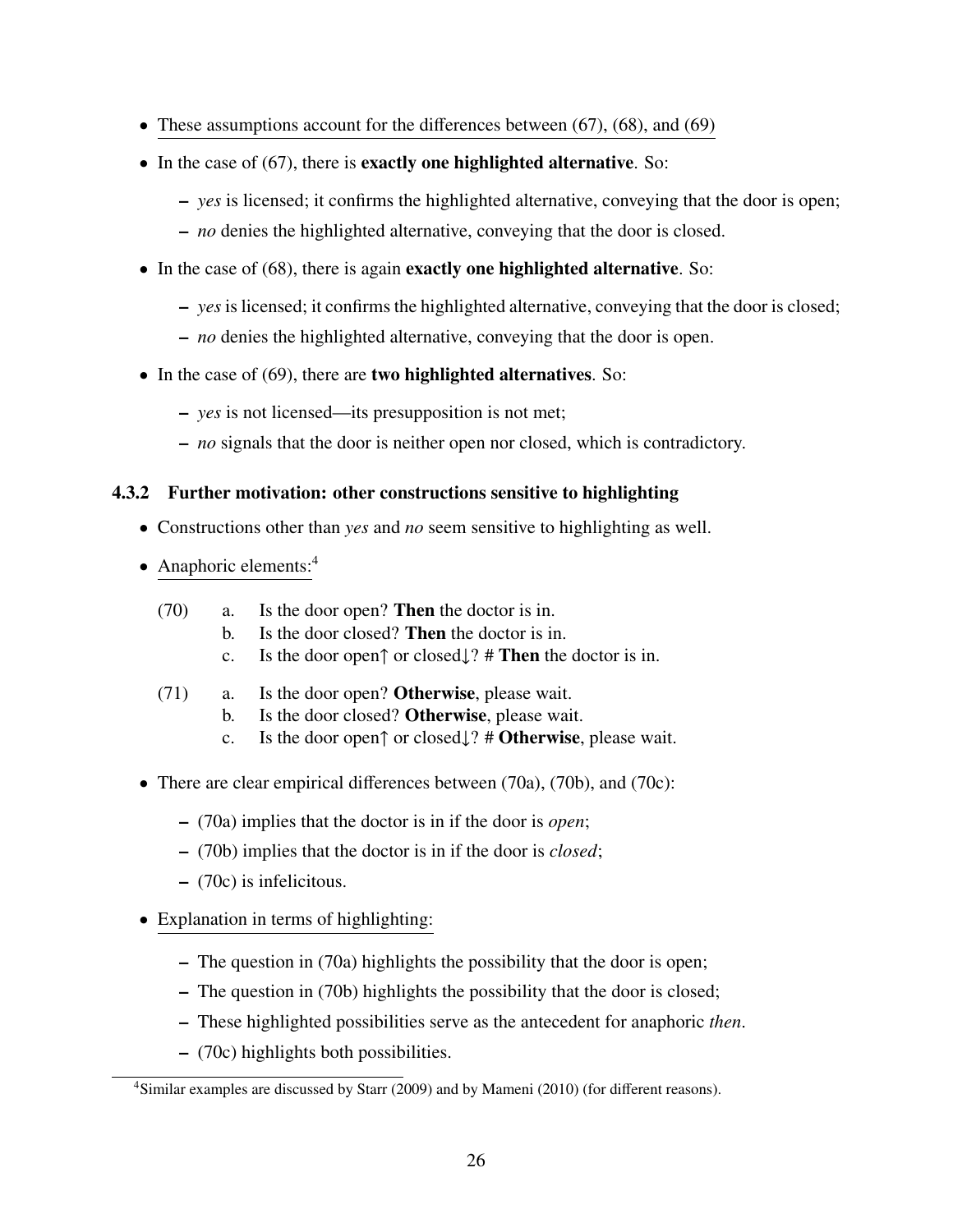- Assuming that *then*, just like *yes*, presupposes a unique highlighted possibility, this explains why (70c) is infelicitous.
- Question embedding verbs:<sup>5</sup>
	- (72) a. John knows whether the door is open.
		- b. John knows whether the door is closed.
	- (73) a. John doubts whether the door is open.
		- b. John doubts whether the door is closed.
- (72a) and (72b) are truth-conditionally equivalent:
	- John knows whether the door is open if and only if he knows whether the door is closed.
- (73a) and (73b) are not truth-conditionally equivalent:
	- in a situation where John suspects that the door is open, we can truely say that he doubts whether the door is closed, but not that he doubts whether the door is open.
- This asymmetry cannot be explained if the embedded questions in (73a) and (73b), *whether the door is open* and *whether the door is closed*, have exactly the same semantic value.
- Explanation in terms of highlighting:
	- The embedded questions highlight different possibilities;
	- The semantics of *doubt* depends on the possibility highlighted by its complement.

### 4.3.3 Highlighted possibilities for disjunctive questions

• Assume that the highlights for our prototypical disjunctive questions are as in figure 5. (again, in section 5 we will show how to derive these semantic values compositionally)

| (74)<br>Did Sally bring wine-or-juice↑? | yes/no |
|-----------------------------------------|--------|
|-----------------------------------------|--------|

- (75) Did Sally bring wine↑ or juice↑? open
- (76) Did Sally bring wine↑ or juice↓? alternative
- To what extent does this explain the licensing and the interpretation of *yes* and *no* in response to disjunctive questions?

<sup>5</sup>These observations were inspired by Karttunen's (1977) squib on *doubting whether*. Related observations have also been made more recently by Rawlins (2008); Biezma and Rawlins (2010).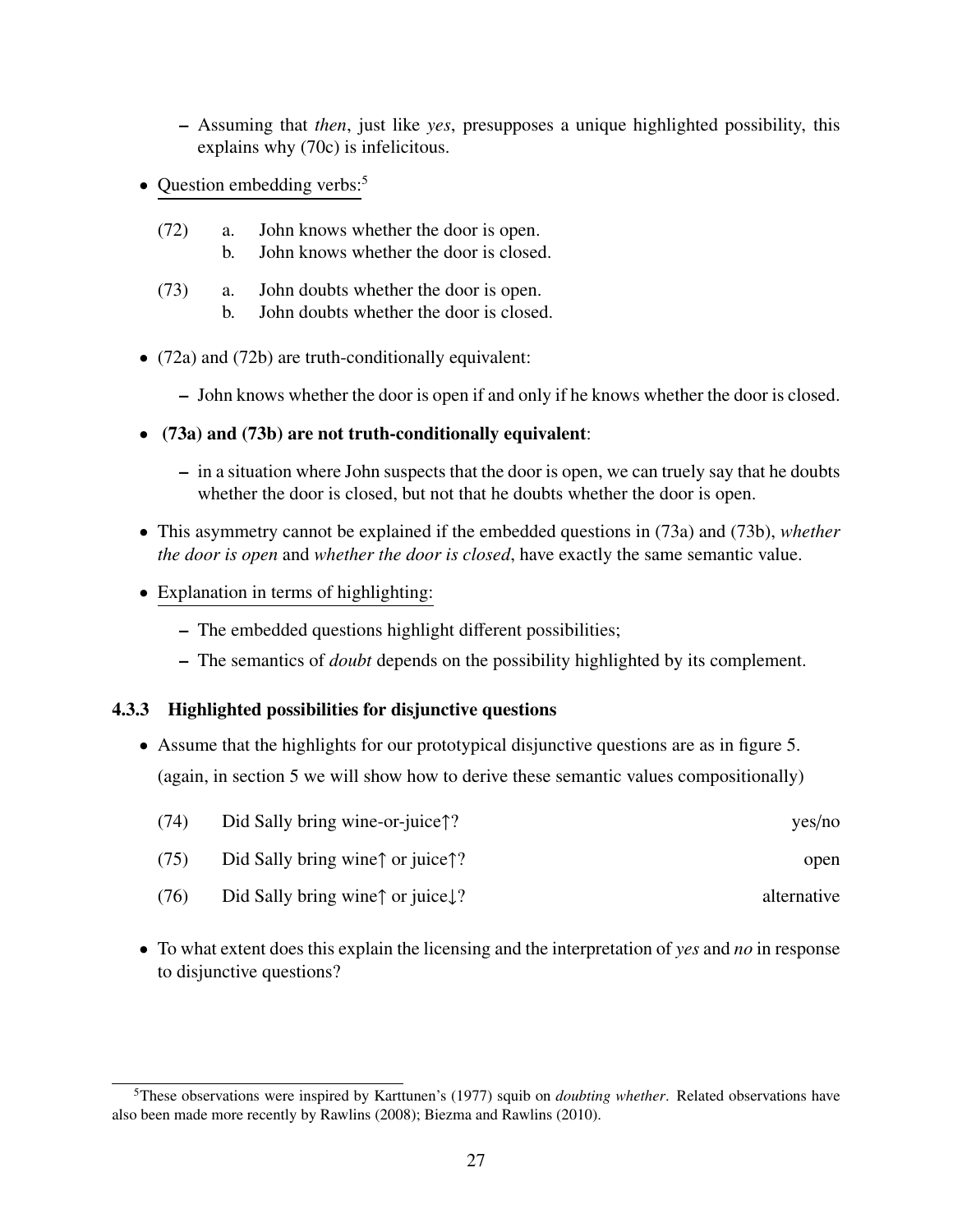

Figure 5: Highlighted and non-highlighted possibilities for disjunctive questions.

- Yes/no questions:
	- (74) highlights exactly one alternative possibility. So:
	- $-$  *yes* is predicted to be licensed, conveying that Sally did bring wine or juice  $\checkmark$
	- $-$  *no* is also predicted to be licensed, conveying that Sally did not bring wine or juice  $\sqrt{ }$
- Open questions:
	- (75) highlights two alternative possibilities. So:
	- $\rightarrow$  *yes* is predicted not to be licensed
	- $-$  *no* is predicted to be licensed, conveying that Sally brought neither wine nor juice  $\sqrt{ }$
- Alternative questions:
	- (76) highlights two alternative possibilities. So:
	- $\sim$  *yes* is predicted not to be licensed
	- *no* is predicted to be licensed, conveying that Sally brought neither wine nor juice ∗
- In order to explain why *no* is not an appropriate answer to (76), we need to have a closer look at the exclusive component of alternative questions. To this we turn next.

# 4.4 The exclusive component

- We saw that the exclusive component of an alternative question is **not directly challengable**
- In this sense, the exclusive component constitutes a non-at-issue implication
- It is customary in the literature to distinguish different types of non-at-issue implications
- Many authors classify the exclusive component of alternative questions as a **presupposition** 
	- (Rawlins, 2008; Aloni and Égré, 2008; Aloni et al., 2009; Biezma, 2009; AnderBois, 2010; Biezma and Rawlins, 2010; Haida, 2010, a.o.)
- Other authors classify it as a **conventional implicature** (Karttunen and Peters, 1976)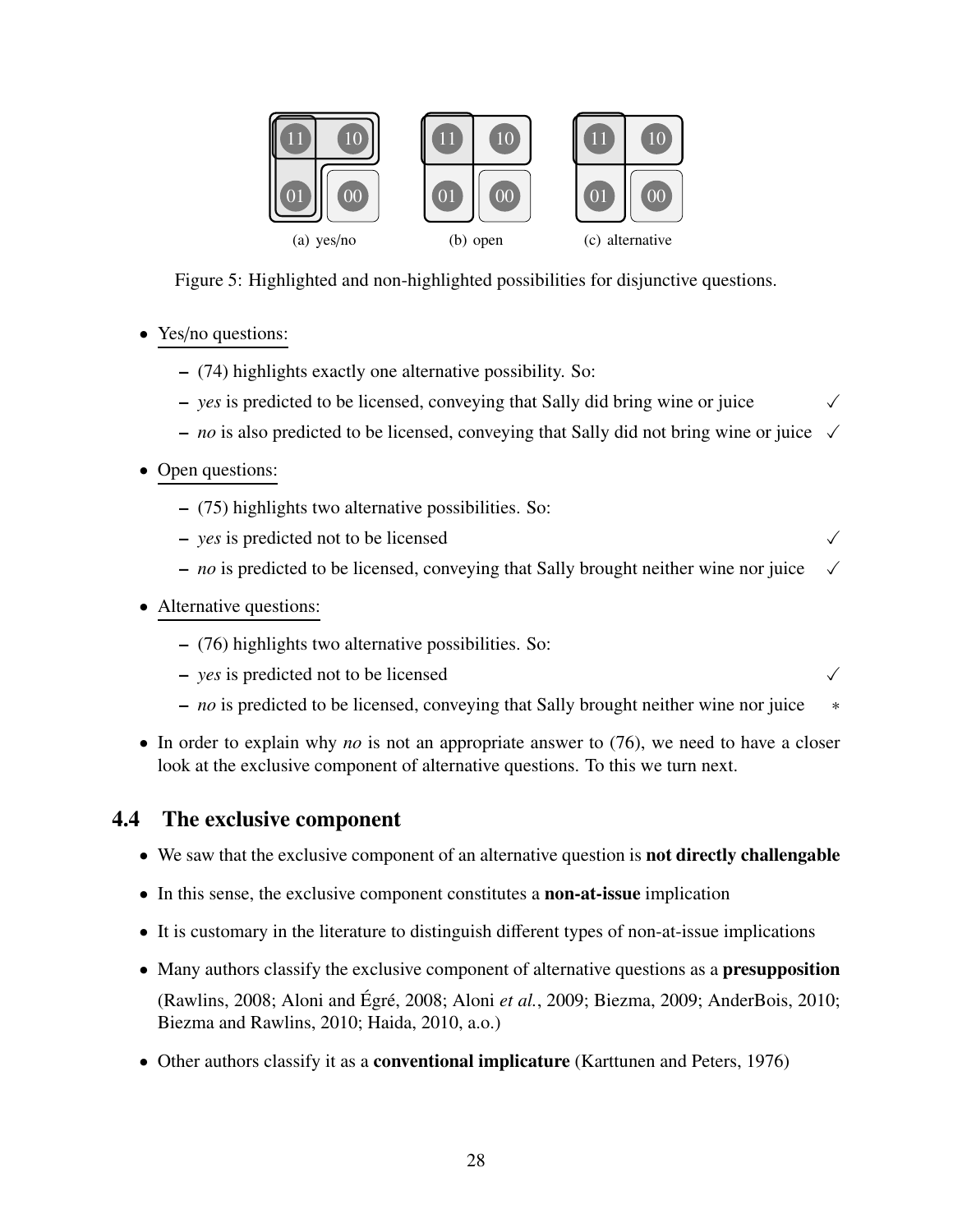- Proposed and imposed updates
	- We think of the exclusive component of an alternative question as an update that is imposed on the common ground, rather than proposed
	- Updates that are imposed on the common ground are not intended to be negotiated
	- Precisely in this sense they constitute non-at-issue content
- Impositions and presuppositions
	- Within the general class of non-at-issue content, imposed updates are to be distinguished from presuppositions
	- Clearly, imposing an update on the common ground is different from placing a requirement on the input common ground
- Overall taxonomy of conventional meaning



- Imposed updates outside the realm of alternative questions:
	- The distinction between proposed and imposed updates is also adopted by AnderBois, Brasoveanu, and Henderson (2010) in their analysis of appositives, and by Murray (2009) in her analysis of evidentials.
	- It is also closely related to Horn's (2002) notion of assertorically inert implications, and to the notion of suggestions in (Groenendijk, 2008; Groenendijk and Roelofsen, 2009; Balogh, 2009; Roelofsen and van Gool, 2010).
- Visualizing imposed updates
	- The propositions and impositions expressed by our prototypical disjunctive questions are depicted in figure 6.
	- Worlds with a light shade of gray are eliminated by the imposed update.

## 4.4.1 Accepting and challenging imposed updates

- Imposed updates can be accepted or challenged by a responder.
- Acceptance is the default. That is, if an imposed update is not explicitly challenged, then all conversational participants take it to be commonly accepted, and the update is effectuated.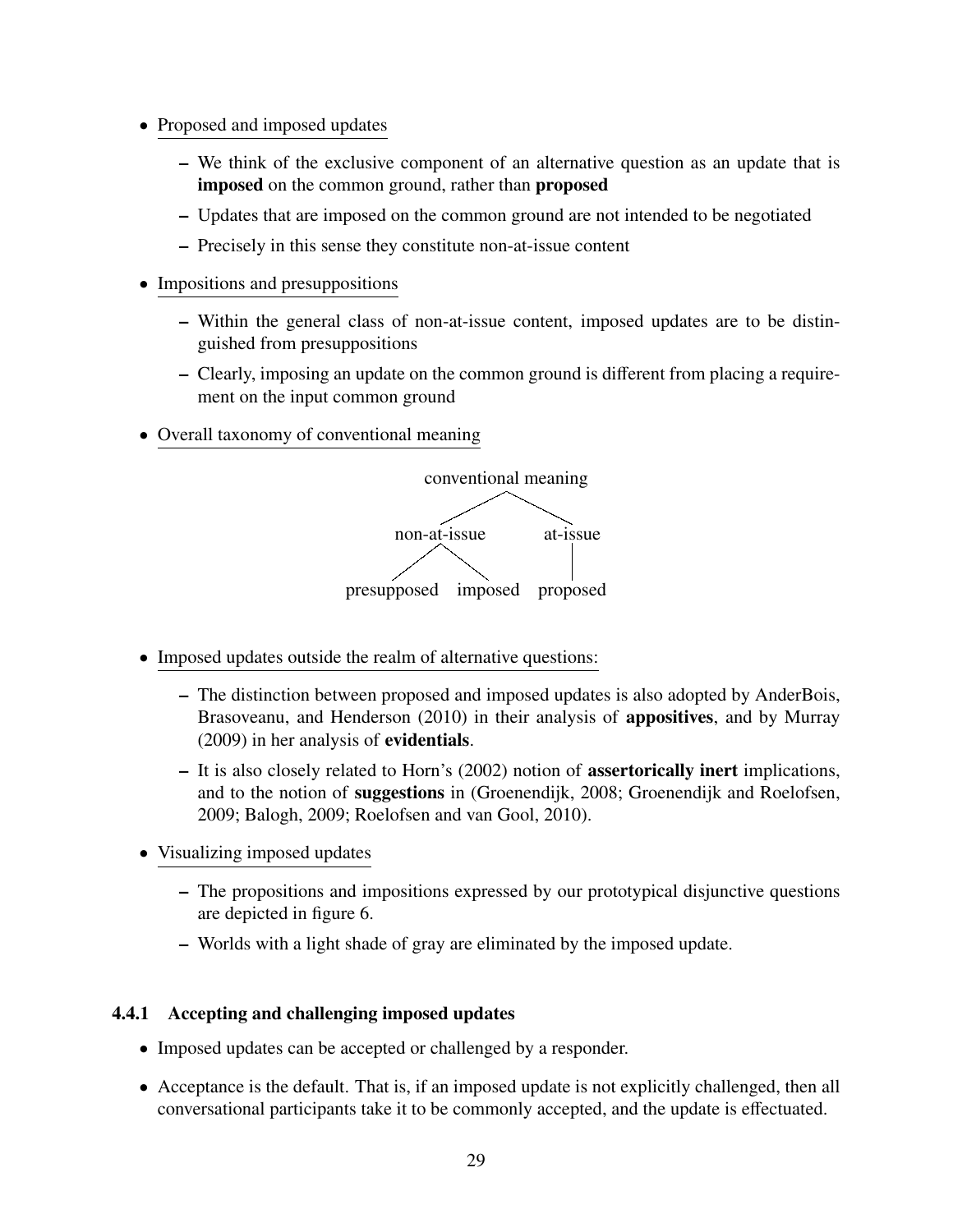

Figure 6: Propositions and impositions for our prototypical disjunctive questions.

- Imposed updates can be challenged, but not using the direct disagreement particle *no*.
- Instead, a 'less direct' disagreement particle such as **actually** or **in fact** must be used.
- This is why alternative questions do not license *no* as an answer.<sup>6</sup>

### 4.4.2 Refined predictions about safe, issue-resolving, and issue-dispelling responses

- In section 4.2.5, we stated our general predictions about safe and issue-resolving responses in the absence of non-at-issue content.
- Now that non-at-issue content has entered the picture, these predictions should be refined.
- Refined general prediction concerning safe responses
	- $\varphi$  is a safe response to ? $\psi$  if and only if info( $\varphi$ ) contains a possibility for ? $\psi$ , and info( $\varphi$ ) is compatible with the non-at-issue content of  $\psi$ .
- This prediction is in accordance with the observations concerning safe and non-safe responses to alternative questions made in section 4.1:
	- (77) Did Sally bring wine↑ or juice↓?
	- (78) Some safe responses:
		- a. She brought wine or juice.
		- b. She brought wine.
		- c. She brought juice.
	- (79) Some non-safe responses:
		- a. She brought both wine and juice.
		- b. She brought wine, and she also brought an apple pie.
		- c. She brought an apple pie.
		- d. She didn't bring anything.
		- e. She didn't bring wine or juice.

<sup>6</sup> In the paper, we show explicitly that a *no* response to an alternative question always challenges the update that the question imposes on the common ground.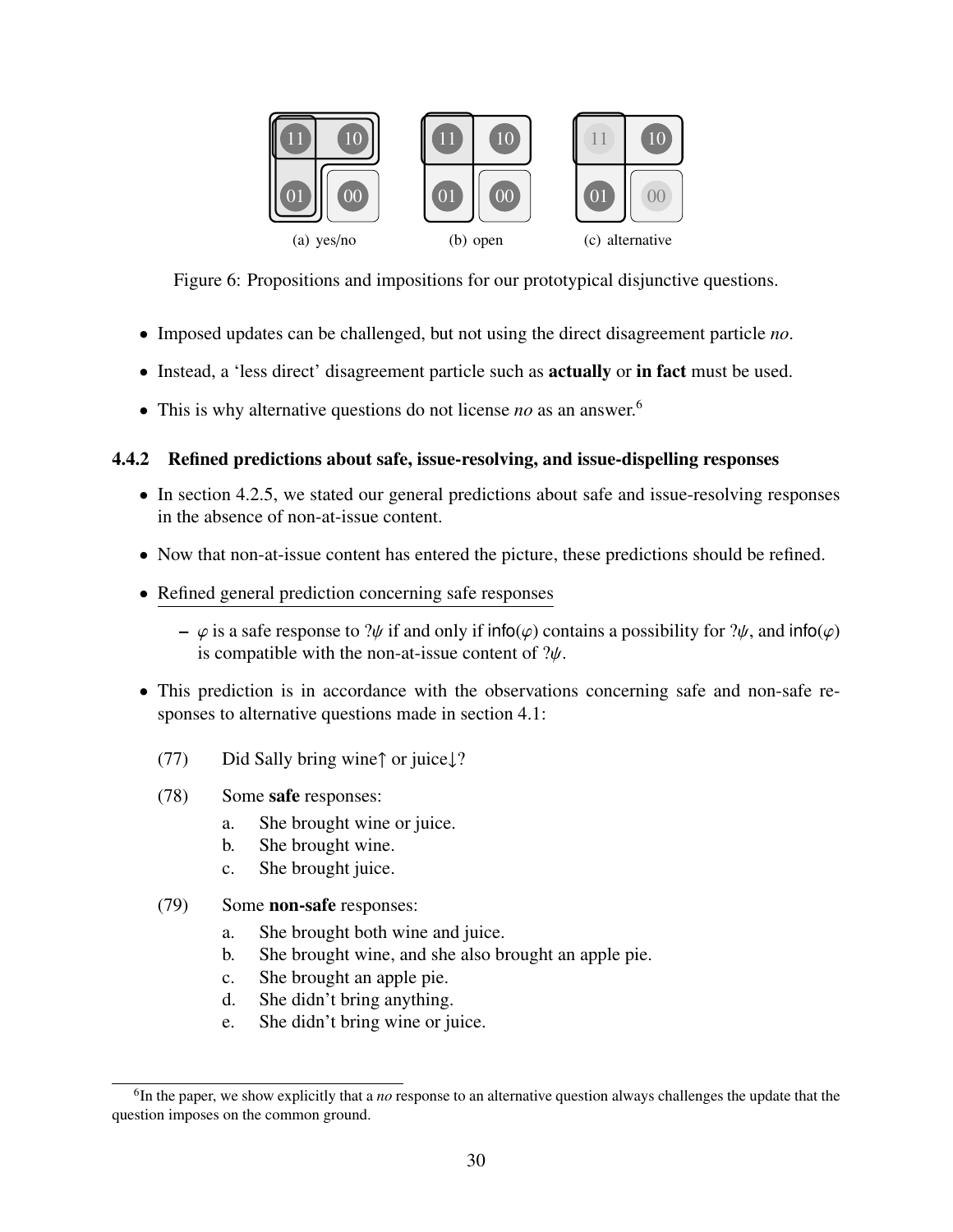- Account for safe responses:
	- info(78b) and info(78c) each coincide with one of the possibilities for (77)
	- info(78a) coincides with the union of these two possibilities
	- (78a)–(78c) are all compatible with the imposition of (77)
	- Thus, these responses are correctly predicted to be safe
- Account for non-safe responses:
	- info(79a) does not contain any of the possibilities for (77)
	- The same holds for (79b)–(79d)
	- So these responses are straightforwardly predicted not to be safe, without making reference to the update imposed by  $(77)$
	- This is different for (79e)
	- info(79e) coincides with one of the possibilities for (77)
	- However, info(79e) is incompatible with the imposition of (77)
	- Therefore (79e) is also correctly predicted not to be a safe response
- General predictions concerning issue-resolving responses
	- $-\varphi$  is an issue-resolving response to ? $\psi$  if and only if info( $\varphi$ ) is contained in a possibility for  $\partial \psi$ , and info( $\varphi$ ) is compatible with the non-at-issue content of  $\partial \psi$
	- $-\varphi$  is a *minimal* issue-resolving response to  $\psi$  iff info( $\varphi$ ) coincides with a maximal possibility for  $\psi$ , and info( $\varphi$ ) is compatible with the non-at-issue content of  $\psi$
- General prediction concerning issue-dispelling responses
	- $\varphi$  is an issue-dispelling response to  $\psi$  if info( $\varphi$ ) is incompatible with the non-at-issue content of ?ψ
- These predictions account for the observations made in section 4.1 concerning minimal issue-resolving and issue-dispelling responses to alternative questions:
	- (80) Did Sally bring wine↑ or juice↓?

### Minimal issue-resolving responses:

- a. She brought wine.
- b. She brought juice.

#### Issue-dispelling responses:

- c. Actually, she brought both.
- d. Actually, she didn't bring either.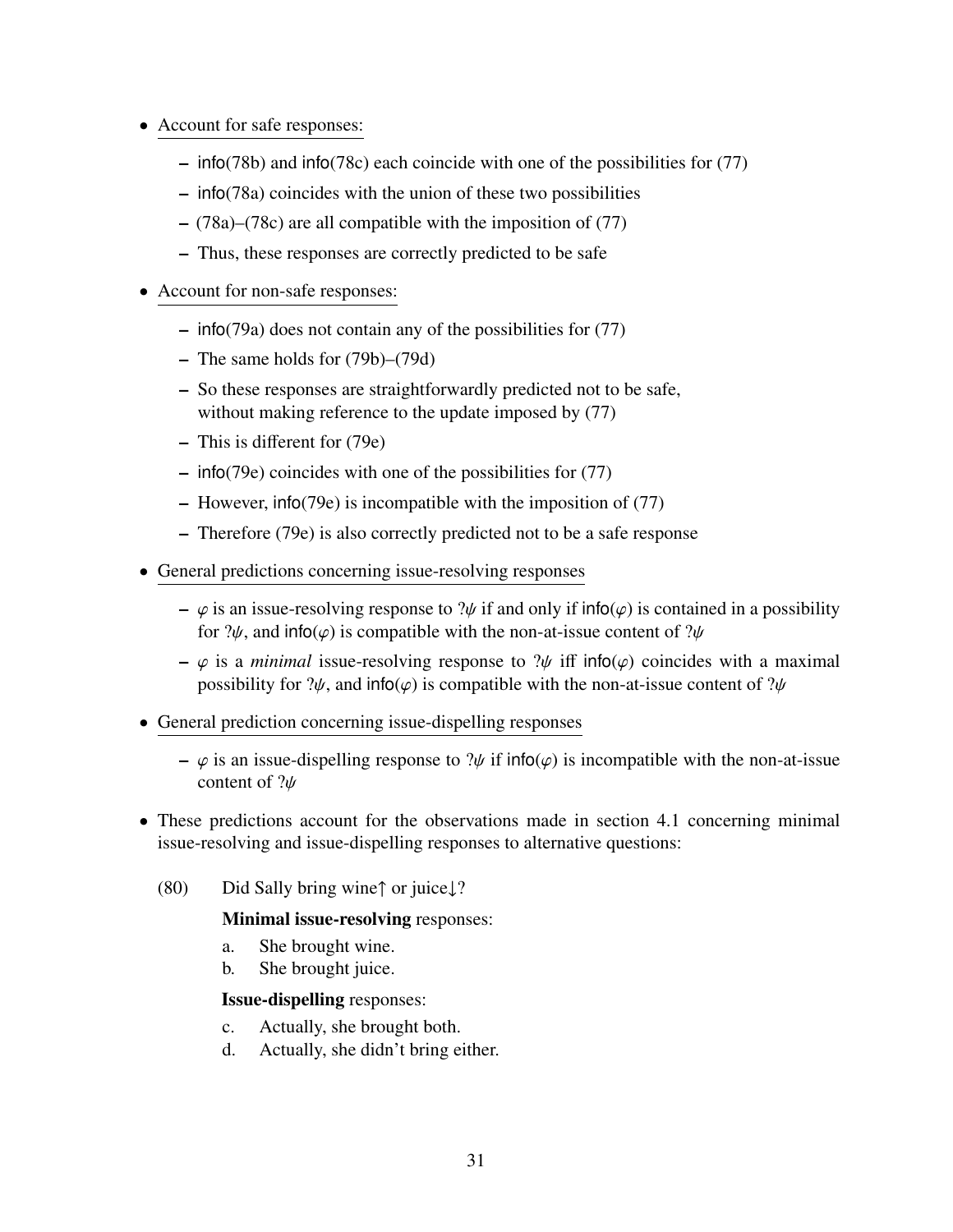- Account for minimal issue-dispelling responses
	- (80a-b) each correspond with a maximal possibility for (80)
	- Moreover, both responses are compatible with the imposition of (80)
	- Thus, these responses are correctly predicted to be minimal issue-resolving responses
- Account for issue-dispelling responses
	- The responses in (80c-d) are incompatible with the imposition of (80)
	- Thus, they are correctly predicted to dispel the given issue without resolving it in the intended way

# 5 The syntax-semantics interface

- We have shown that assigning certain semantic values to our prototypical disjunctive questions leads to an account of the empirical observations discussed in section 4.1.
- However, we have not shown yet how to derive these semantic values compositionally.
- We will provide an outline of our account of the syntax-semantics interface here.
- More details are provided in the paper.
- Basic architecture: alternative semantics (Hamblin, 1973, a.o.)

- Every syntactic constituent  $\varphi$  is associated with a **denotation set**  $[\varphi]$
- Semantic values are composed by means of pointwise function application
- Addition I: highlighting
	- For every  $\varphi$ , some elements of  $\llbracket \varphi \rrbracket$  are highlighted, others are not highlighted
	- $\llbracket \varphi \rrbracket^+$  denotes the set of objects in  $\llbracket \varphi \rrbracket$  that are highlighted
	- $\llbracket \varphi \rrbracket^-$  denotes the set of objects in  $\llbracket \varphi \rrbracket$  that are not highlighted
- Addition II: ordinary and strengthened semantic values (Chierchia, 2004, a.o.)
	- Every  $\varphi$  is associated with an ordinary semantic value,  $\llbracket \varphi \rrbracket$
	- but also with a **strengthened semantic value**,  $\llbracket \varphi \rrbracket$ s
	- Just like  $\llbracket \varphi \rrbracket$ ,  $\llbracket \varphi \rrbracket$  has highlighted and non-highlighted elements
	- $\llbracket \varphi \rrbracket_{\mathcal{S}}^{+}$  denotes the set of objects in  $\llbracket \varphi \rrbracket_{\mathcal{S}}$  that are highlighted
	- $-$  [[ $\varphi$ ]]<sub>S</sub> denotes the set of objects in [[ $\varphi$ ]]<sub>S</sub> that are not highlighted
- Crucial syntactic elements of disjunctive questions to account for:
	- Question operator ( $\approx$  interrogative complementizer)
	- Disjunction
	- Exclusive strengthening operator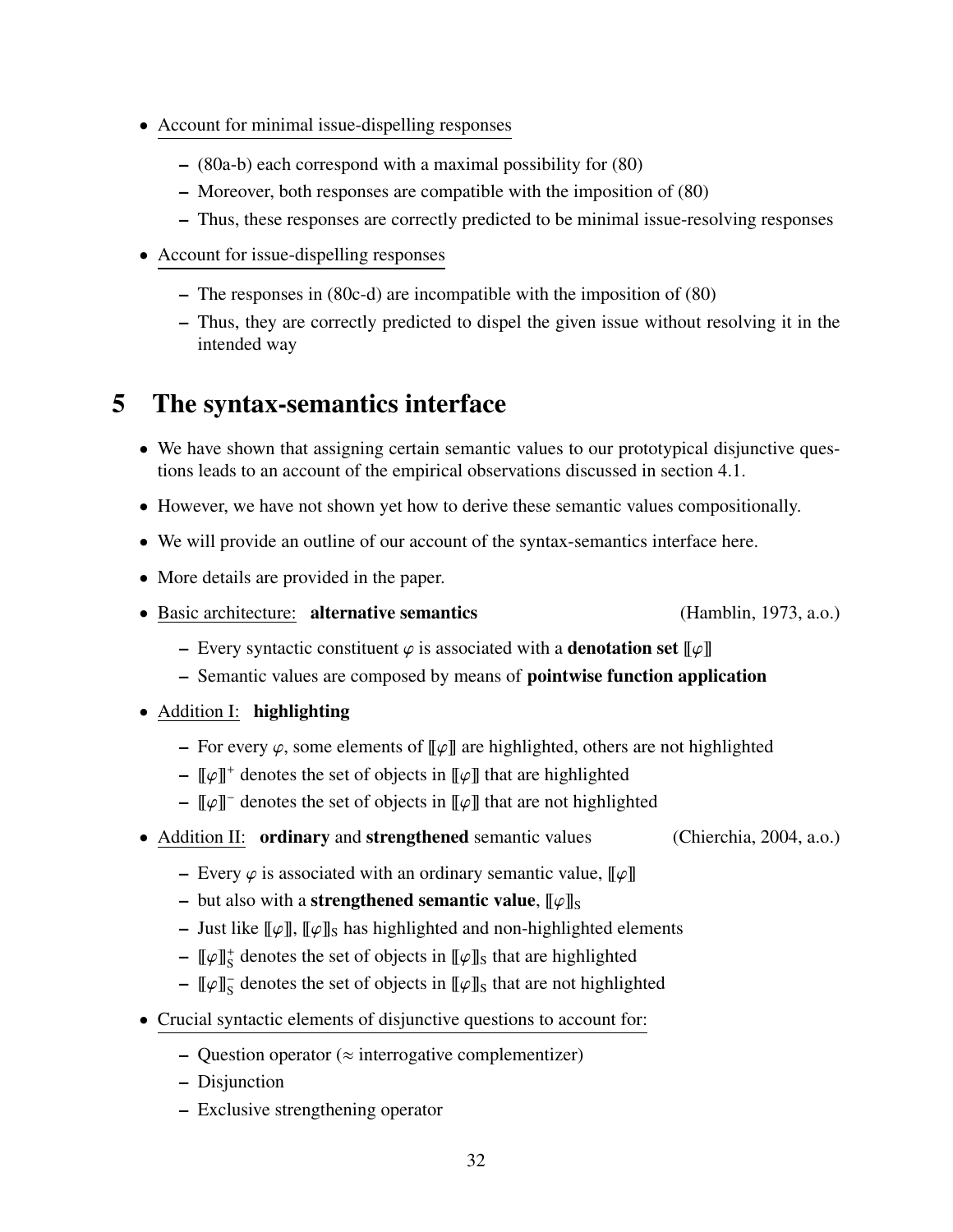# 5.1 Interrogative complementizers

- The semantic contribution of  $C_{+O}$  is defined in such a way that every constituent of the form  $[C_{+O} \varphi]$  is a proper polar question, in the following sense:
	- There are always **exactly two alternative possibilities** for  $[C_{+0} \varphi]$ .

These two alternatives correspond to minimal issue-dispelling responses:

- one provides the information that the actual world lies in  $\bigcup [\![\varphi]\!]$
- ∗ the other provides the information that the actual world does *not* lie in  $\bigcup [\![\varphi]\!]$
- $-$  [C<sub>+Q</sub>  $\varphi$ ] always **highlights exactly one alternative possibility**, namely  $\bigcup [\![\varphi]\!]$ .

This means that:

- <sup>∗</sup> [C<sup>+</sup><sup>Q</sup> <sup>ϕ</sup>] always licenses *yes* and *no* as responses
- $\ast$  *yes* conveys that the actual world lies in  $\bigcup [\![\varphi]\!]$
- ∗ *no* conveys that the actual world does not lie in  $\bigcup [\![\varphi]\!]$

These effects are achieved as follows:

• Semantic contribution of interrogative complementizers

For any clausal constituent  $\varphi$ :

- $-\llbracket C_{+Q} \varphi \rrbracket^+ := \llbracket \varphi \rrbracket \cup \{\bigcup \llbracket \varphi \rrbracket \} \$   $-\llbracket C_{+Q} \varphi \rrbracket_S^+ := \llbracket \varphi \rrbracket_S \cup \{\bigcup \llbracket \varphi \rrbracket_S \}$  $[ [C_{+Q} \varphi] ]^- := {\overline{\bigcup [ \varphi ] \bigcup } }$  $\mathbb{C}_{+Q} \varphi \mathbb{I}_{S}^{-} \coloneqq {\widetilde{\bigcup \mathbb{I} \varphi \mathbb{I}_{S}}}$
- Example of an atomic yes/no question:

(81)  $[[C_{+Q} \text{ did Sally bring wine}]]^+ = \{ \lambda w \text{. Sally brought wine in } w \}$ [[C<sup>+</sup><sup>Q</sup> did Sally bring wine]]<sup>−</sup> <sup>=</sup> { <sup>λ</sup>*w*. Sally didn't bring wine in *<sup>w</sup>*}



- Example of a disjunctive yes/no question: (anticipating our treatment of disjunction)
	- (82)  $[[C_{+Q} \text{ did Sally bring wine or juice}]]^+ =$  $\begin{cases} \frac{1}{2} & \text{if } 0 \leq x \leq 1 \\ \frac{1}{2} & \text{if } 0 \leq x \leq 1 \end{cases}$

 $\overline{\mathcal{L}}$ λ*w*. S brought wine in *<sup>w</sup>*, λ*w*. S brought juice in *<sup>w</sup>*, λ*w*. S brought wine or juice in *<sup>w</sup>*  $\left\{ \right.$  $\int$ [[C<sup>+</sup><sup>Q</sup> S brought wine or juice]]<sup>−</sup> <sup>=</sup> { <sup>λ</sup>*w*. S didn't bring wine or juice in *<sup>w</sup>*}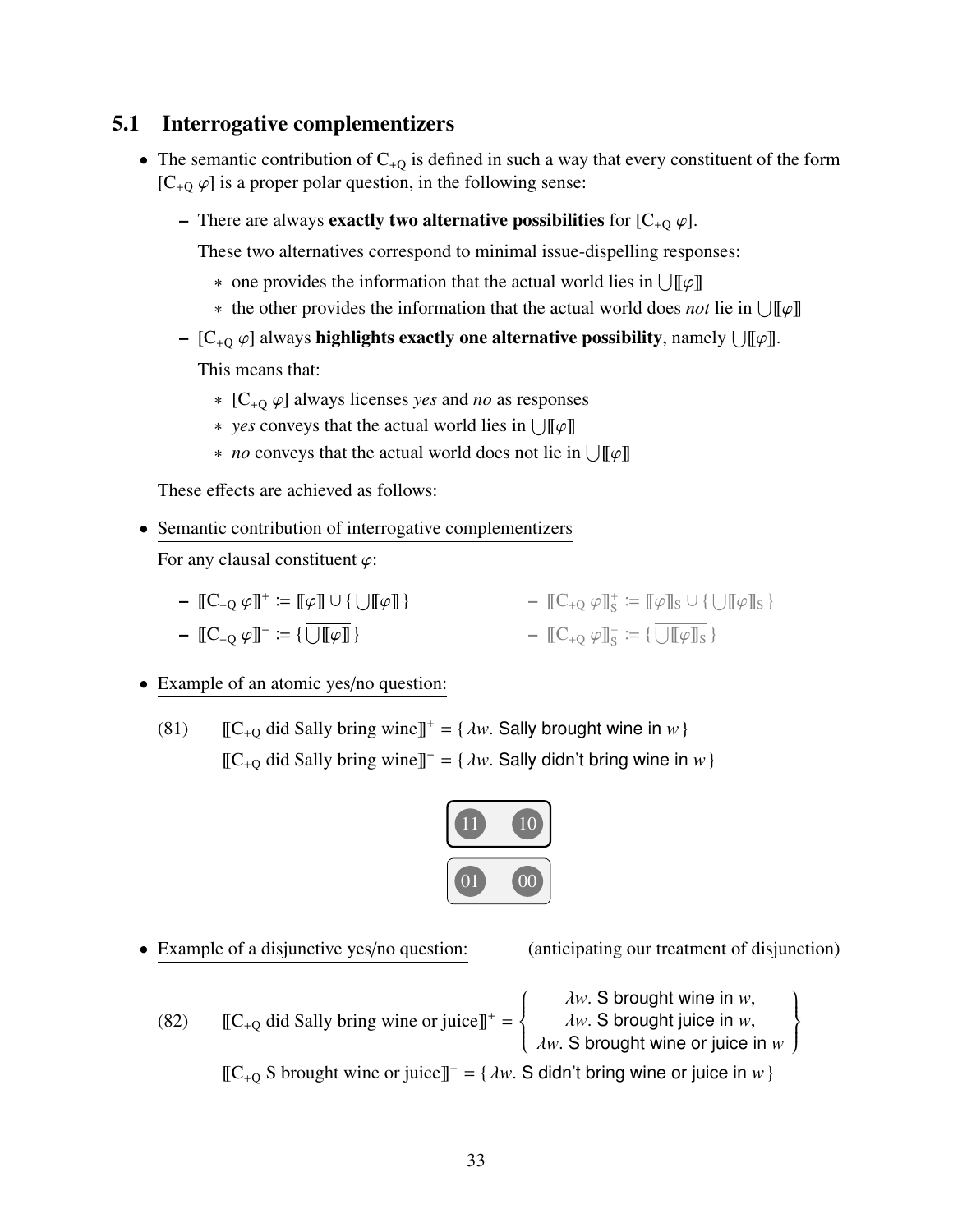

## 5.2 Disjunction

- We will first consider the standard treatment of disjunction in alternative semantics.
- We will see that this yields unsatisfactory results when disjoining interrogative clauses.
- The solution will make crucial use of the distinction between highlighted and non-highlighted possibilities.
- Standard treatment of disjunction in alternative semantics (Alonso-Ovalle, 2006) For any two constituents  $\varphi$  and  $\psi$  that have the same semantic type:

–  $\llbracket \varphi$  or  $\psi \rrbracket := \llbracket \varphi \rrbracket \cup \llbracket \psi \rrbracket$ 

- Notice that this definition does not tell us which elements of  $\llbracket \varphi \text{ or } \psi \rrbracket$  are *highlighted*.
- Nor does it tell us what the *strengthened* semantic value of  $[\varphi \text{ or } \psi]$  is.
- The most straightforward adaptation of Alonso-Ovalle's treatment to our setting would be:
- Semantic contribution of disjunction (first try, based on Alonso-Ovalle, 2006) For any two constituents  $\varphi$  and  $\psi$  that have the same semantic type:

–  $\llbracket \varphi \text{ or } \psi \rrbracket^+ := \llbracket \varphi \rrbracket^+ \cup \llbracket \psi \rrbracket^+$ -  $[\![\varphi \text{ or } \psi]\!]_S^+ := [\![\varphi]\!]_S^+ \cup [\![\psi]\!]_S^+$ 

–  $[\![\varphi \text{ or } \psi]\!]^- \coloneqq [\![\varphi]\!]^- \cup [\![\psi]\!]^-$ –  $[\![\varphi \text{ or } \psi]\!]_S^- := [\![\varphi]\!]_S^- \cup [\![\psi]\!]_S^-$ 

#### • Problem: open questions

- This treatment of disjunction yields problematic results for open questions:
	- (83) Did Sally bring wine↑ or did she bring juice↑?

 $[[C_{+Q}$  Sally brought wine] or  $[C_{+Q}$  she brought juice]]

- Given the rules presented so far,  $(83)$  expresses the proposition depicted in figure  $7(a)$
- This proposition differs from the desired one, depicted in figure 7(b)
- In particular, (84a) and (84b) are wrongly predicted to resolve the issue raised by  $(83)$ :<sup>7</sup>

<sup>&</sup>lt;sup>7</sup>This is also a problem for the semantics proposed by Haida (2009, 2010). Haida recognizes the problem and attempts to resolve it pragmatically. We offer a semantic solution.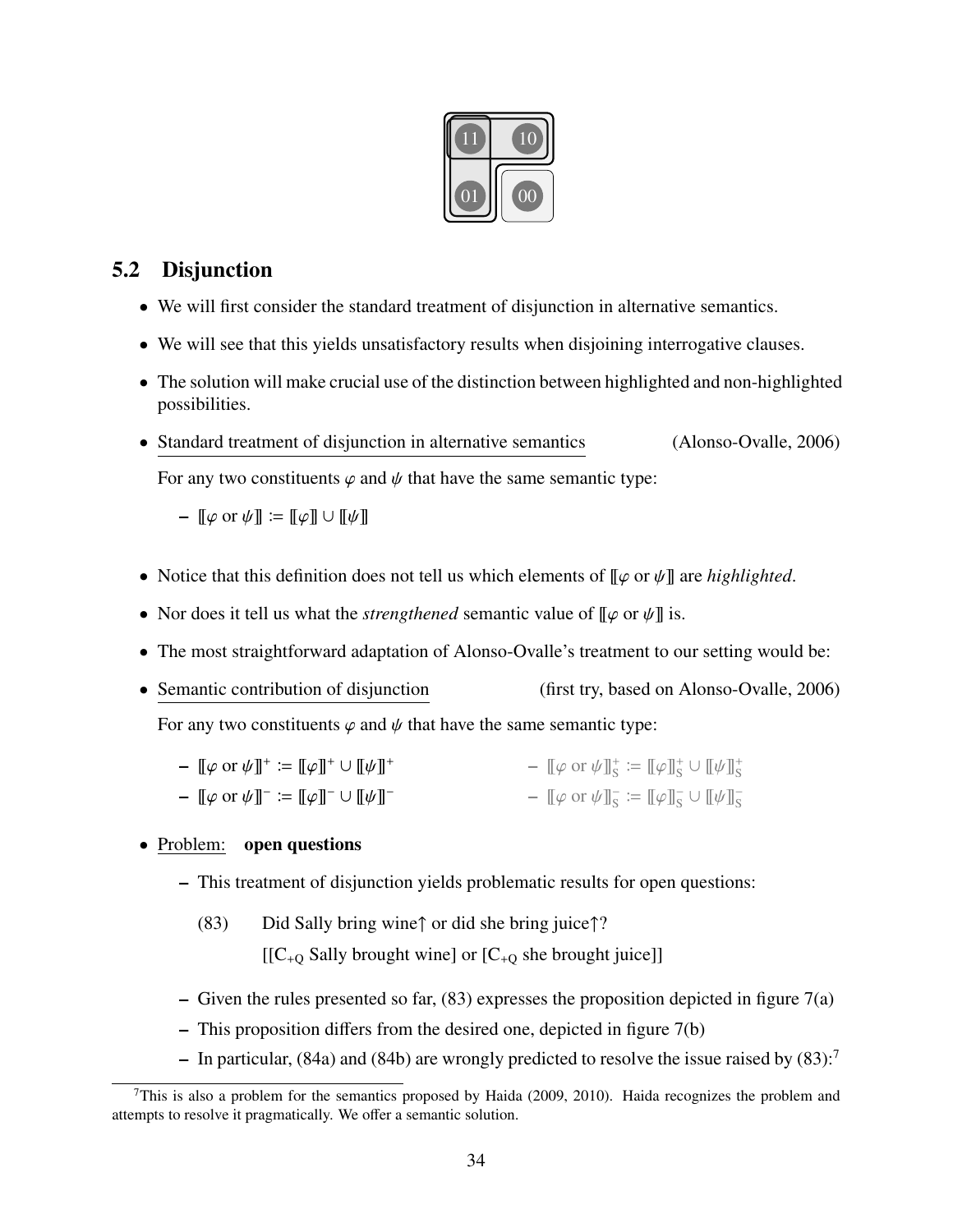



(b) desired result

Figure 7: Compositionally deriving the proposition expressed by open questions.

#### (84) Wrongly predicted issue-resolving responses

- a. She didn't bring wine.
- b. She didn't bring juice.
- Solution:
	- Make use of the distinction between highlighted and non-highlighted possibilities
	- Recall: non-highlighted possibilities correspond to reversing responses
	- To reverse a disjunctive assertion or question it is not sufficient to reverse just one of the disjuncts, both disjuncts must be reversed
- Illustration:
	- Confirming and reversing responses to disjunctive assertions and questions:

| (85) | Sam or Julie is home.                                                                                  |                                                                                                                               |  |  |
|------|--------------------------------------------------------------------------------------------------------|-------------------------------------------------------------------------------------------------------------------------------|--|--|
|      | Yes, Sam is home.<br>a.<br>Yes, Julie is home.<br>b.<br>No, neither of them is home.<br>C <sub>1</sub> | $\Rightarrow$ confirming first disjunct<br>$\Rightarrow$ confirming second disjunct<br>$\Rightarrow$ reversing both disjuncts |  |  |
| (86) | Is Sam $\uparrow$ home or is Julie $\uparrow$ home?                                                    |                                                                                                                               |  |  |
|      | Yes, Sam is home.<br>a.                                                                                | $\Rightarrow$ confirming first disjunct                                                                                       |  |  |
|      | Yes, Julie is home.<br>b.                                                                              | $\Rightarrow$ confirming second disjunct                                                                                      |  |  |
|      | No, neither of them is home.<br>$\mathbf{c}$ .                                                         | $\Rightarrow$ reversing both disjuncts                                                                                        |  |  |

• Semantic contribution of disjunction (final version,  $\Box$  denotes pointwise intersection)

For any two constituents  $\varphi$  and  $\psi$  that have the same semantic type:

| $- [[\varphi \text{ or } \psi]]^+ := [[\varphi]]^+ \cup [[\psi]]^+$   | $ \llbracket \varphi \text{ or } \psi \rrbracket^{\text{+}}_{\text{S}} \coloneqq \llbracket \varphi \rrbracket^{\text{+}}_{\text{S}} \cup \llbracket \psi \rrbracket^{\text{+}}_{\text{S}}$ |
|-----------------------------------------------------------------------|---------------------------------------------------------------------------------------------------------------------------------------------------------------------------------------------|
| $- [[\varphi \text{ or } \psi]]^- := [[\varphi]]^- \sqcap [[\psi]]^-$ | $ \llbracket \varphi$ or $\psi \rrbracket_{\mathcal{S}} \coloneqq \llbracket \varphi \rrbracket_{\mathcal{S}}^- \sqcap \llbracket \psi \rrbracket_{\mathcal{S}}^-$                          |

• This gives the desired results, both for disjunctive yes/no questions and for open questions.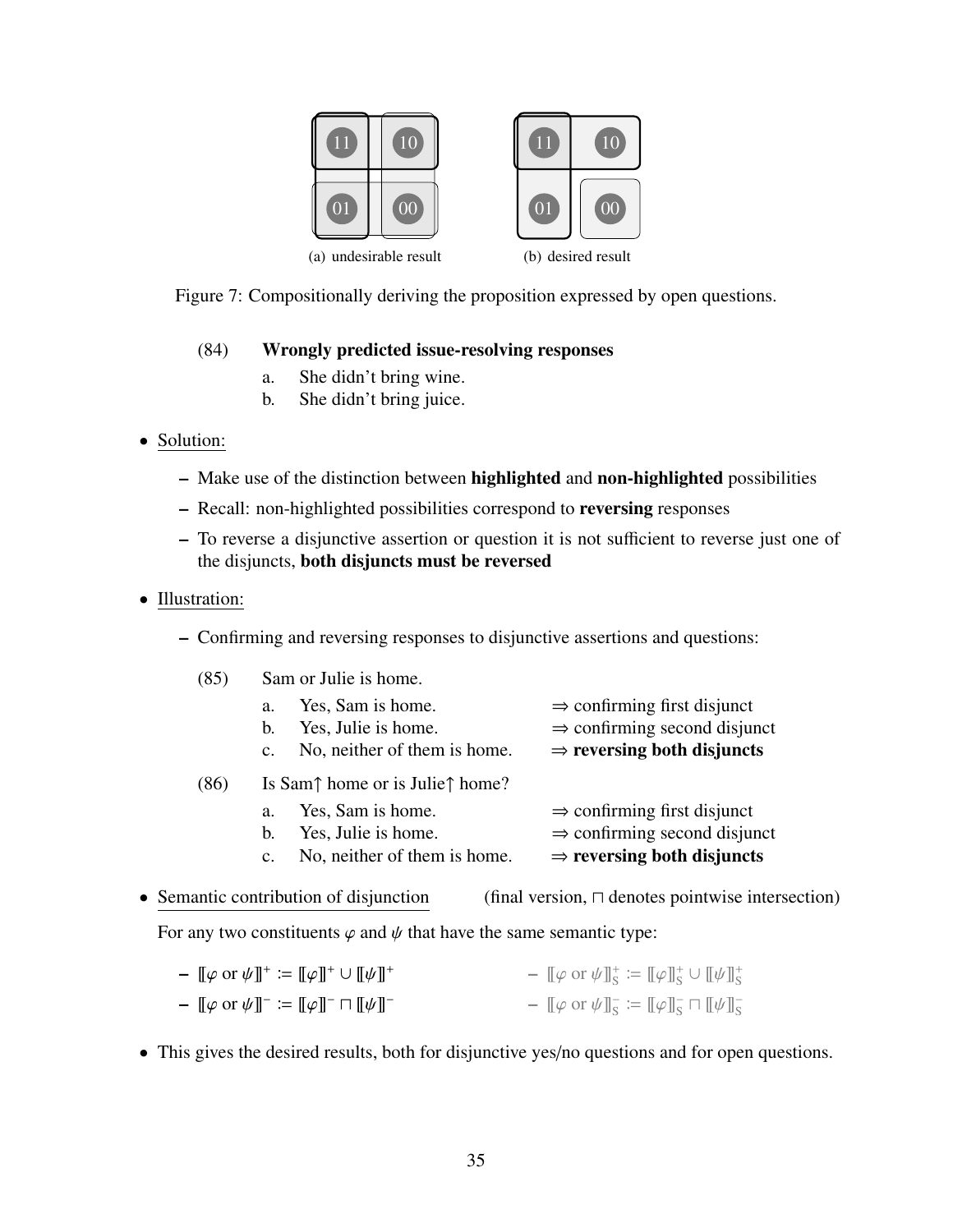# 5.3 Exclusive strengthening

• Strengthening clausal disjunctions

For any disjunctive constituent  $\varphi$  of type (*st*):

 $\left[\!\left[\right]\varphi_{E}\right]\!\right]^+$   $:=$   $\left[\!\left[\varphi\right]\!\right]^+$  $\left[\phi_{E}\right]^{-} \coloneqq \left[\phi\right]^{-}$  $\left[\!\left[ \varphi_{E}\right] \!\right]_{S}^{+} \coloneqq \text{exc}\left[\!\left[ \varphi\right] \!\right]_{S}^{+}$  $\left[\!\left[\right]\varphi_{E}\right]\!\right]_{S}^{\sim} := \emptyset$ 

where:

- $\text{exc}(\Sigma) := \{ \text{exc}(\alpha, \Sigma) \mid \alpha \in \Sigma \}$
- $-$  Exc( $\alpha$ ,  $\Sigma$ ) :=  $\alpha$   $\bigcup$ { $\beta$  |  $\beta$   $\in$   $\Sigma$  and  $\alpha \nsubseteq \beta$  }
- Intuitively, exc takes a set of possibilities and narrows each of these possibilities down so that we obtain a set of mutually exclusive possibilities.
- The crucial part of the definition is that of  $\text{exc}(\alpha, \Sigma)$ 
	- For every possibility  $\beta$  in  $\Sigma$ , exc removes the overlap between  $\alpha$  and  $\beta$  from  $\alpha$
	- unless  $\alpha$  is fully contained in  $\beta$  (in that case, removing the overlap between  $\alpha$  and  $\beta$ from  $\alpha$  would reduce  $\alpha$  to the empty set).
- Strengthened propositions and impositions
	- The imposition expressed by  $\varphi$  is derived from  $\llbracket \varphi \rrbracket$  and  $\llbracket \varphi \rrbracket$ s
	- The imposition of  $\varphi$  eliminates exactly those worlds that are in  $\bigcup [\![\varphi]\!]$  but not in  $\bigcup [\![\varphi]\!]_S$
	- As before, worlds that are eliminated by imposed updates will be displayed with a lighter shade of gray
- Illustration prototypical alternative question
	- (87) Did Sally bring wine↑ or did she bring juice↓?

 $[[C_{+Q}$  did Sally bring wine] or  $[C_{+Q}$  did Sally bring juice]]<sub>E</sub>

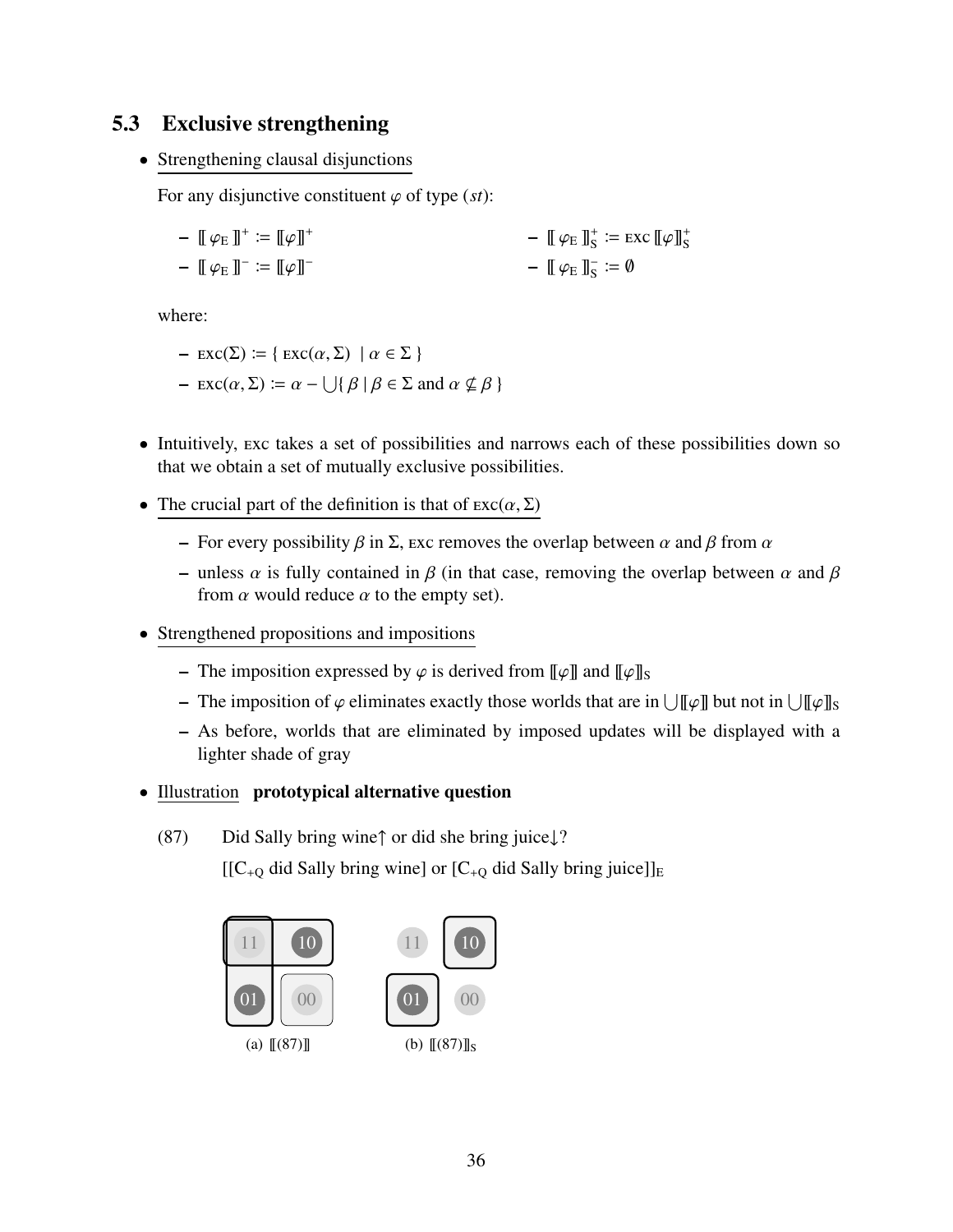#### • Illustration A or B or both

(88) Did Sally bring wine↑ or juice↑ or both↓? [[C<sup>+</sup><sup>Q</sup> wine] or [C<sup>+</sup><sup>Q</sup> juice] or [C<sup>+</sup><sup>Q</sup> both]]<sup>E</sup>



#### • Illustration A or B or exactly one of the two

(89) #Did Sally bring wine↑ or juice↑ or exactly one of the two↓?  $[[C_{+Q} \text{ ]} \text{ or } [C_{+Q} \text{ ]} \text{ or } [C_{+Q} \text{ ]} \text{ or } [C_{+Q} \text{ ]} \text{ }$  exactly one]]<sub>E</sub>



- The distribution of exclusive strengthening
	- Exclusive strengthening does not only occur in alternative questions
	- It applies to disjunctive phrases in general, both in interrogative and in declarative constructions
	- However, its distribution is restricted in interesting ways
- Examples
	- (90) # Did anyone bring wine $\uparrow$  or juice $\downarrow$ ?
	- (91) # If Sally brings wine $\uparrow$  or juice $\downarrow$ , Fred will be happy.
	- (92) Sally didn't bring wine↑ or juice↓.  $\Rightarrow$  disjunction must take wide scope
	- (93) Sally failed to bring wine↑ or juice↓.  $\Rightarrow$  disjunction must take wide scope
	- (94) None of the girls brought wine↑ or juice $\downarrow$ .  $\Rightarrow$  disjunction must take wide scope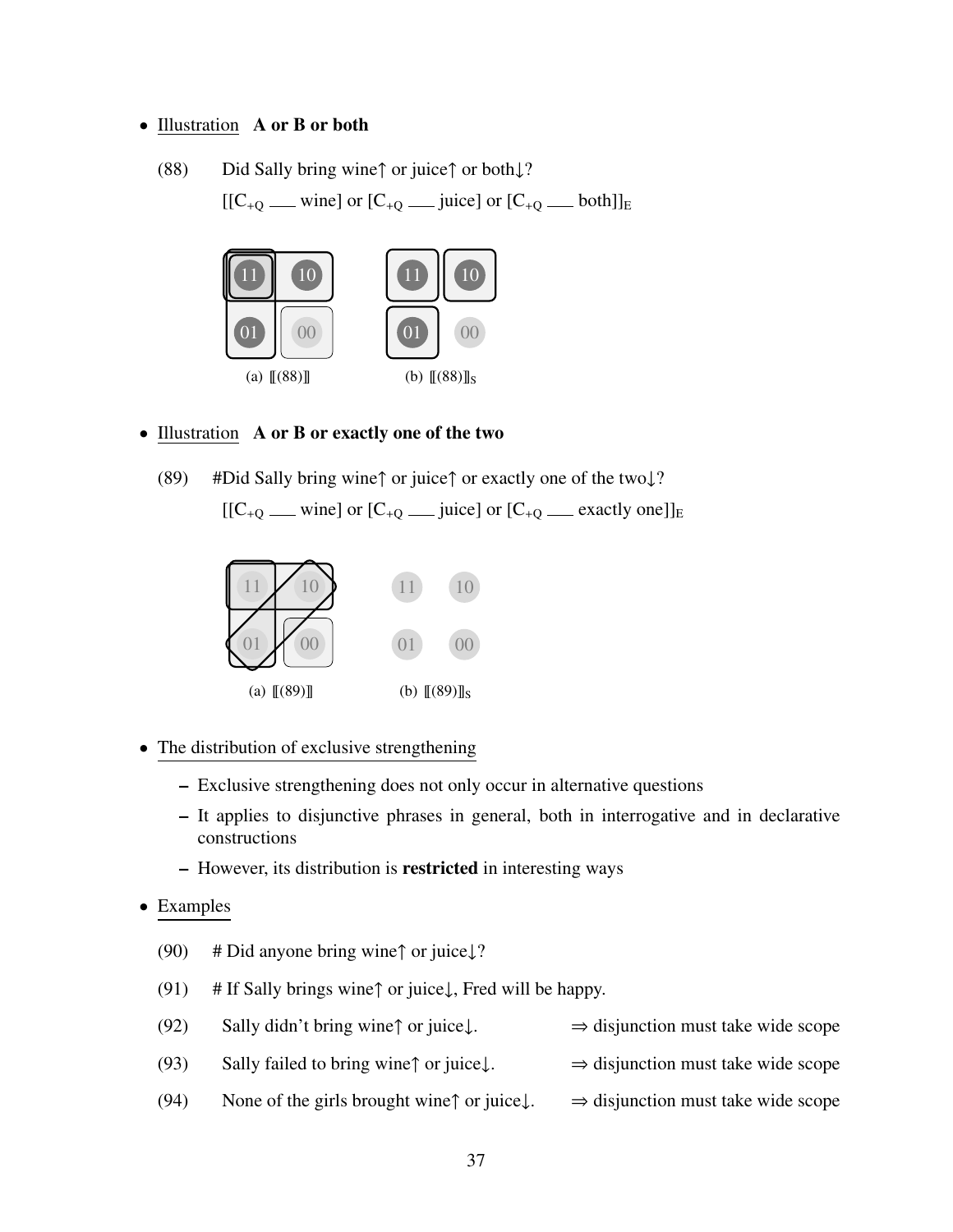- (95) Exactly two girls brought wine↑ or juice $\downarrow$ .  $\Rightarrow$  disjunction must take wide scope
- (96) Every girl brought wine↑ or juice↓.  $\Rightarrow$  disjunction can take narrow scope
- Generalization
	- Exclusive strengthening can occur in the scope of upward monotonic operators, but not in the scope of downward monotonic operators, non-monotonic operators, in the antecedent of a conditional, or in the scope of a question operator.
- The Strengthening Condition (see the paper for detailed discussion)
	- A clausal LF constituent  $\varphi$  is licensed only if  $\llbracket \varphi \rrbracket_S$  inquisitively entails  $\llbracket \varphi \rrbracket$ .
- Inquisitive entailment (Groenendijk and Roelofsen, 2009; Ciardelli and Roelofsen, 2011)
	- One proposition *A* inquisitively entails another proposition *B* if and only if every possibility  $\alpha \in A$  is contained in some possibility  $\beta \in B$ .
- Intuition
	- Exclusive strengthening is only licensed if its strengthening effect is preserved by the operators scoping over it.
	- Very similar to NPIs; only, NPIs are themselves *weakening*, and need a downward entailing operator to turn that weakening effect into a strengthening effect.

# 6 Conclusion

- Prosody
	- The final contour is the most important prosodic factor distinguishing alternative questions from equally worded yes/no questions;
	- Accentual characteristics also play a role, but are not decisive.
- Syntax
	- Alt and open questions consist of two interrogative clauses, joined by disjunction;
	- Yes/no questions consist of a single interrogative clause, containing a disjunctive phrase;
	- Syntactic structure affects contrastive focus marking and prosodic phrase boundaries;
	- Disjunctive phrases may come with an exclusive strengthening operator, E;
	- Prosodically, E induces a falling pitch movement on the final disjunct.
- Semantics
	- Inquisitive semantics and pragmatics provide a suitable framework to account for safe and issue-resolving responses;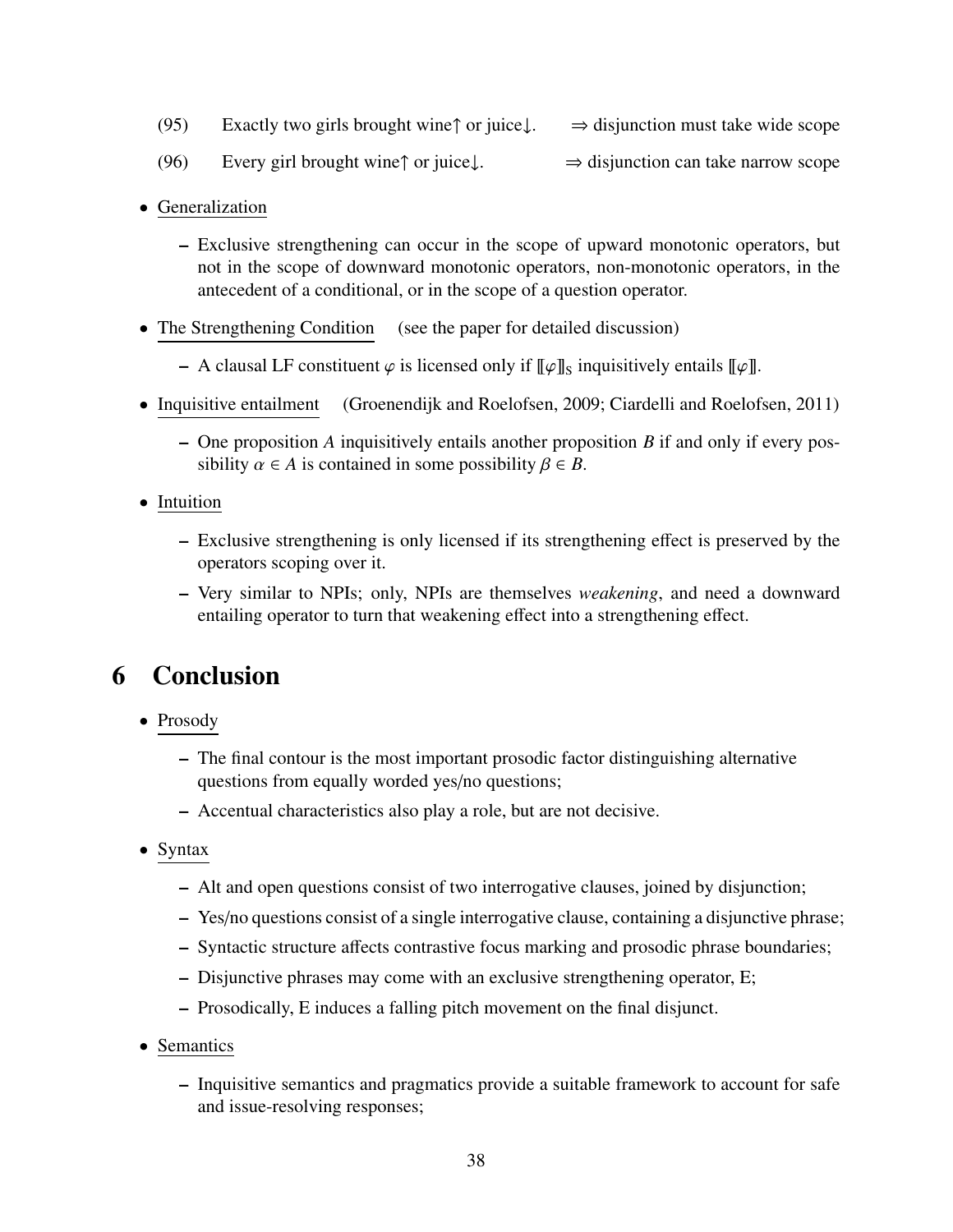- A distinction between highlighted and non-highlighted possibilities was made to account for the licensing and interpretation of yes/no answers;
- A distinction between proposed and imposed updates was made to charaterize the exclusive component of alt questions, and to account for issue-dispelling responses.
- Syntax-semantics interface
	- Interrogative complementizers were treated as polar question operators;
	- Our treatment of disjunction makes crucial use of the distinction between highlighted and non-highlighted possibilities;
	- The exclusive strengthening operator is responsible for the exclusive component of alternative questions;
	- The distribution of exclusive strengthening is restricted in interesting ways;
	- We provided a semantic account of this restricted distribution, in terms of the Strengthening Condition.

Acknowledgments. We are very grateful to Maria Aloni, Rajesh Bhatt, Maria Biezma, Seth Cable, Ivano Ciardelli, Noah Constant, Jeroen van Craenenbroeck, Lyn Frazier, Jeroen Groenendijk, Andreas Haida, Irene Heim, Kyle Johnson, John Kingston, Angelika Kratzer, Chris Potts, Lisa Selkirk, and Michael Wagner for useful feedback on various aspects of the work presented here, and to Lisa Shiozaki for help with the experiment. We are especially indepted to Sam van Gool for fruitful collaboration during the early stages of this project. The results of this collaboration were reported in (Roelofsen and van Gool, 2010). The experiment presented in section 2 was reported earlier in (Pruitt, 2008a,b).

# References

- Aloni, M. and Égré, P. (2008). Alternative questions and knowledge attributions. *Philosophical Quarterly*. Forthcoming.
- Aloni, M. and van Rooij, R. (2002). The dynamics of questions and focus. In B. Jackson, editor, *Proceedings of SALT 12*. Cornell University, CLC Publications.
- Aloni, M., Égré, P., and de Jager, T. (2009). Knowing whether A or B. *Synthese*, pages 1–27. 2009.
- Alonso-Ovalle, L. (2006). *Disjunction in Alternative Semantics*. Ph.D. thesis, University of Massachusetts, Amherst.
- AnderBois, S. (2010). Focus and uninformativity in (Yukatek Maya) questions. Manuscript, University of California Santa Cruz.
- AnderBois, S., Brasoveanu, A., and Henderson, R. (2010). At-issue proposals and appositive impositions in discourse. In *Proceedings of Semantics and Linguistic Theory (SALT 20)*.
- Balogh, K. (2009). *Theme with variations: a context-based analysis of focus*. Ph.D. thesis, University of Amsterdam.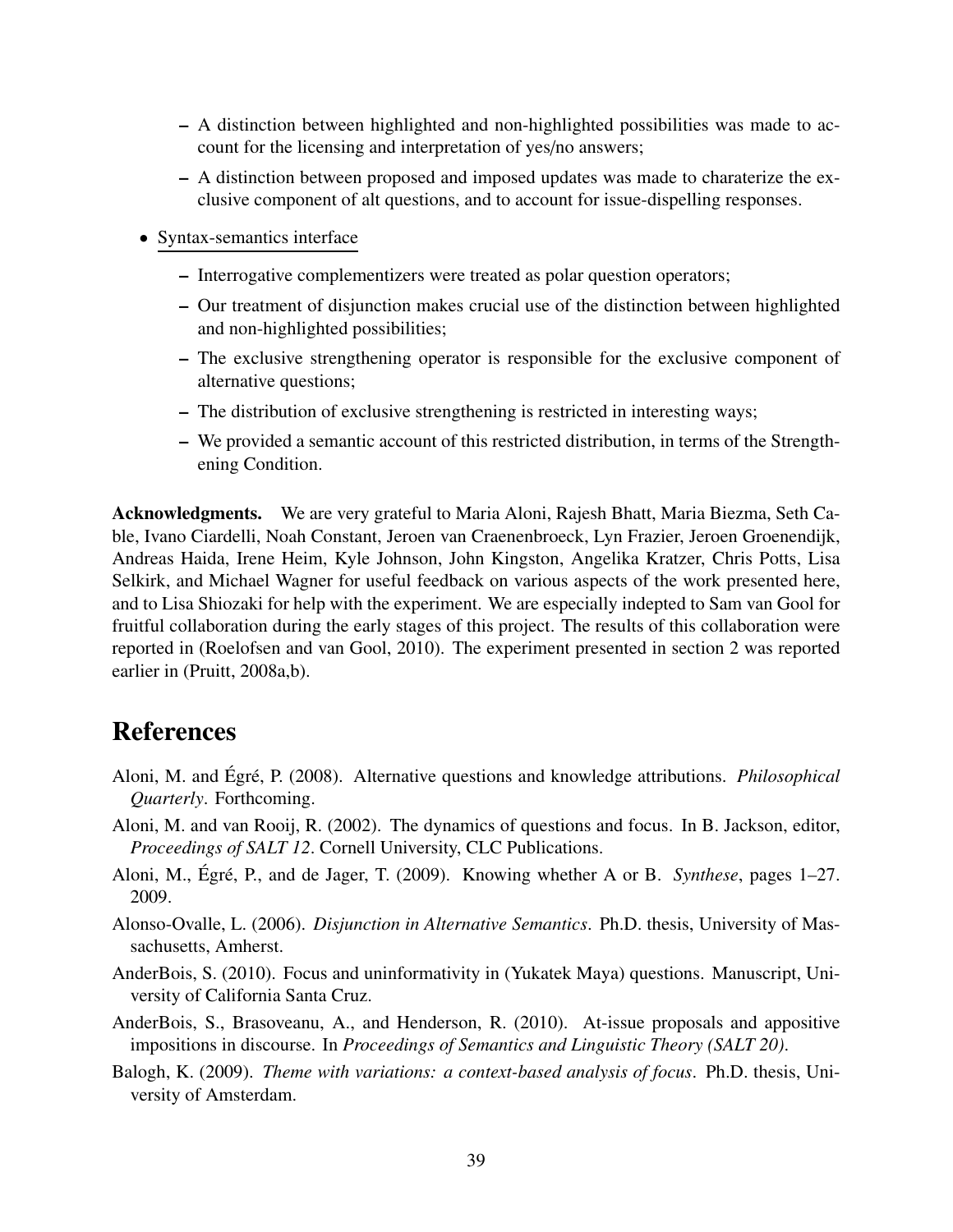- Bartels, C. (1999). *The intonation of English statements and questions: a compositional interpretation*. Routledge.
- Beck, S. and Kim, S. (2006). Intervention effects in alternative questions. *The Journal of Comparative Germanic Linguistics*, 9(3), 165–208.
- Biezma, M. (2009). Alternative vs polar questions: the cornering effect. In S. Ito and E. Cormany, editors, *Proceedings of Semantics and Linguistic Theory (SALT XIX)*.
- Biezma, M. and Rawlins, K. (2010). Responding to polar and alternative questions. Manuscript, University of Massachusetts Amherst and Johns Hopkins University, retrieved from http:// blogs.umass.edu/mbiezmag/ on November 1, 2010.
- Blutner, R. (2009). Questions and answers in an orthoalgebraic approach. Manuscript, University of Amsterdam, available via www.blutner.de.
- Chierchia, G. (2004). Scalar implicatures, polarity phenomena and the syntax/pragmatics interface. In A. Belletti, editor, *Structures and Beyond*. Oxford University Press, Oxford.
- Ciardelli, I. and Roelofsen, F. (2011). Inquisitive logic. *Journal of Philosophical Logic*, 40(1), 55–94.
- Ciardelli, I., Groenendijk, J., and Roelofsen, F. (2009). Attention! *Might* in inquisitive semantics. In S. Ito and E. Cormany, editors, *Proceedings of Semantics and Linguistic Theory (SALT XIX)*.
- Ciardelli, I., Groenendijk, J., and Roelofsen, F. (2010). Information, issues, and attention. Manuscript, ILLC, University of Amsterdam. Extended version of (Ciardelli, Groenendijk, and Roelofsen, 2009).
- Den Dikken, M. (2006). Either-float and the syntax of co-or-dination. *Natural Language and Linguistic Theory*, 24(3), 689–749.
- Farkas, D. (2010). The grammar of polarity particles in Romanian. In *Edges, Heads, and Projections: Interface properties*, pages 87–124. John Benjamins Publishing Company.
- Farkas, D. (2011). Polarity particles in English and Romanian. Manuscript, UC Santa Cruz.
- Farkas, D. and Bruce, K. (2009). On reacting to assertions and polar questions. *Journal of semantics*, 27, 81–118.
- Groenendijk, J. (2008). Inquisitive semantics and dialogue pragmatics. Rutgers lecture notes, available via www.illc.uva.nl/inquisitive-semantics.
- Groenendijk, J. and Roelofsen, F. (2009). Inquisitive semantics and pragmatics. Presented at the Workshop on Language, Communication, and Rational Agency at Stanford, available via www.illc.uva.nl/inquisitive-semantics.
- Groenendijk, J. and Stokhof, M. (1984). *Studies on the Semantics of Questions and the Pragmatics of Answers*. Ph.D. thesis, University of Amsterdam.
- Haida, A. (2009). The syntax and semantics of alternative questions in Chadic. Handout for DIP-colloquium at the ILLC in Amsterdam.
- Haida, A. (2010). On the semantics and pragmatics of yes/no-questions, yes/no-question disjunctions, and alternative questions: evidence from Chadic. Manuscript, Humboldt University of Berlin, draft version of October 8, 2010.
- Hamblin, C. L. (1973). Questions in Montague English. *Foundations of Language*, 10, 41–53.
- Han, C. and Romero, M. (2004a). Disjunction, focus, and scope. *Linguistic Inquiry*, 35(2), 179–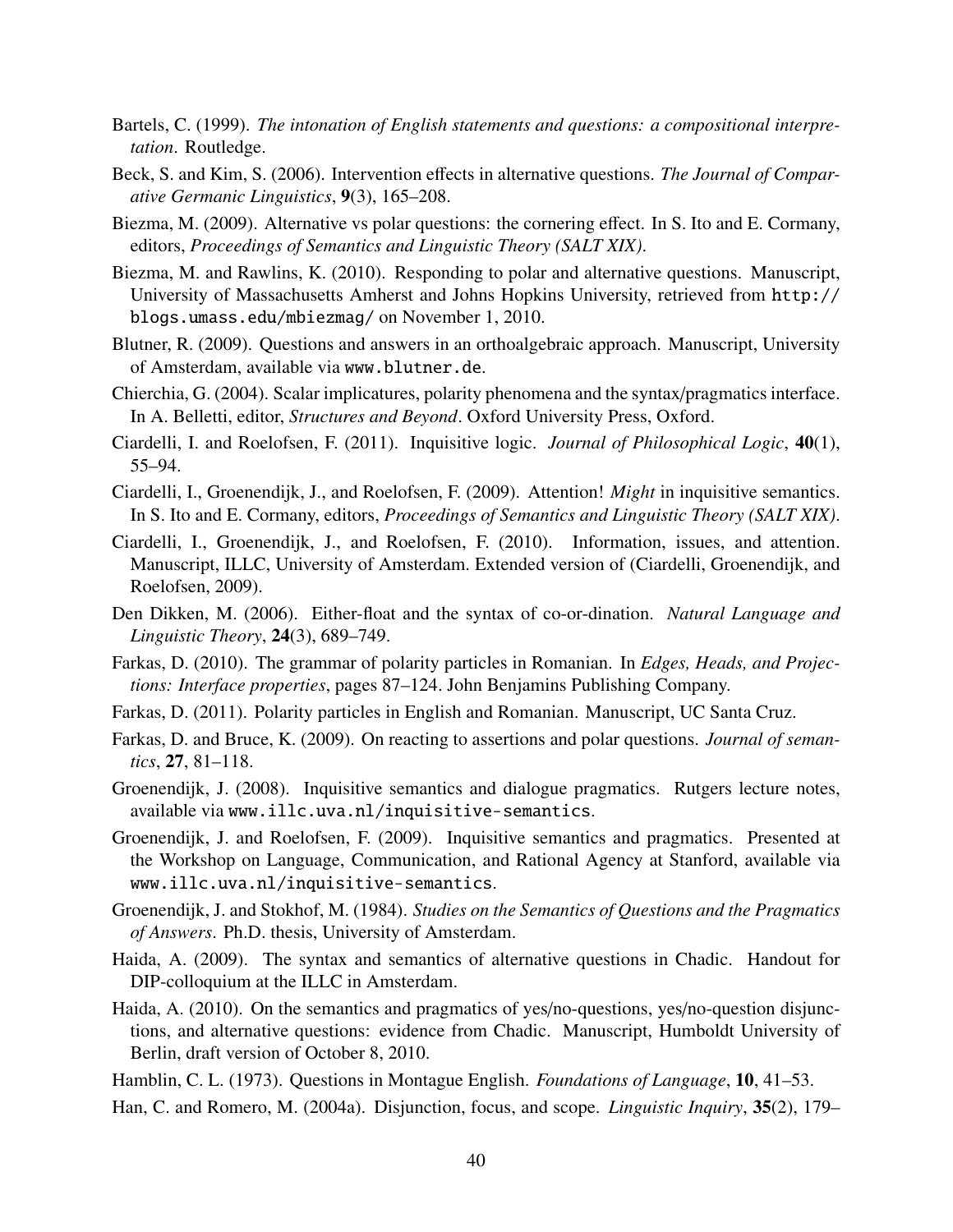217.

- Han, C. and Romero, M. (2004b). The syntax of whether/Q... or questions: ellipsis combined with movement. *Natural Language* & *Linguistic Theory*, 22(3), 527–564.
- Hedberg, N., Sosa, J. M., and Fadden, L. (2004). Meanings and configurations of questions in english. In *Proceedings of the 2nd International Conference on Speech Prosody*.
- Heim, I. (1997). Predicates or formulas? Evidence from ellipsis. In *Proceedings of SALT*, volume 7, pages 197–221.
- Hofmeister, P. (2010). A linearization account of either. . . or constructions. *Natural Language* & *Linguistic Theory*.
- Horn, L. (2002). Assertoric inertia and NPI licensing. In *Chicago Linguistic Society*, volume 38, pages 55–82.
- Kaplan, A. (2007). Syntactic sensitivities of movement, ellipsis, and scope: evidence from discontinuous coordination. Manuscript, University of California Santa Cruz.
- Karttunen, L. (1977). Syntax and semantics of questions. *Linguistics and Philosophy*, 1, 3–44.
- Karttunen, L. and Peters, S. (1976). What indirect questions conventionally implicate. In *CLS 12: Papers from the Twelfth Regional Meeting*, pages 351–368. Chicago Linguistic Society.
- Kratzer, A. and Selkirk, E. (2010). Distinguishing contrastive, new and given information. Invited talk at *Sound, Structure, Meaning: Explorations at the Interface*, Georgetown University, February 2010.
- Krifka, M. (2001). For a structured meaning account of questions and answers. *Audiatur Vox Sapientia. A Festschrift for Arnim von Stechow*, pages 287–319.
- Larson, R. (1985). On the syntax of disjunction scope. *Natural Language* & *Linguistic Theory*, 3(2), 217–264.
- Mameni, M. (2010). Epistemic implicatures and inquisitive bias: a multidimensional semantics for polar questions. Master Thesis, Simon Fraser University, Vancouver.
- Merchant, J. (2001). *The syntax of silence: sluicing, islands, and the theory of ellipsis*. Oxford University Press.
- Murray, S. (2009). A hamblin semantics for evidentials. Semantics and Linguistic Theory (SALT 19).
- Potts, C. (2005). *The logic of conventional implicatures*. Oxford University Press.
- Pruitt, K. (2008a). Mapping prosody to interpretation in alternative questions. Poster presented at the 21st CUNY Conference on Human Sentence Processing, University of North Carolina, Chapel Hill, NC.
- Pruitt, K. (2008b). Prosody and focus in alternative questions: accounting for interpretation. Poster presented at Experimental and Theoretical Advances in Prosody, Cornell University, Ithaca, NY.
- Quirk, R., Greenbaum, S., Leech, G., and Svartvik, J. (1985). *A Comprehensive Grammar of the English Language*. Longman, London.
- Rando, E. (1980). Intonation in discourse. In L. R. Waugh and C. H. van Schooneveld, editors, *The Melody of Language*, pages 243–278. University Park Press, Baltimore.
- Rawlins, K. (2008). *(Un)conditionals: an investigation in the syntax and semantics of conditional structures*. Ph.D. thesis, University of California, Santa Cruz.